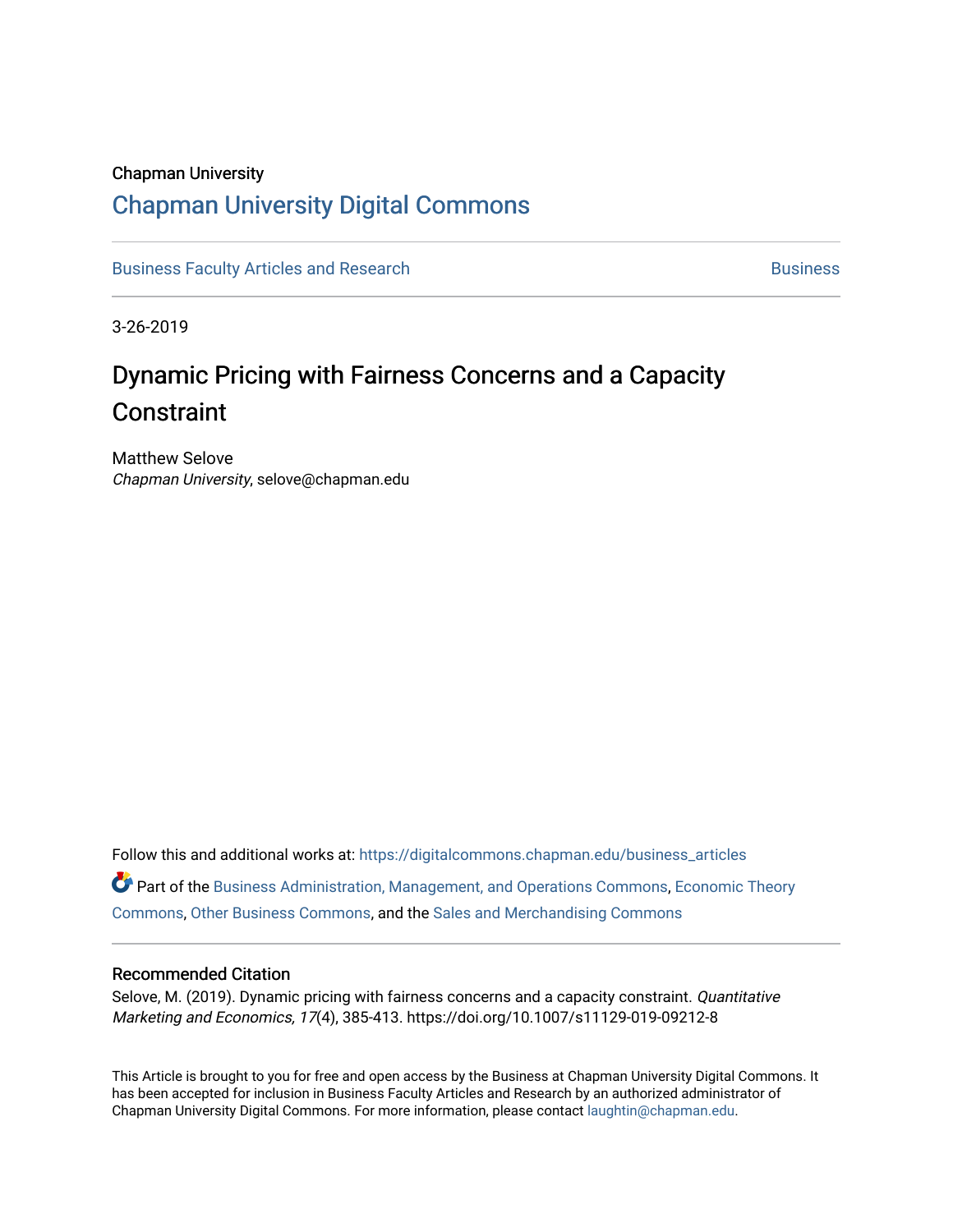### Dynamic Pricing with Fairness Concerns and a Capacity Constraint

#### **Comments**

This is a pre-copy-editing, author-produced PDF of an article accepted for publication in Quantitative Marketing and Economics, volume 17, issue 4, in 2019 following peer review. The final publication may differ and is available at Springer via [https://doi.org/10.1007/s11129-019-09212-8.](https://doi.org/10.1007/s11129-019-09212-8)

Copyright Springer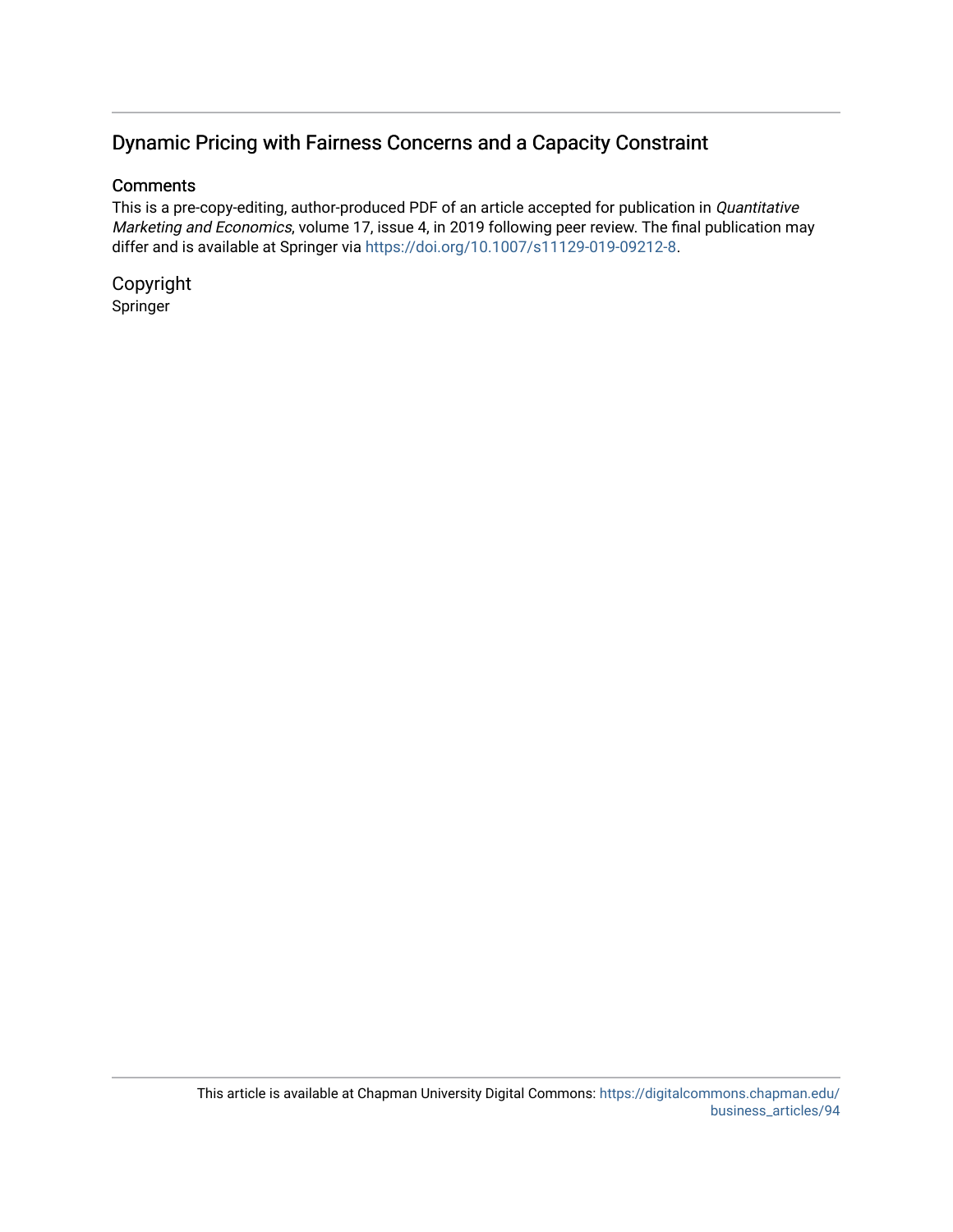# Dynamic Pricing with Fairness Concerns and a Capacity Constraint<sup>∗</sup>

Matthew Selove†

March 12, 2019

#### Abstract

Although some firms use dynamic pricing to respond to demand fluctuations, other firms claim that fairness concerns prevent them from raising prices during periods when demand exceeds capacity. This paper explores conditions in which fairness concerns can or cannot cause shortages. In our model, a firm announces a price policy that states its prices during high and low demand, and customers must travel to a venue to learn the current price. We show that the interaction of fairness concerns with travel costs can cause the firm to set stable prices, which leads to shortages during high demand. However, if the firm is able to inform customers about the current price before they incur any travel costs, then dynamic pricing with no shortages is optimal even with strong fairness concerns.

<sup>\*</sup>Helpful comments were provided by Anthony Dukes, Jeanine Miklós-Thal, Daniel Mochon, Cristina Nistor, Mohammad Zia, and seminar participants at Chapman, Florida, UC Irvine, and the 2019 Marketing Theory Symposium. Peter Selove inspired me to work on this project.

<sup>†</sup>Argyros School of Business and Economics, Chapman University, selove@chapman.edu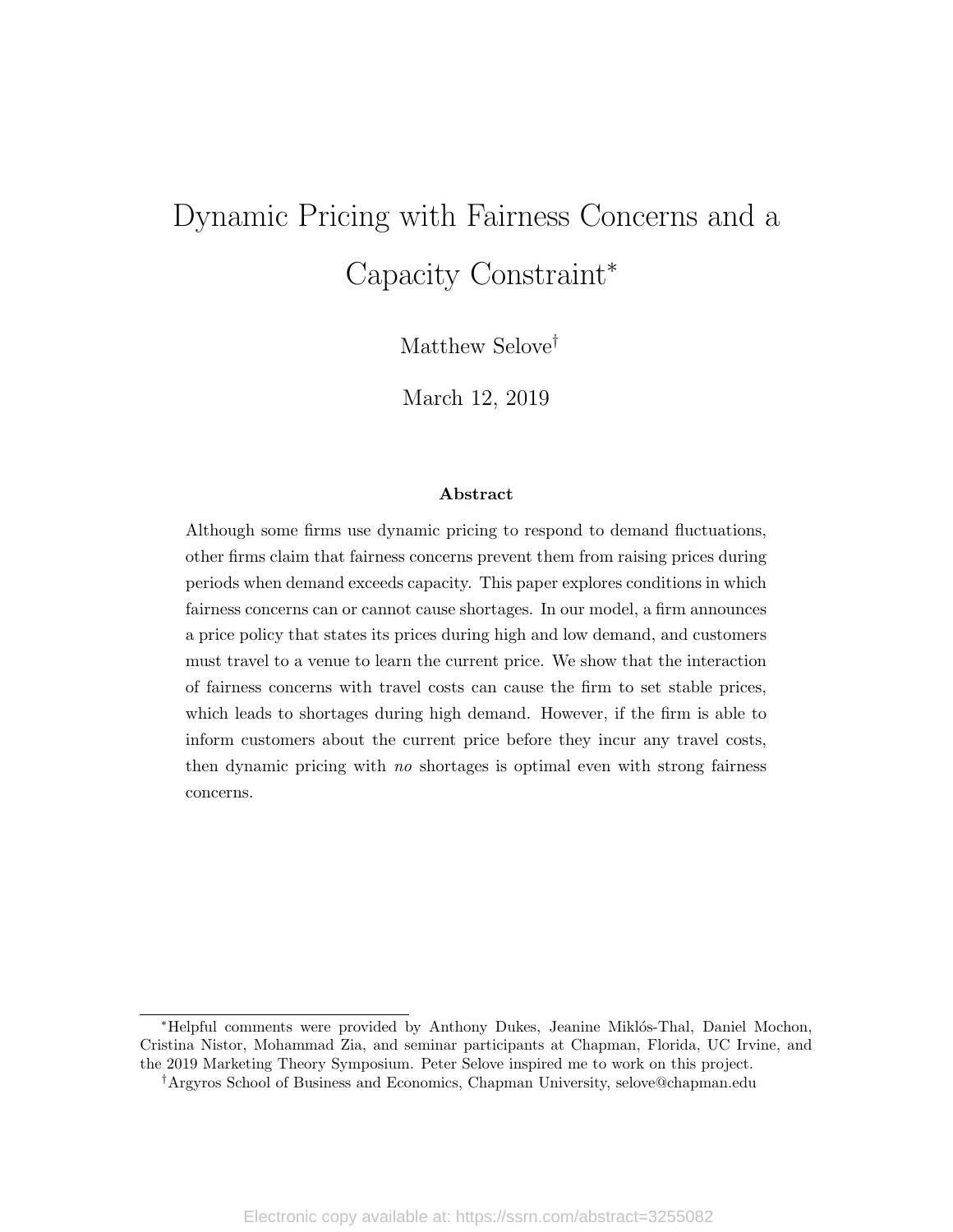### 1 Introduction

Managers often claim that fairness concerns compel them to maintain stable prices, even during periods when their demand exceeds their capacity. Until recently, Disney theme parks had ticket prices that stayed constant throughout the year, partly because executives "thought it would be unfair to charge different prices for what some would see as the same product" (Economist 2016). Disney did not raise ticket prices even during times of year when their parks consistently reached maximum capacity, so they had to close their gates to new customers (Martin 2014). Similarly, the commissioner of the National Basketball Association once stated that NBA teams did not set higher ticket prices for more popular games than for less popular games because doing so "raises questions about the fairness of your pricing" (Lefton and Lombardo 2003). Teams did not raise prices even for games they knew would have ticket sell-outs that left many fans unable to purchase (Rovell 2001).

However, some organizations that previously maintained constant prices have begun to vary prices over time. Disneyland has adopted a new policy in which ticket prices are higher during the most popular days to visit the park (Fritz 2016). Likewise, NBA teams and other professional sports teams have started setting higher ticket prices for more popular games than for less popular games (Drayer et al. 2012; Shapiro et al. 2016).

Academic researchers, consultants, and business journalists continue to debate how fairness concerns should affect firms' price policies. Previous academic research has shown that many customers think it is unfair for a firm to raise prices during a temporary spike in demand (Kahneman et al. 1986; Bolton et al. 2003). These papers imply firms should maintain stable prices during demand spikes, even during shortages. On the other hand, the basic theory of supply and demand shows that, when demand exceeds capacity, price increases lead to higher profits and more efficient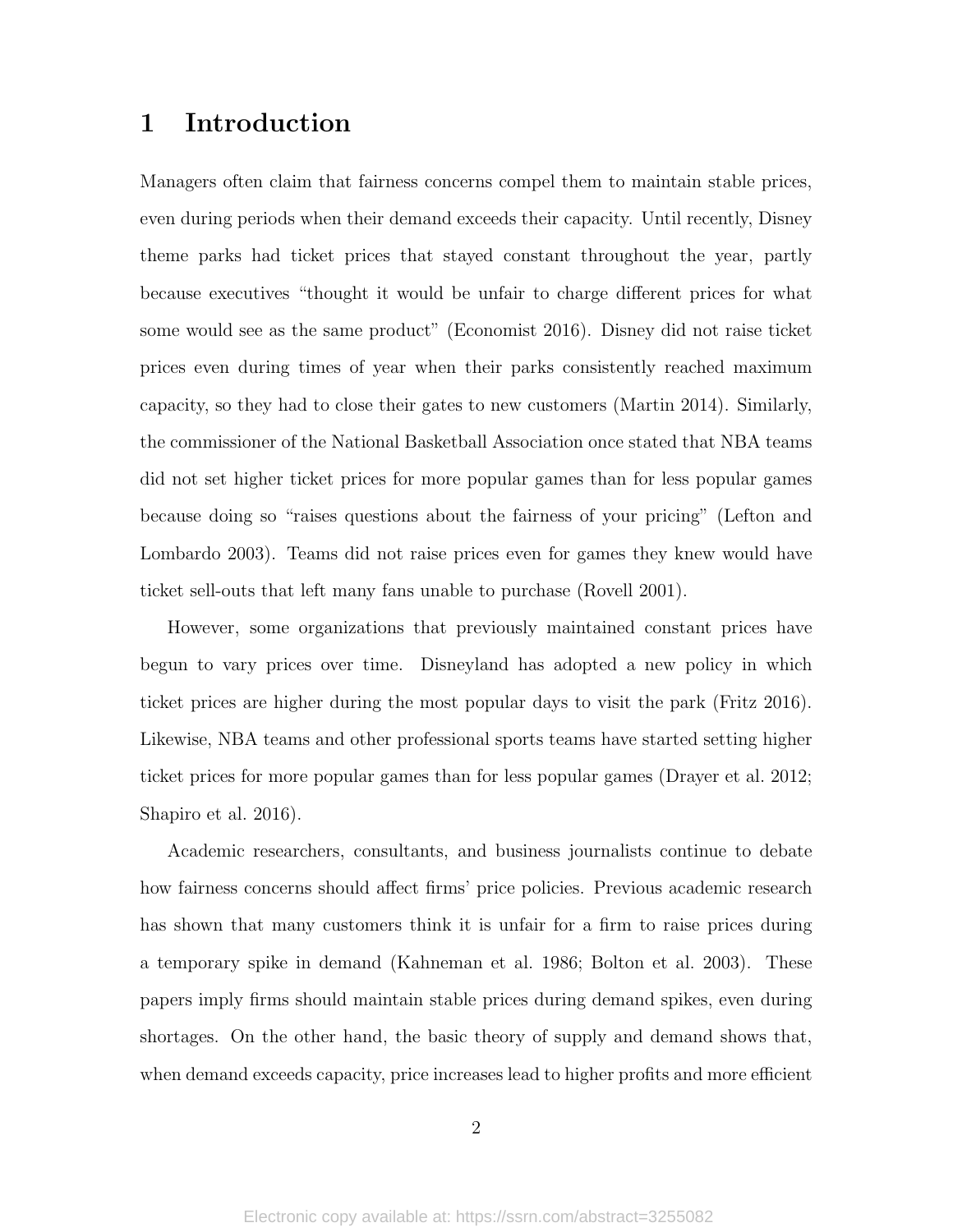allocation of resources (Feeney 2014; Weiner 2014; Mohammed 2015). Furthermore, customers who consider these price increases unfair can simply choose not to purchase during peak demand. Such arguments imply that fairness concerns should not lead to shortages.

The current paper develops a formal model to derive conditions in which fairness concerns can or cannot cause shortages. In our model, a firm sets a price policy that specifies its prices during high and low demand. In each period, customers in the market are uncertain whether demand is currently high or low. For example, news stories reported that many customers did not anticipate Disneyland's high demand on Christmas Day until they had driven to the park (Martin 2014). Because they do not know the current demand level, customers must incur the cost of traveling to a venue (where the product is sold) to learn the current price. Under variable pricing, customers with fairness concerns anticipate that, if they travel then buy when prices are high, they will experience disutility both from the direct effect of a higher price and also from the unfairness of knowing they are paying more than customers who traveled when demand was low. To avoid imposing this disutility on its customers, a profit-maximizing firm may want to set stable prices, even if there are shortages during high demand.

However, if the firm can reveal the current price to customers before they travel, then customers with fairness concerns and low valuations can decide to travel only during low demand, when prices are low. In this case, the firm uses dynamic pricing with no shortages, even in the presence of strong fairness concerns. Thus, shortages occur in the model only if the firm does not have a low-cost way to reveal the current price to customers before they incur travel costs.

Our results provide one possible explanation for why some industries have adopted variable pricing, whereas others have not. As the Internet reduces communication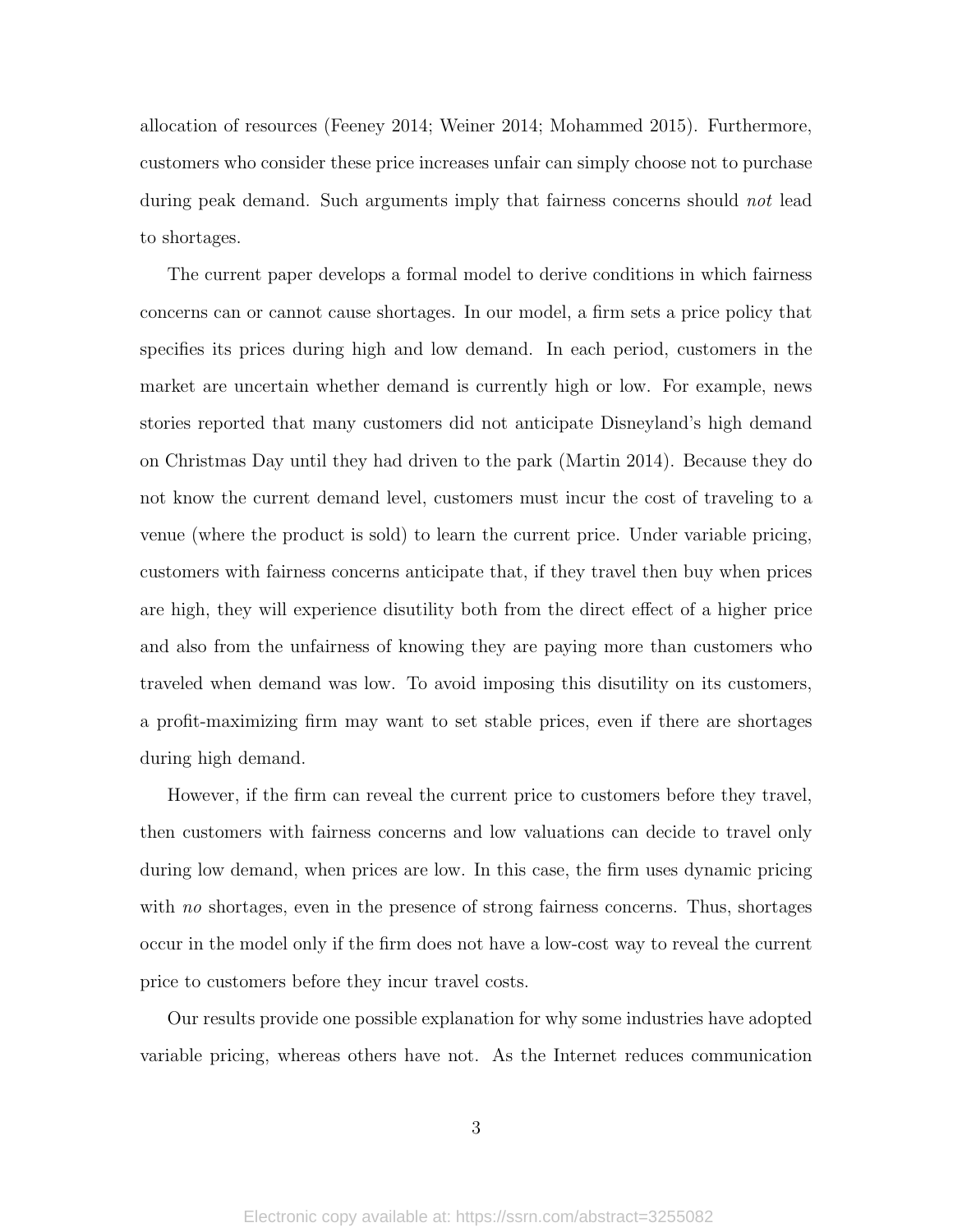costs, some firms can easily provide advance price information to customers. For example, Disneyland's website now states one-day admissions prices for each day of the current calendar year, with each day designated as "value," "regular," or "peak" pricing.<sup>1</sup> If such communications allow customers to learn the current price before they drive to the park, then our results imply the firm should use variable pricing, which prevents shortages.

On the other hand, some firms may not be able to provide customers with advance price information if they used variable pricing. For example, because weather forecasts are imprecise, a firm's predictions of its own future price changes based on weather conditions would also be imprecise. Therefore, our results imply retail stores might want to maintain constant prices for umbrellas even though many stores sell out of umbrellas when it rains (Rogers  $2016$ ).<sup>2</sup> Similarly, because predicting the future temperature and informing customers about a vending machine's future prices may be costly or impractical, our results help explain why Coke abandoned a technology that would raise prices in its vending machine during high temperatures (Leonhardt 2005).<sup>3</sup>

Section 2 discusses related literature. Section 3 presents the formal model. Section 4 presents conclusions. The appendix contains formal proofs of all results.

<sup>1</sup>Prices are available at https://disneyland.disney.go.com/tickets/. As another example, Uber sometimes warns customers about periods with unusually high surge prices. On New Year's Eve of 2016, Uber released this statement: "On this busy night, fares will be the highest between midnight and 3am as people head home for the night" (Haydu 2016).

<sup>2</sup>We interviewed a Disneyland executive who said that stores in their theme park often have stockouts of umbrellas when it rains. He said they would not consider raising the price of umbrellas when it is raining because of the potential backlash from customers who would consider such price increases unfair.

<sup>&</sup>lt;sup>3</sup>The CEO of the Coca Cola Company once proposed vending machines that would automatically raise the price of drinks when the temperature was hot. After complaints that this price policy would represent "gouging" and "exploitation" of customers, the company canceled its plans to vary prices based on temperature (Leonhardt 2005).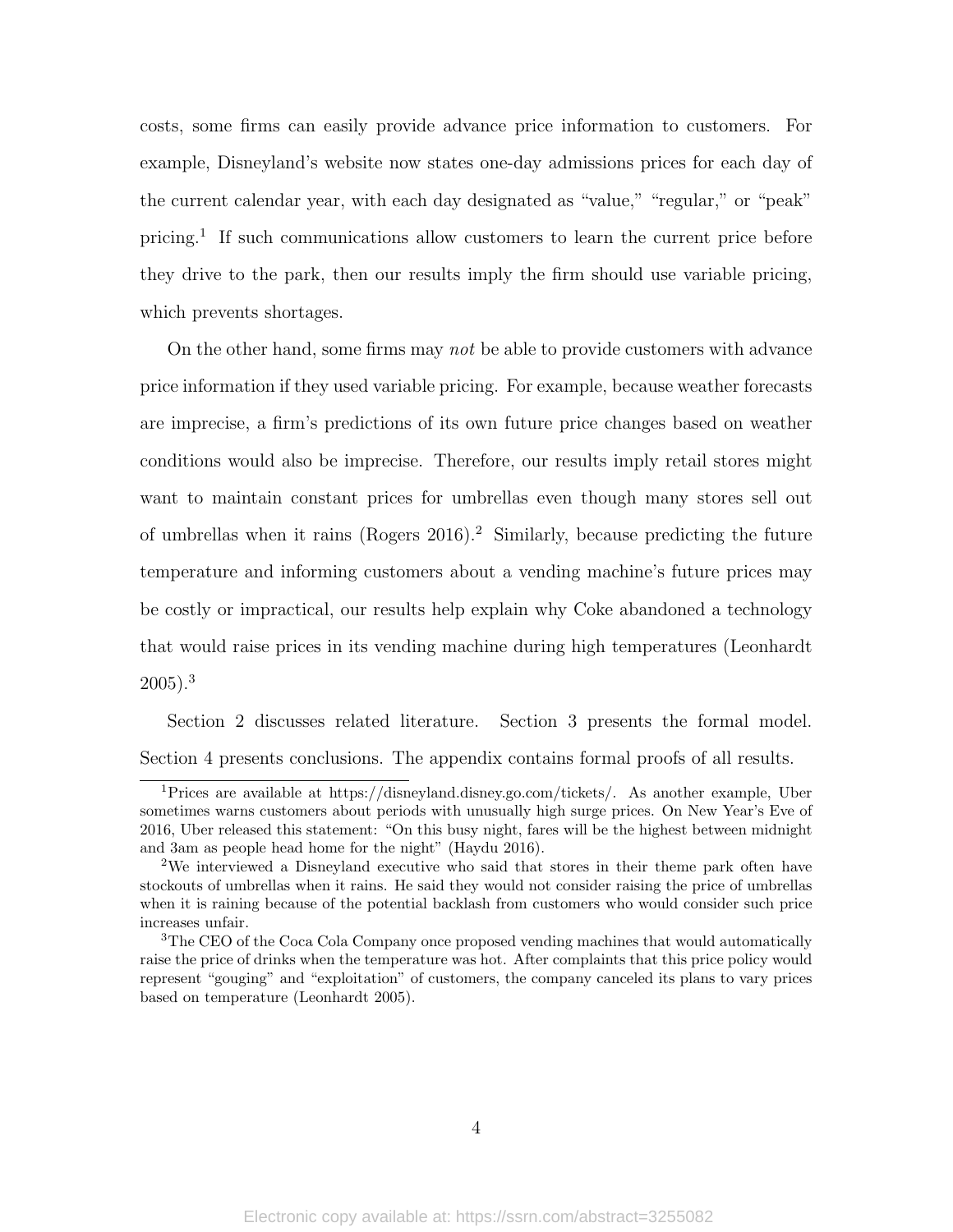### 2 Related Literature

Kahneman et al. (1986) make an informal argument that fairness concerns can lead to shortages. They present survey results showing that most people would consider it unfair, for example, for a firm to raise the price of snow shovels after a snowstorm. The authors then hypothesize that, if firms engage in such price "gouging," customers punish the firm by reducing their purchases during subsequent periods that have lower demand levels. Rotemberg (2005) develops a formal model in which customers punish a firm if it engages in unfair pricing. Our paper demonstrates a different mechanism for how fairness concerns can cause shortages. Fairness concerns in our model do not involve desire for punishment or enforcement of social norms. Rather, customers derive disutility from paying a higher price than others, and raising prices during peak demand does not lead to any punishment in subsequent periods if customers know in advance the firm's price and demand level in each period. Customer uncertainty about demand is a key element of how fairness concerns cause shortages in our model.

Lab experiments have shown that people may reject offers they perceive as unfair, even if accepting the offer would increase their own monetary payoff (e.g., Hoffman et al. 1994; Camerer and Thaler 1995). Field experiments have also shown that customers who pay a high price and then observe others paying a lower price for the same item are less likely to purchase from the company in the future, which is consistent with these customers deriving disutility from paying a higher price than others do (Anderson and Simester 2010). Motivated by such experimental findings, Fehr and Schmidt (1999) develop a model of fairness in which each player's utility depends on his own payoff and the difference between this payoff and that of other players. We use this utility model as the basis for incorporating fairness into our model. Previous research has used a similar approach to incorporate fairness into models of channel pricing (Cui et al. 2007), third-degree price discrimination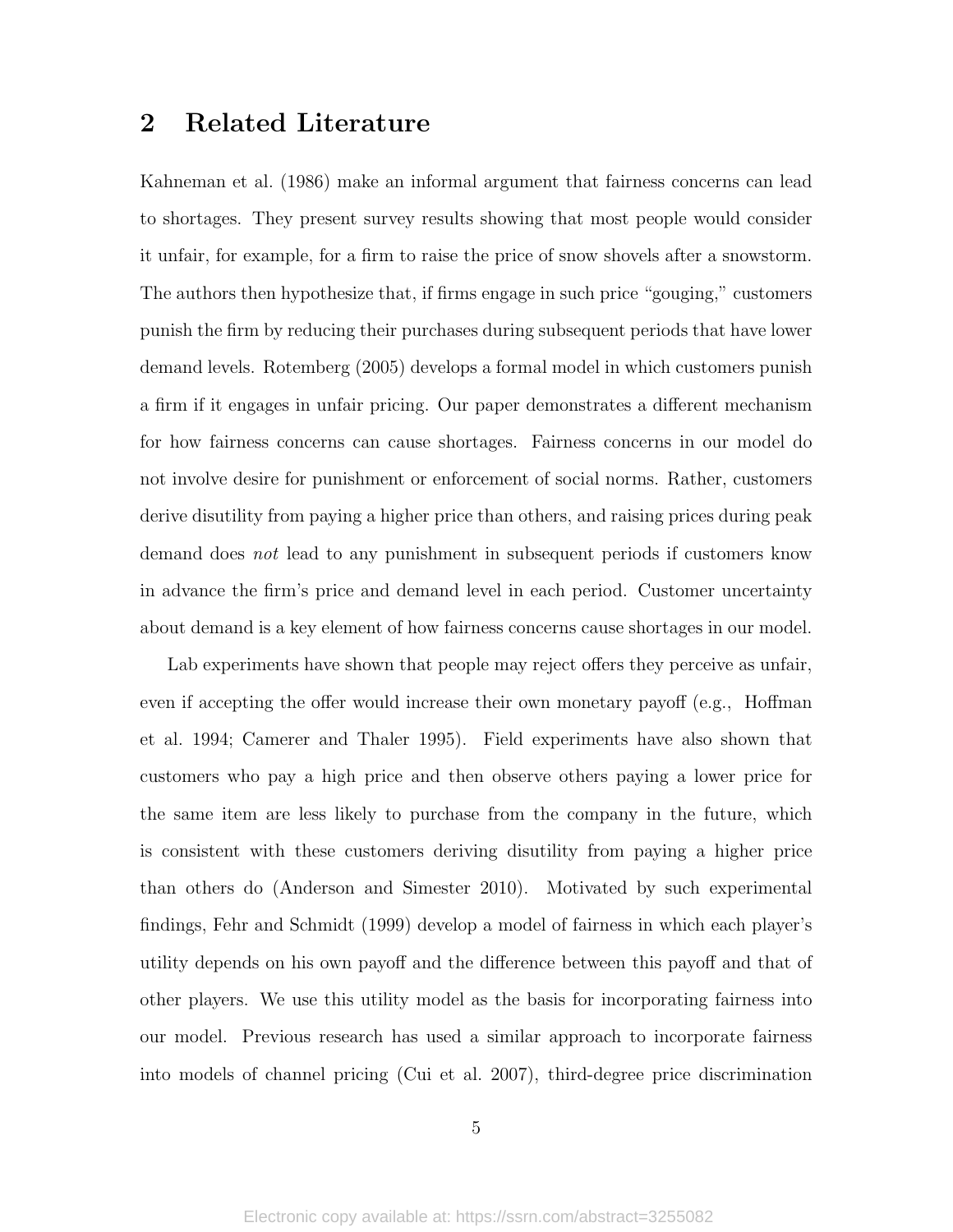(Englmaier et al. 2012; Okada 2014), pricing with customer recognition (Li and Jain 2016), pricing with private information about the firm's costs (Guo 2015; Guo and Jiang 2016), and pay-as-you-wish pricing (Chen et al. 2017). These earlier models do not involve shortages or rationing in equilibrium. The new aspect of our paper is to develop a formal model of how fairness concerns in the style of the Fehr and Schmidt (1999) model can lead to rationing.

Under alternative assumptions, our model could generate shortages even *without* fairness concerns. In particular, if we assumed there was a negative correlation between a customer's valuation and the change in his probability of being in the market during high versus low demand periods, as in the model by Gilbert and Klemperer (2000), then rationing could occur in equilibrium even without fairness concerns. However, in the case of entertainment attractions like Disneyland, this alternative explanation for rationing would require that tourists (who are in the market primarily during peak demand periods) have a *lower* per-visit valuation than local customers (who are in the market throughout the year), which is the opposite of what we would normally expect. Our results show that fairness concerns provide a different explanation for shortages, which does not depend on average valuation of customers in the market decreasing during peak demand.

Previous theoretical research has shown firms may want to restrict capacity to induce high valuation customers to buy during an early period with high prices and thus avoid possible regret or disappointment from being unable to purchase later (Liu and Shum 2013; Nasiry and Popescu 2012; Ozer and Zheng 2016). In these models, rationing increases profits by creating uncertainty about purchase availability for customers who wait to purchase at lower prices. Our paper provides a different explanation for rationing. The firm in our model does not intentionally restrict its capacity, and in fact, its profits increase as its capacity grows.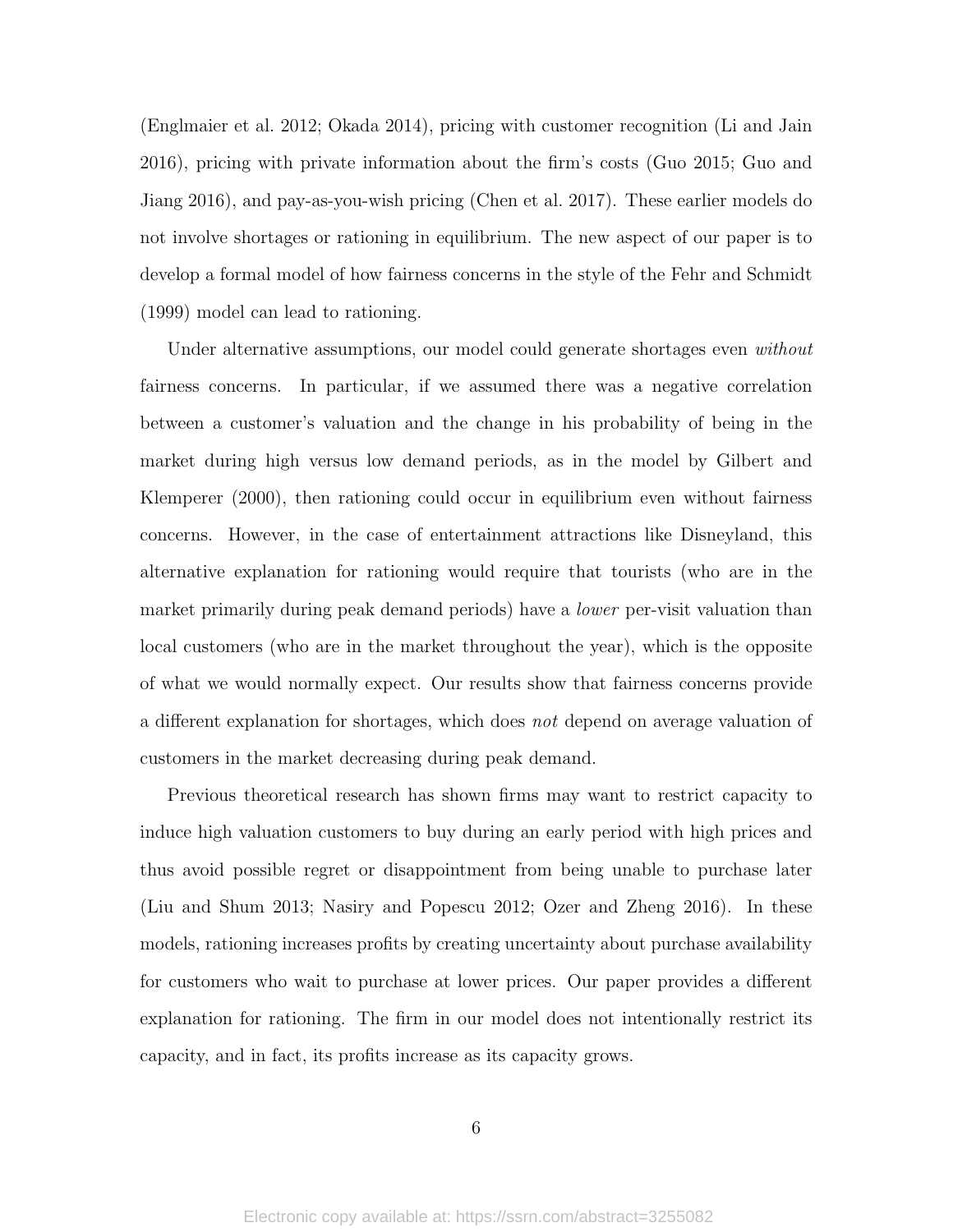Previous research has studied other reasons firms might set prices low enough to require rationing their product. Rationing can occur if customers desire a product more as a result of other customers consuming it (Becker 1991), if price adjustment is costly (Levy et al. 1997), if a firm sets prices before learning demand for the period (Su 2010). We demonstrate a new explanation for rationing, in particular, that it can result from the interaction of customers' uncertainty about demand and their disutility from paying a higher price than others.

Wernerfelt (1994) develops a model in which price advertising induces customers to incur the cost of inspecting a good. Similarly, in the current paper, the firm announces a price policy to induce customers to incur the cost of travel. We show how the optimal price policy (the choice of fixed versus variable pricing) depends on the firm's ability to inform customers with fairness concerns about the *current* price before they incur travel costs.

### 3 Model

A monopolist can sell a product over an infinite number of periods, denoted by  $t \in \{1, 2, 3, \ldots\}$ . There is a mass D of potential customers with product valuations uniformly distributed on  $[0, V]$ . Each customer can purchase at most one unit in each period, but can purchase in multiple different time periods. For analytical simplicity, we assume that a customer's purchase decision in one period does not affect his valuation in subsequent periods. In contrast with dynamic pricing models in which each customer purchases at most once (e.g., Nasiry and Popescu 2012), in our model the firm seeks to maximizes profits from customers who make *repeat* purchases.

Each period has probability H of having high demand and  $(1 - H)$  of having low demand, with the demand state independent across time periods. During high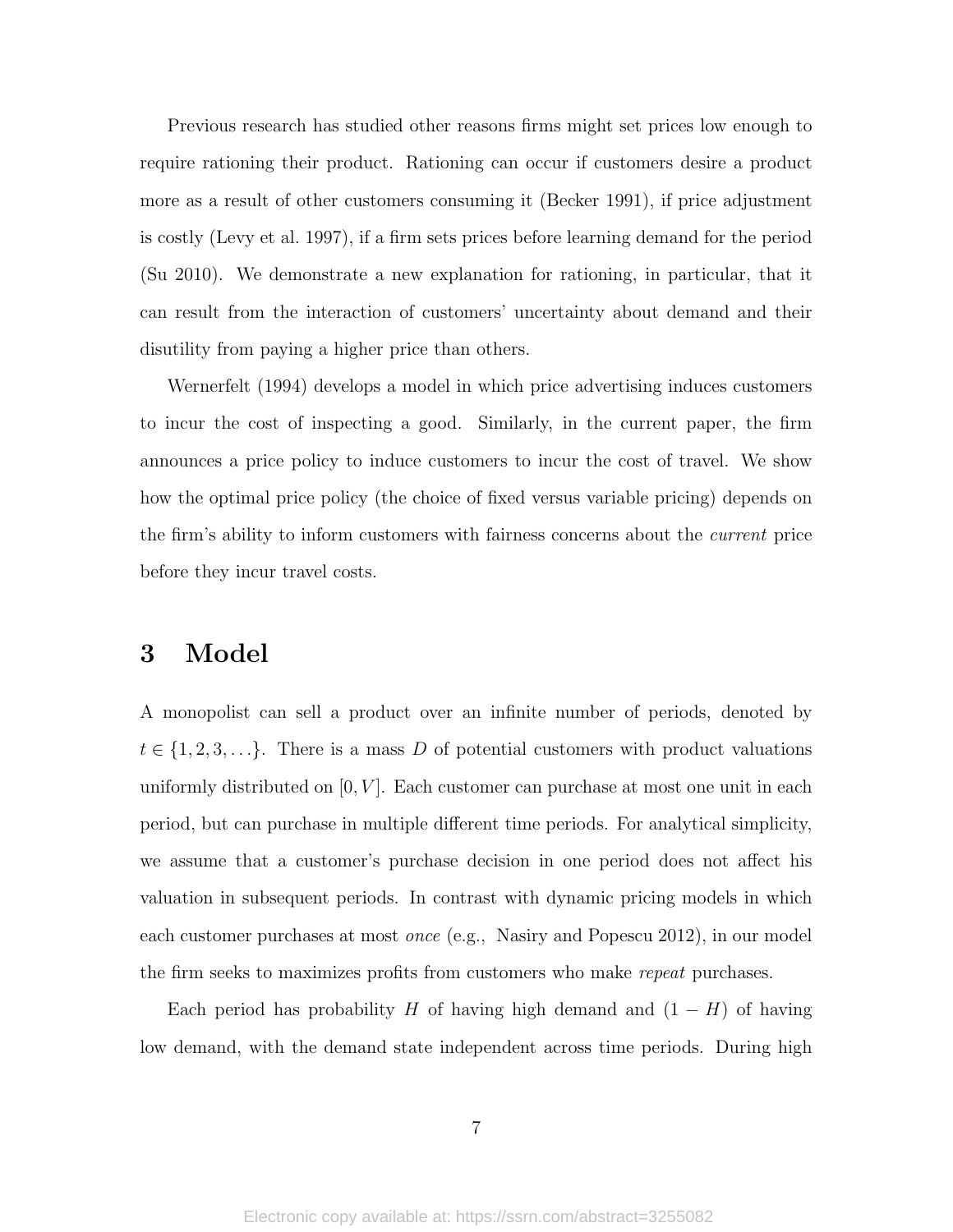demand periods, a mass  $D_H$  of the customers are available potentially to purchase the product, and during low demand periods, a mass  $D<sub>L</sub>$  of the customers are potentially available, where  $0 < D_L < D_H \le D$ . For example, in each period, some potential customers consider traveling to a vacation destination, whereas others do not consider traveling to the destination (at any price) because they are busy with other professional or personal obligations during that period. The choice of which particular customers are in the market is independent across periods. There is a proportional shift in the demand curve between high and low demand periods, that is, there is no correlation between a customer's valuation and the difference in his likelihood of being in the market during high versus low demand.

Before the fist period, the firm announces a price policy that specifies unit prices  $P_H$  and  $P_L$  it will charge during high demand and low demand periods, respectively, where  $P_H \ge 0$  and  $P_L \ge 0$ . Customers learn the firm's price policy as a result of its announcement. The basic insights of our model would still hold if customers learned the price policy in other ways, for example, by reading news stories about the firm's dynamic price policy or by learning about this policy through personal experience with their first few purchases. We initially assume the firm's announcement is binding, but we relax this assumption in section 3.3 and allow the announcement to be "cheap talk," and we derive conditions in which reputation effects compel the firm not to deviate from its announced price policy.

After learning the firm's price policy, in each period customers in the market decide whether to incur cost c to travel to the venue where the product is sold to learn the price for the current period, where  $0 \leq c \leq V$ . We later present a model extension in section 3.4 that separates search and travel costs, so customers can search for the current price before deciding whether to travel to the entertainment venue (for example) or travel directly to the venue without searching first.

8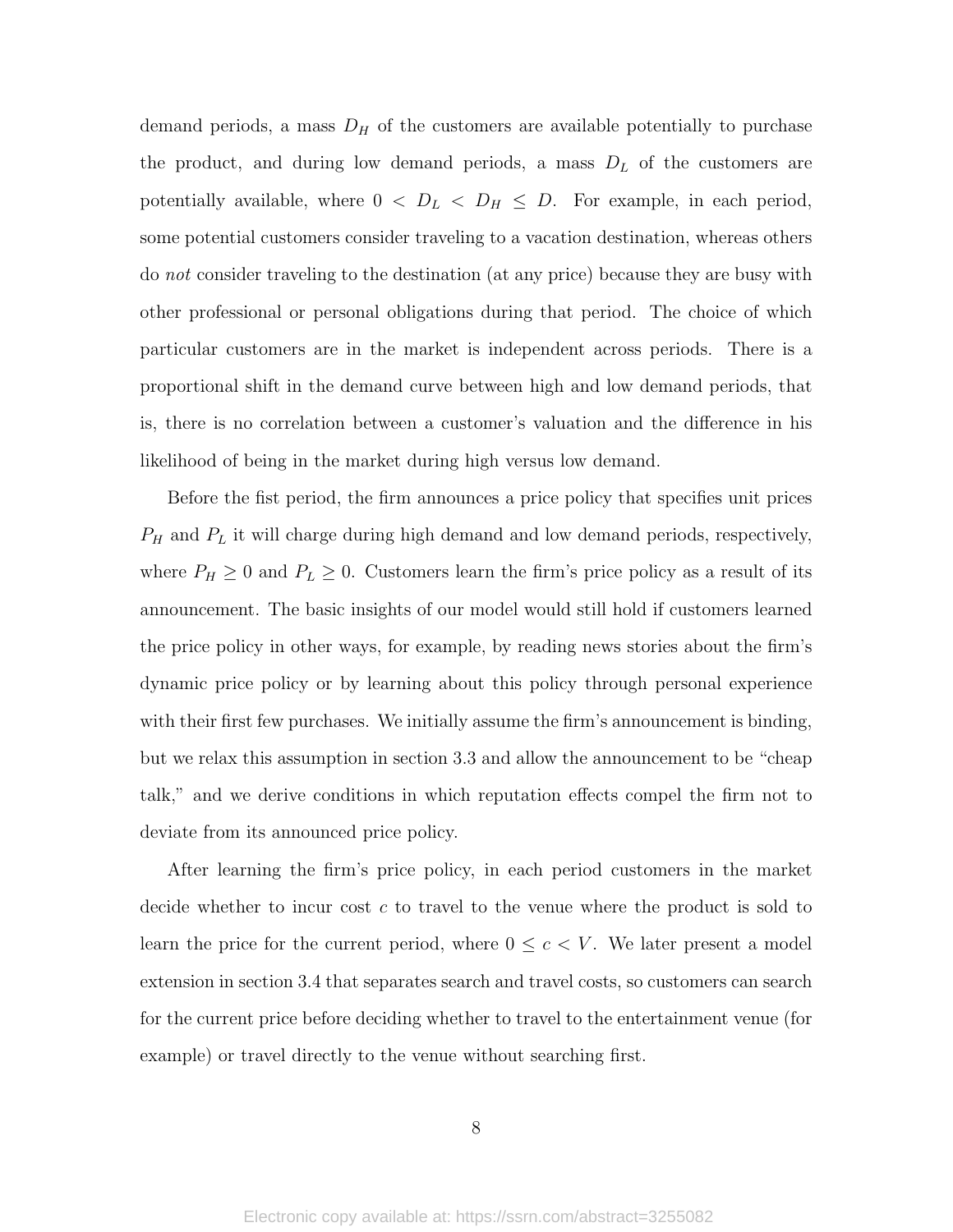Customers who travel to the venue then have the option to attempt to purchase the product. The firm has a capacity constraint, so that in each period it can serve at most K customers, where  $K > 0$ . If the number of customers who attempt to buy exceeds capacity, then  $K$  of the customers are randomly selected to buy the product, with all of the customers who attempt to buy having equal chances of being chosen.

Customers maximize their expected utility, with fairness concerns modeled in a similar manner to the model of customer recognition by Li and Jain (2016). A customer with valuation  $v_i$  derives utility 0 if he does not travel to the venue,  $-c$  if he travels and then decides not to purchase or makes a failed purchase attempt, and  $v_i-c-P_t-\alpha(P_t-\min(P_L, P_H))$  if he purchases at any price  $P_t \geq \min(P_L, P_H)$ , where  $\alpha \geq 0.4$  The constant  $\alpha$  reflects the disutility customers experience from paying a higher price than others. One interpretation is this term reflects inequity aversion, as in Fehr and Schmidt (1999). Another interpretation is customers who pay higher prices than others suffer transaction disutility, as in Thaler (1985). The particular functional form of this disutility is not essential for our findings. The important aspect of this utility function is that price dispersion across periods reduces the utility of customers who purchase in the high price condition.<sup>5</sup>

All production costs are normalized to zero, and the firm maximizes expected discounted profits, with discount factor  $\delta$ , where  $0 < \delta < 1$ .<sup>6</sup>

<sup>&</sup>lt;sup>4</sup>In our base model in section 3.1, price is always equal to one of the firm's announced prices,  $P_L$  or  $P_H$ , but the model extension in section 3.3 allows the firm to set different prices. We assume customers derive utility  $v_i - c - P_t$  from purchasing at price  $P_t < \min(P_L, P_H)$ , although the firm never has an incentive to deviate to a price below its minimum announced price.

<sup>&</sup>lt;sup>5</sup>The model of inequity aversion by Fehr and Schmidt (1999) implies that price dispersion would also *decrease* the utility of customers in the low price condition who feel bad about inequity, whereas the model of transaction utility by Thaler (1985) implies price dispersion would *increase* the utility of those in the low price condition who feel good about receiving a favorable deal. However, both models imply that the effect on customers in the high price condition is greater in absolute value than the effect on those in the low price condition. In the interest of parsimony, and similar to the model by Li and Jain (2016), we include only the effect on those in the high price condition.

<sup>&</sup>lt;sup>6</sup>In our base model in section 3.1, the discount factor does not affect equilibrium outcomes, but in the extension in section 3.3, the firm's discount factor helps determine whether its non-binding price policy announcement is sustainable in equilibrium.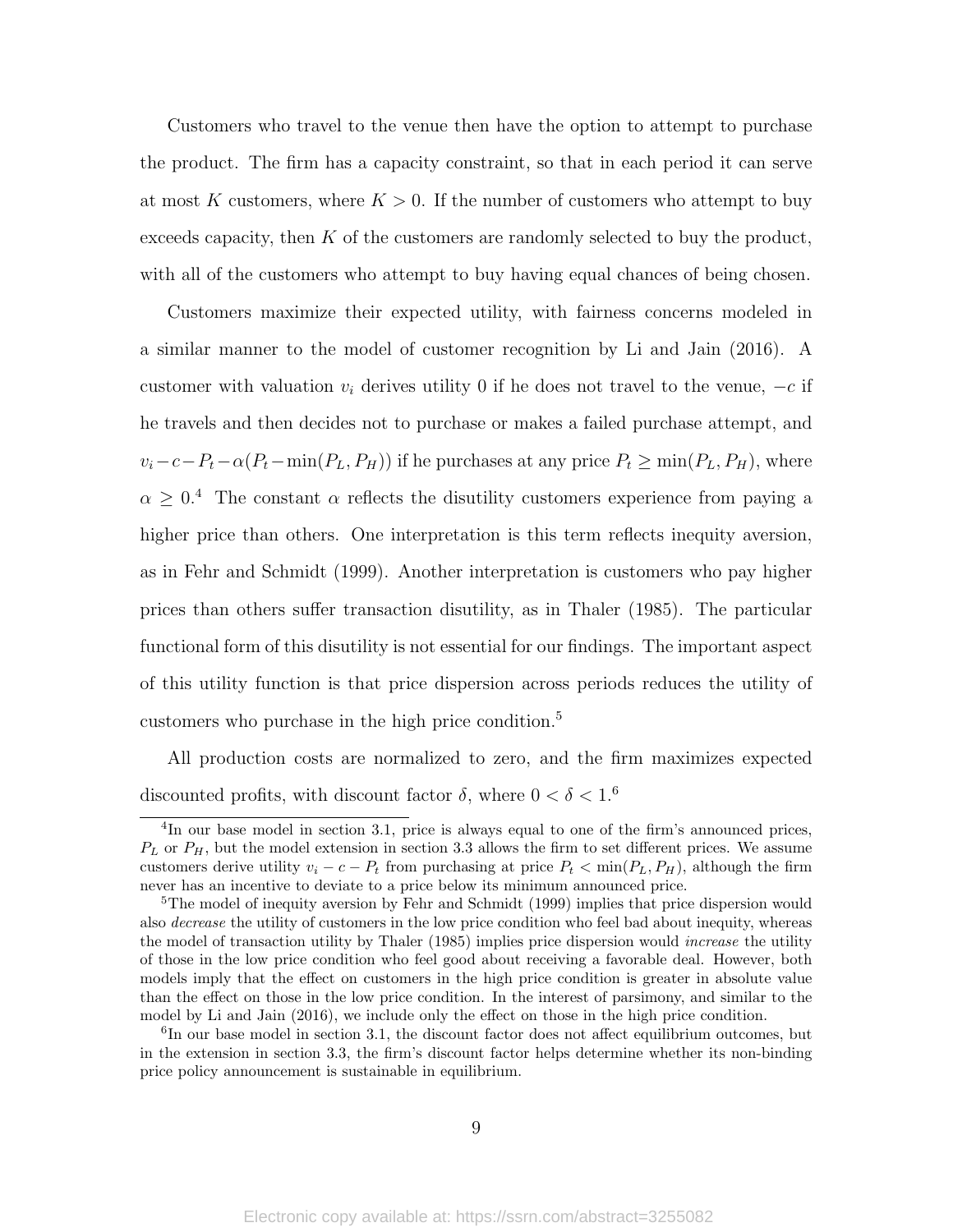To summarize, the firm first announces a price policy that specifies  $P_L$  and  $P_H$ , and in each period  $t$  the game timing is as follows:

- 1. Nature determines the demand state and the set of customers who are available in the market. The firm automatically sets its price according to its announced policy for the given demand state. Customers do not observe the current demand state or price.
- 2. Customers who are in the market decide whether to incur the cost to travel to the venue where the product is sold.
- 3. Customers who traveled to the venue learn the current price and have the option to make a purchase attempt. If there is excess demand, then the product is rationed. Payoffs for the period are realized.

#### 3.1 Results

We first characterize customer behavior in response to any given price policy, and we then characterize the profit-maximizing price policy for the firm.

To decide whether to travel to the venue, customers need to form beliefs about the success probability for purchase attempts in each demand state, which depends on the number of other customers who attempt to purchase. In each period, the number of customers who attempt to purchase depends on the number of customers available in the market (based on the high or low demand state), the fraction of those customers in the market who then travel to the venue, and the fraction of customers at the venue who then attempt to purchase. Customers form beliefs about each of these variables based on rational expectations.

A customer in the market does not initially observe the demand state, but he knows that he himself is in the market, which provides some information about de-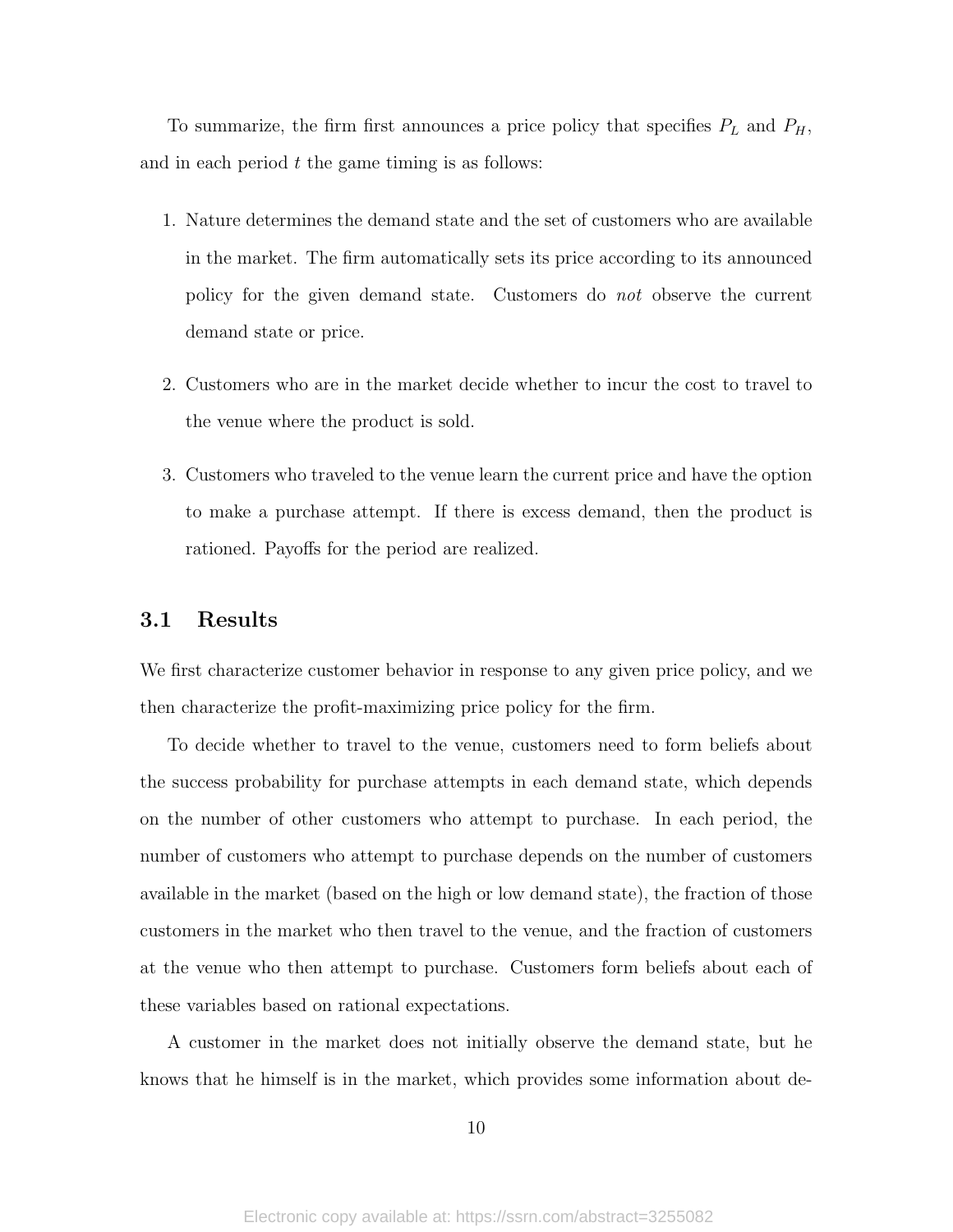mand. In particular, given prior probability  $H$  of high demand, a potential customer who observes that he is in the market updates his belief about the probability of the current state having high demand to  $\widehat{H}$ , according to Bayes' rule:

$$
\widehat{H} = \frac{HD_H}{HD_H + (1 - H)D_L} \tag{1}
$$

For each demand state, customers form beliefs about the probability they will be able to purchase. Customers also anticipate the utility they would derive from purchasing given their valuation, the price, and possible disutility from unfairness because of price variation. A customer with valuation  $v_i$  will incur the cost to travel if the following condition holds:<sup>7</sup>

$$
\widehat{H}S_H \max[v_i - P_H - \alpha(P_H - P_L), 0] + (1 - \widehat{H})S_L \max[v_i - P_L, 0] \ge c \tag{2}
$$

where  $S_H$  and  $S_L$  are the probability that a purchase attempt succeeds during high and low demand, respectively. The left side of this equation reflects the expected value to a customer with valuation  $v_i$  of traveling to the venue.

In equilibrium, customers' beliefs about success probabilities in each demand state must be accurate given the set of customers who travel. Let  $v^*$  denote the lowest valuation for which customers travel. We will refer to the customer with valuation  $v^*$ as the "marginal customer." Demand in period  $t$  depends on the maximum of  $v^*$  and the period's price  $P_t$ , and if prices are not the same in all periods, it is possible for  $P_t$ to be either above or below  $v^*$ . We can compute the success probabilities as follows:

$$
S_H(v^*) = \min\left[\frac{KV}{D_H(V - \max[(P_H + \alpha(P_H - P_L)), v^*])}, 1\right]
$$
(3)

<sup>&</sup>lt;sup>7</sup>We have stated this condition, and the following derivations of customer behavior, for the case in which  $P_H \ge P_L$ , which is true in equilibrium. In principle, our model also allows  $P_L > P_H$ , in which case an analogous condition must be satisfied for a customer with valuation  $v_i$  to learn demand.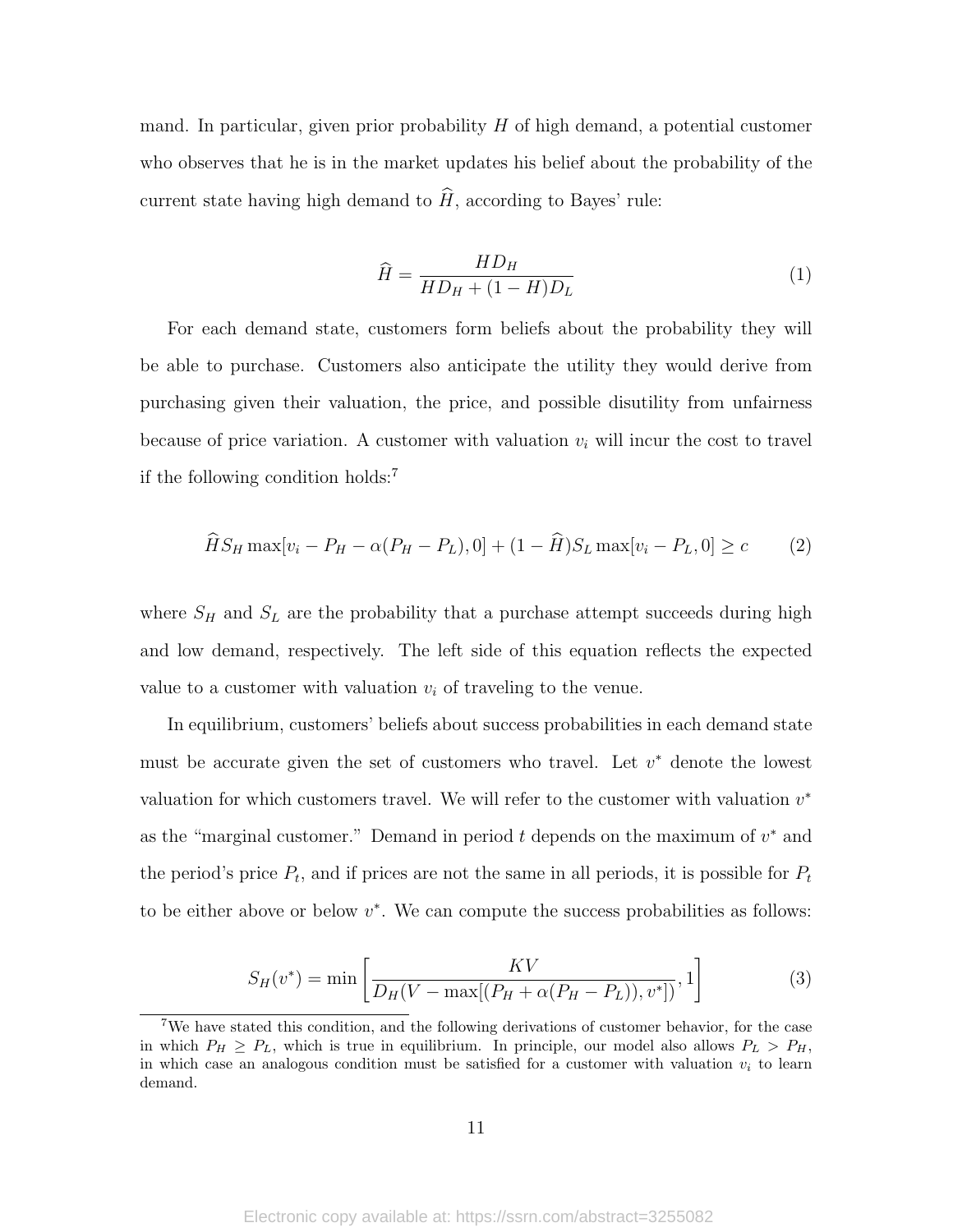$$
S_L(v^*) = \min\left[\frac{KV}{D_L(V - \max[P_L, v^*])}, 1\right]
$$
\n(4)

These equations represent success probabilities based on the number of people who travel to the venue and make purchase attempts for a given value of  $v^*$ . Note that  $S_H$ and  $S_L$  are continuous and weakly increasing functions of  $v^*$ , and both functions are equal to one for any  $v^*$  sufficiently close to  $V$ . Intuitively, if fewer customers travel, purchase attempts have a higher success probability.

If we insert  $v_i = v^*$  into (2), we see that, in equilibrium, the marginal customer's valuation must satisfy:

$$
\widehat{H}S_H(v^*)\max[v^*-P_H-\alpha(P_H-P_L),0] + (1-\widehat{H})S_L(v^*)\max[v^*-P_L,0] = c \quad (5)
$$

The left side of (5) is strictly less than c for  $v^* = 0$ , continuous and weakly increasing in  $v^*$ , and strictly greater than c for  $v^* = V$  if prices are low enough to induce some customers to travel. $8$  Thus, for any given price policy, equilibrium customer behavior is characterized by a unique value of  $v^*$  that solves  $(5)$ , for which customers with valuations exceeding  $v^*$  travel and then attempt to purchase if their valuation exceeds the period's price. When this equation holds, customers' travel behavior is based on correct beliefs about their success probability given the probability of high demand and given the set of customers who travel in each demand state.

For a given price policy  $(P_H, P_L)$ , we can compute  $v^*$  as described above, and the firm's quantity sold during each high-demand period,  $Q_H$ , quantity sold during each low-demand period,  $Q_L$ , and expected profits in each period,  $E[\pi_t]$ , are as follows:

$$
Q_H = \min\left[\frac{D_H(V - \max[P_H + \alpha(P_H - P_L)), v^*])}{V}, K\right]
$$
(6)

<sup>&</sup>lt;sup>8</sup>Profit-maximizing prices must induce customers with the highest valuation to travel if the success probability is one. In particular, prices must satisfy (2) for  $v_i = V$ ,  $S_H = 1$ , and  $S_L = 1$ , or no customers would travel.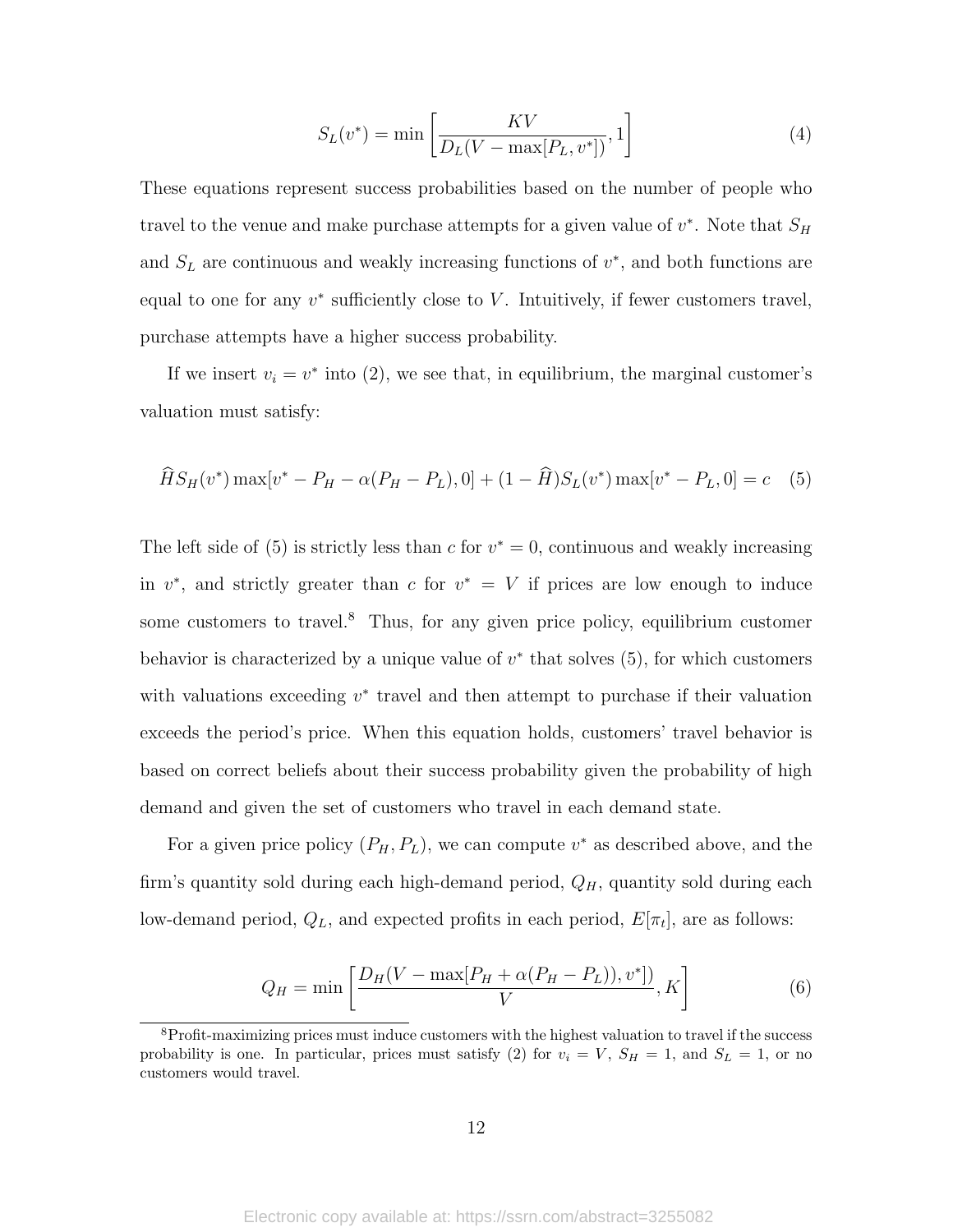$$
Q_L = \min\left[\frac{D_L(V - \max[P_L, v^*])}{V}, K\right]
$$
\n(7)

$$
E[\pi_t] = HP_H Q_H + (1 - H)P_L Q_L \tag{8}
$$

In general, there are three types of price policies the firm can use: variable prices  $(P_H > P_L)$  with no rationing; constant prices  $(P_H = P_L)$  with no rationing; and constant prices  $(P_H = P_L)$  with prices low enough to require rationing during high demand.<sup>9</sup> Because the marginal customer's valuation,  $v^*$ , depends on fairness disutility during peak demand, and also depends on the purchase success probabilities (which depend on  $v^*$  in a nonlinear manner), it is not generally possible to derive simple close-form expressions for profits under each type of policy. We instead derive sufficient conditions that ensure rationing either does or does not occur in equilibrium.

We first show that, if customers do not have fairness concerns, then the firm sets prices such that all purchase attempts are successful, and rationing does not occur.

**Proposition 1.** If customers do not have fairness concerns  $(\alpha = 0)$ , there is no rationing in equilibrium.

Intuitively, if customers do not have fairness concerns, then reducing  $P_H$  until shortages occur is not the most profitable way to encourage customers with a given valuation to travel. It would be more profitable to reduce  $P<sub>L</sub>$  to provide the same expected utility to the marginal customer, that is, to generate the same value of  $v^*$ .

We next show that, if customers have no travel costs, then in this case as well, no rationing occurs in equilibrium.

**Proposition 2.** If customers have no travel costs  $(c = 0)$ , there is no rationing in equilibrium.

<sup>9</sup>Another feasible strategy would be to set prices that vary across periods, with rationing during high demand. However, we show in the proof of Lemma 2 that this strategy is always dominated by one of the other strategies.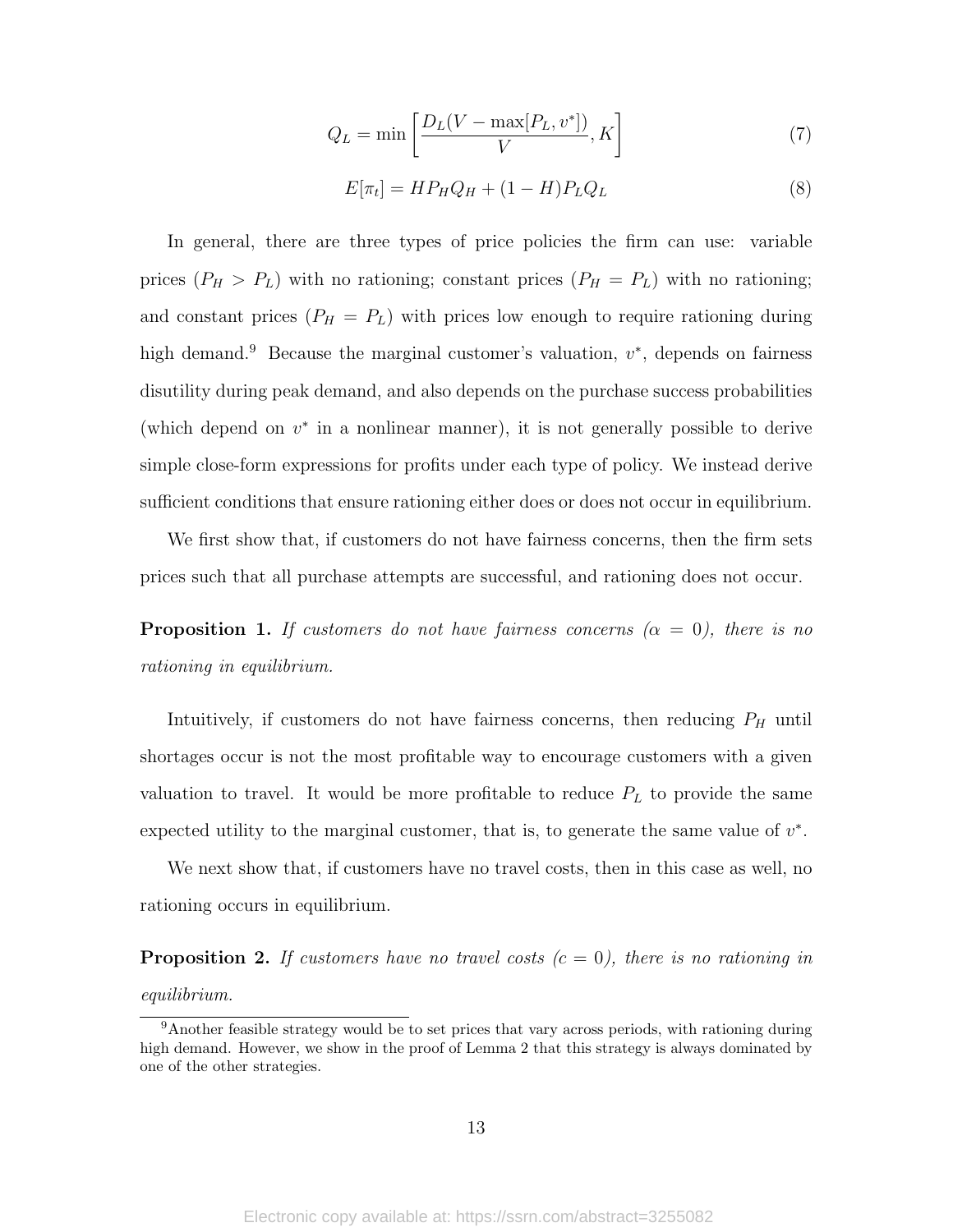The intuition for this result is the following. If  $c = 0$ , customers travel as long as their valuation exceeds  $P_L$ . Therefore, the firm can raise  $P_H$  until no rationing is necessary during high-demand periods, without affecting its profits during lowdemand periods. In this case, strong fairness concerns do reduce the equilibrium price and profits during high demand, but the firm would still not want to set its high-demand price low enough to generate shortages.

We will now derive sufficient conditions to ensure rationing *does* occur in equilibrium. We focus on the following parameter region, which we show ensures the capacity constraint binds during high demand but not during low demand:

# Condition 1.  $\frac{D_L(V-c)}{2V} < K < \frac{D_H(V-c)}{2V}$

Given this condition, we show that the firm sets prices such that the equilibrium value of  $v^*$  lies in  $[\underline{v}^*, \overline{v}^*]$ , as given below. The lower end of this range is the same as the lowest valuation that the firm would serve if it did not face a capacity constraint:<sup>10</sup>

$$
\underline{v}^* = \frac{V + c}{2} \tag{9}
$$

The upper end is the lowest valuation served such that the capacity constraint holds with equality during high demand:

$$
\overline{v}^* = V \left( 1 - \frac{K}{D_H} \right) \tag{10}
$$

**Lemma 1.** If Condition 1 holds, then in equilibrium, the minimum valuation for which customers travel to the venue is given by  $v^* \in [\underline{v}^*, \overline{v}^*].$ 

We next show the following condition ensures that, in order to induce customers to travel for any value of  $v^* \in [\underline{v}^*, \overline{v}^*]$ , it is more profitable for the firm to set constant

<sup>&</sup>lt;sup>10</sup>If there were not a capacity constraint, the firm would set prices  $P_H = P_L = \frac{V-c}{2}$ , and customers with valuations greater than  $\frac{V+c}{2}$  would always travel and purchase.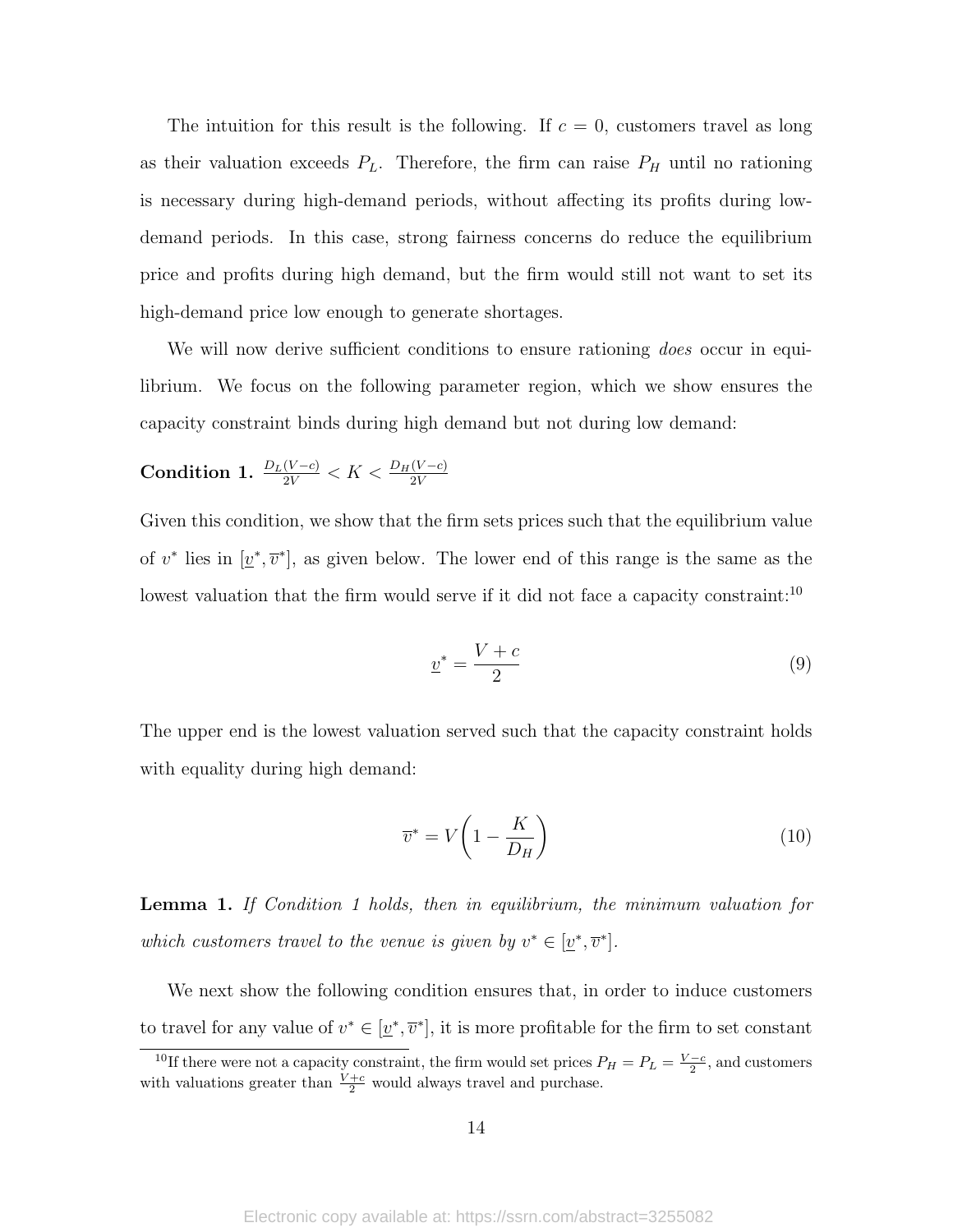prices rather than prices that vary across periods.

#### Condition 2.  $\overline{v}^* - \underline{v}^* < \frac{\alpha c}{1-\overline{v}}$  $1-H$

Intuitively, the firm has two possible ways to induce the marginal customer with valuation  $v^*$  to travel. It can set flat prices  $(P_H = P_L)$  so that the marginal customer always attempts to purchase, or it can set variable prices  $(P_H > P_L)$  so that the marginal customer always travels but purchases only during low demand. The firm's choice between these two price policies involves a tradeoff between two types of inefficiency. Constant prices result in some low valuation customers buying during peak demand even when some higher valuation customers cannot due to rationing, whereas variable prices result in customer disutility from unfair prices during peak demand. If Condition 2 holds, then fairness concerns are strong enough, and the required reduction in  $P_L$  to induce low-valuation customers to travel if the firm uses variable pricing is also great enough, that flat prices are more profitable than variable prices over the entire range of possible values of  $v^*$ .

**Lemma 2.** If Conditions 1 and 2 hold, then in equilibrium, the firm sets the same price during high and low demand, that is,  $P_H = P_L$ .

Finally, we show the following condition ensures that, if the firm does sets constant prices, it sets prices low enough to induce customers with valuations strictly less than  $\bar{v}^*$  to make purchase attempts, so that rationing occurs during high demand.

Condition 3. 
$$
V\left(1-\frac{2K}{D_H}\right) > \frac{c}{1-\hat{H}} + \frac{HKV}{(1-H)D_L}
$$

As H approaches 0, Condition 3 becomes equivalent to  $V(1 - \frac{2K}{D_{\text{max}}}$  $\frac{2K}{D_H}$  > c, which is guaranteed to hold under Condition 1. On the other hand, as  $H$  approaches 1, Condition 3 is guaranteed not to hold. Thus, one can interpret Condition 3 as ensuring that the probability  $(H)$  of high demand is low enough that a firm setting constant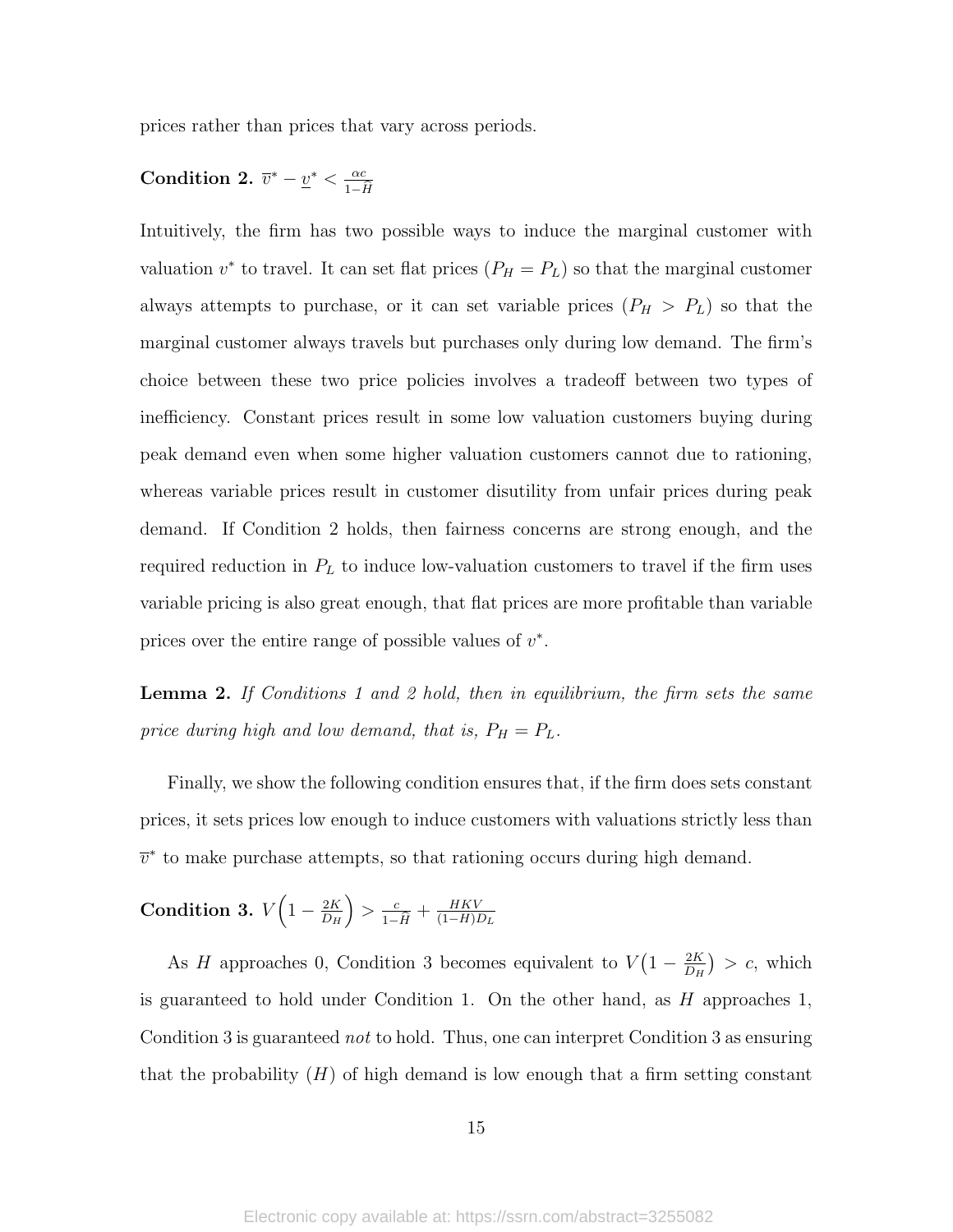prices chooses a relatively low price, despite the inefficiency caused by rationing during the high demand periods. $^{11}$ 

**Proposition 3.** If the firm's capacity constraint binds during high demand (Condition 1 holds), the interaction of fairness concerns with travel costs is high enough (Condition 2 holds), and the probability of any given period having high demand is low enough (Condition 3 holds), there is a unique equilibrium in which the firm sets the same price during high and low demand  $(P_H = P_L)$ , with rationing during high demand.

A key force behind this proposition is that the interaction of travel costs with fairness concerns makes variable prices less profitable. Higher travel costs imply that variable prices (as opposed to fixed prices) require a greater reduction in the lowdemand price to induce the same marginal customer to travel. Stronger fairness concerns imply that this reduction in the low-demand price causes greater disutility for customers who buy at a higher price during high demand. Therefore, when the interaction of travel costs (c) with the fairness parameter ( $\alpha$ ) is large, as ensured by Condition 2, the firm prefers fixed prices. The other conditions of this proposition ensure that the capacity constraint binds during high demand, and that, conditional on a policy of constant prices, the firm sets its price low enough that rationing occurs during high demand.

#### 3.2 Numerical Example

We now present a numerical example to help provide more intuition for the results from the previous section. Table 1 presents the parameter values used for the numerical example.

<sup>&</sup>lt;sup>11</sup>The conditions of Proposition 3 are sufficient, but not necessary, for rationing to occur. Lemma 2 shows that Condition 2 ensures setting constant prices is optimal for the entire range of possible values of  $v^*$  derived in Lemma 1, which may be a stronger condition than necessary for rationing.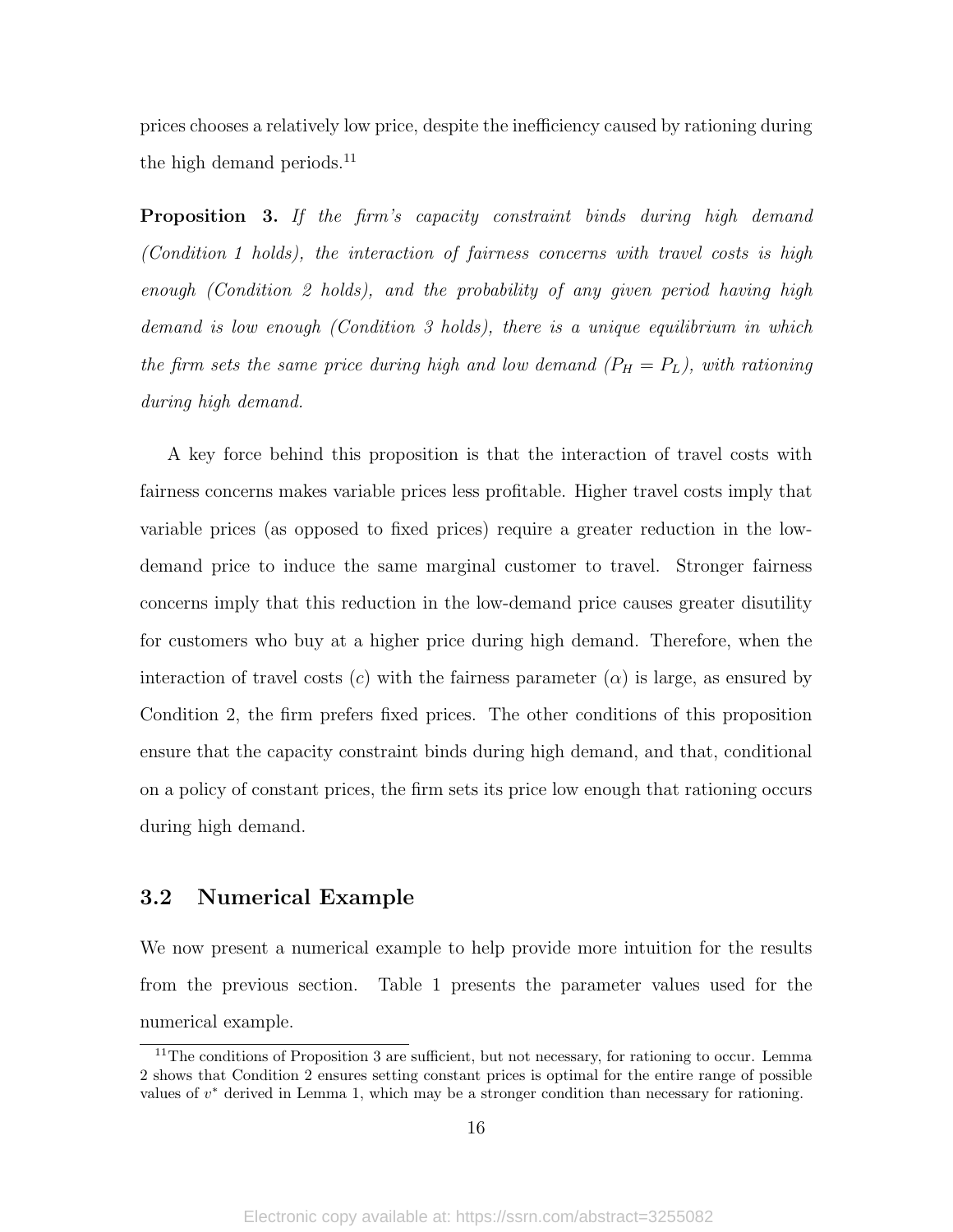Fehr and Schmidt (1999) estimate that participants in their lab experiments have a fairness concern parameter,  $\alpha$ , ranging from 0 to 4. We initially perform our numerical analysis for strong fairness concerns, with  $\alpha = 4$ . We later repeat our analysis for weaker fairness concerns.<sup>12</sup>

| $H = 0.14$   | Probability of high demand in a given period                    |  |
|--------------|-----------------------------------------------------------------|--|
| $D_H = 25$   | Mass of customers in the market during high demand              |  |
| $D_L=8$      | Mass of customers in the market during low demand               |  |
| $K=3$        | Firm's capacity constraint in each period                       |  |
| $V=10$       | Maximum valuation; customers valuations are uniform on $[0, V]$ |  |
| $c=3$        | Cost of traveling to the venue                                  |  |
| $\alpha = 4$ | Strength of fairness concerns                                   |  |

Table 1. Parameter values used in the numerical example

Given these parameter values, Conditions 1, 2, and 3 hold. Lemma 1 states that the optimal value of  $v^*$  lies in [6.5, 8.8]. Lemma 2 states that the firm's optimal strategy is to set constant prices, and Proposition 3 states that this profit-maximizing price will involve rationing during high demand. We numerically compute that the firm's optimal price is  $P_L = P_H = 4.0$ , which results in customers traveling to the venue if their valuation exceeds  $v^* = 7.6$ . During low demand, all purchase attempts succeed; but during high demand, there is rationing and only 49.3% of purchase attempts succeed. The firm sells 1.9 units during low demand and 3.0 units (full capacity) during high demand, and its expected profits in each period are 8.3.

We compare this optimal strategy with two alternative strategies that do *not* involve rationing. For constant prices with no rationing, the profit-maximizing price

<sup>&</sup>lt;sup>12</sup>As explained by Fehr and Schmidt (1999), a player with  $\alpha = 4$  would be willing to reduce his own payoff by \$1.00 in order to reduce the payoff of another player, who receives a larger payoff, by \$1.25, and thus reduce the payoff gap by \$0.25.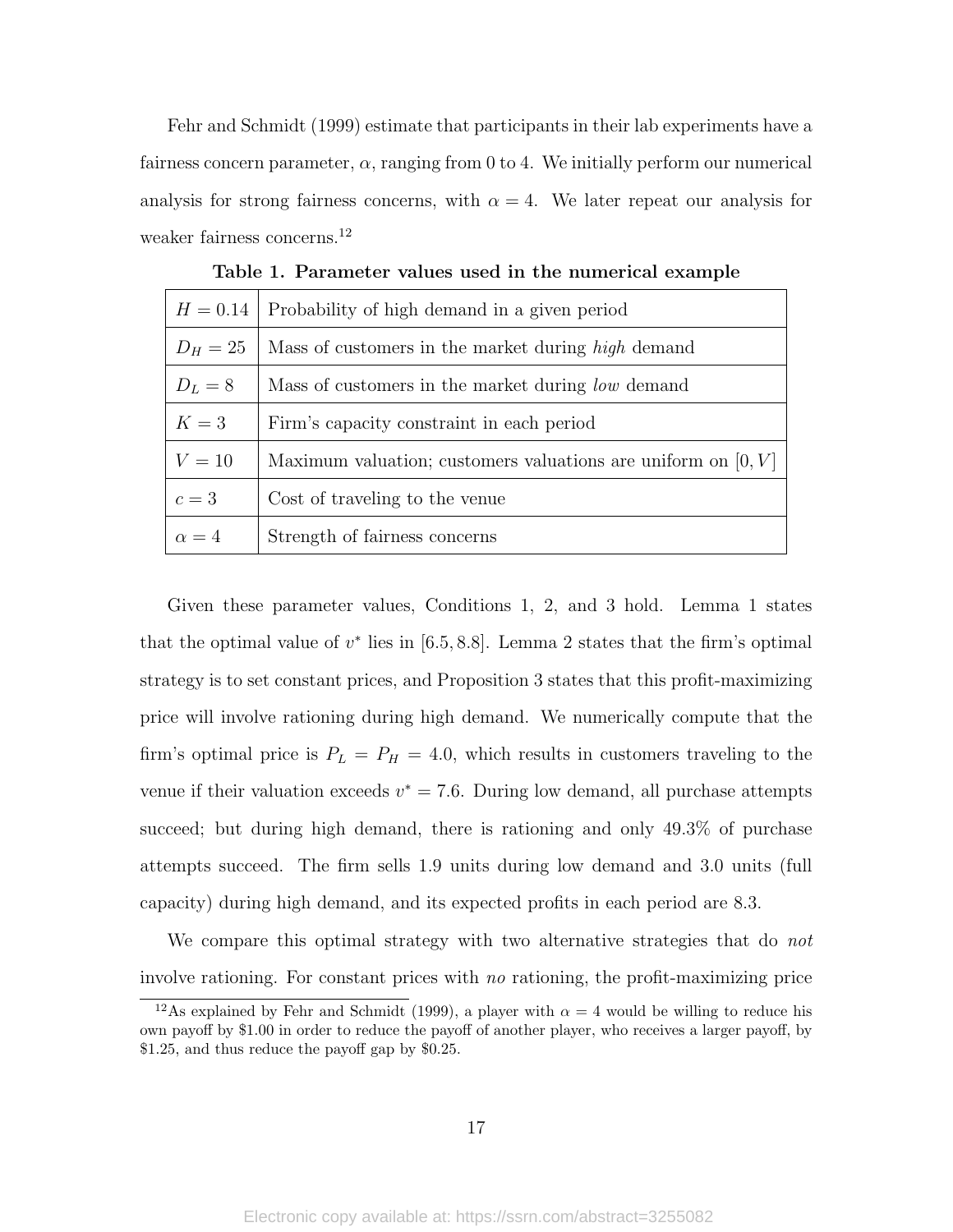(for this type of policy) is  $P_L = P_H = 5.8$ , which results in expected profits in each period of 7.2. For variable prices with no rationing, the profit-maximizing prices (for this type of policy) are  $P_L = 3.0$  and  $P_H = 4.1$ , which results in expected profits in each period of 6.9.

|                             | Constant prices | Constant prices          | Variable prices          |
|-----------------------------|-----------------|--------------------------|--------------------------|
|                             | with rationing  | with <i>no</i> rationing | with <i>no</i> rationing |
| Price $P_H$                 | 4.0             | 5.8                      | 4.1                      |
| Price $P_L$                 | 4.0             | 5.8                      | 3.0                      |
| Min. val. to travel $v^*$   | 7.6             | 8.8                      | 7.5                      |
| Fill rate $S_H$             | 49.3%           | 100\%                    | 100\%                    |
| Fill rate $S_L$             | 100%            | 100%                     | 100%                     |
| Quantity $Q_H$              | 3.0             | 3.0                      | 3.0                      |
| Quantity $Q_L$              | 1.9             | 1.0                      | 2.0                      |
| Expected profits $E[\pi_t]$ | 8.3             | 7.2                      | 6.9                      |

Table 2. Outcomes for three price strategies

Note: Subscripts  $H$  and  $L$  denote variables for high- and low-demand periods.

Table 2 summarizes the outcomes for these three pricing strategies. For this numerical example, the optimal policy with constant prices and rationing during high demand leads to  $14.4\%$  higher profits (8.3 vs. 7.2) than the best possible policy with *constant* prices and no rationing. The optimal policy with constant prices and rationing also leads to 20.6% higher profits (8.3 vs. 6.9) than the best possible policy with *variable* prices and *no* rationing.

We now repeat our numerical analysis for a larger range of parameter values. Figure 1 presents the optimal price policy for values for the fairness parameter ranging from  $\alpha = 0$  to  $\alpha = 4$ , and values of the travel cost parameter ranging from  $c = 0$ to  $c = 7$ . The other parameter values used in this figure are the same as for the numerical example presented above.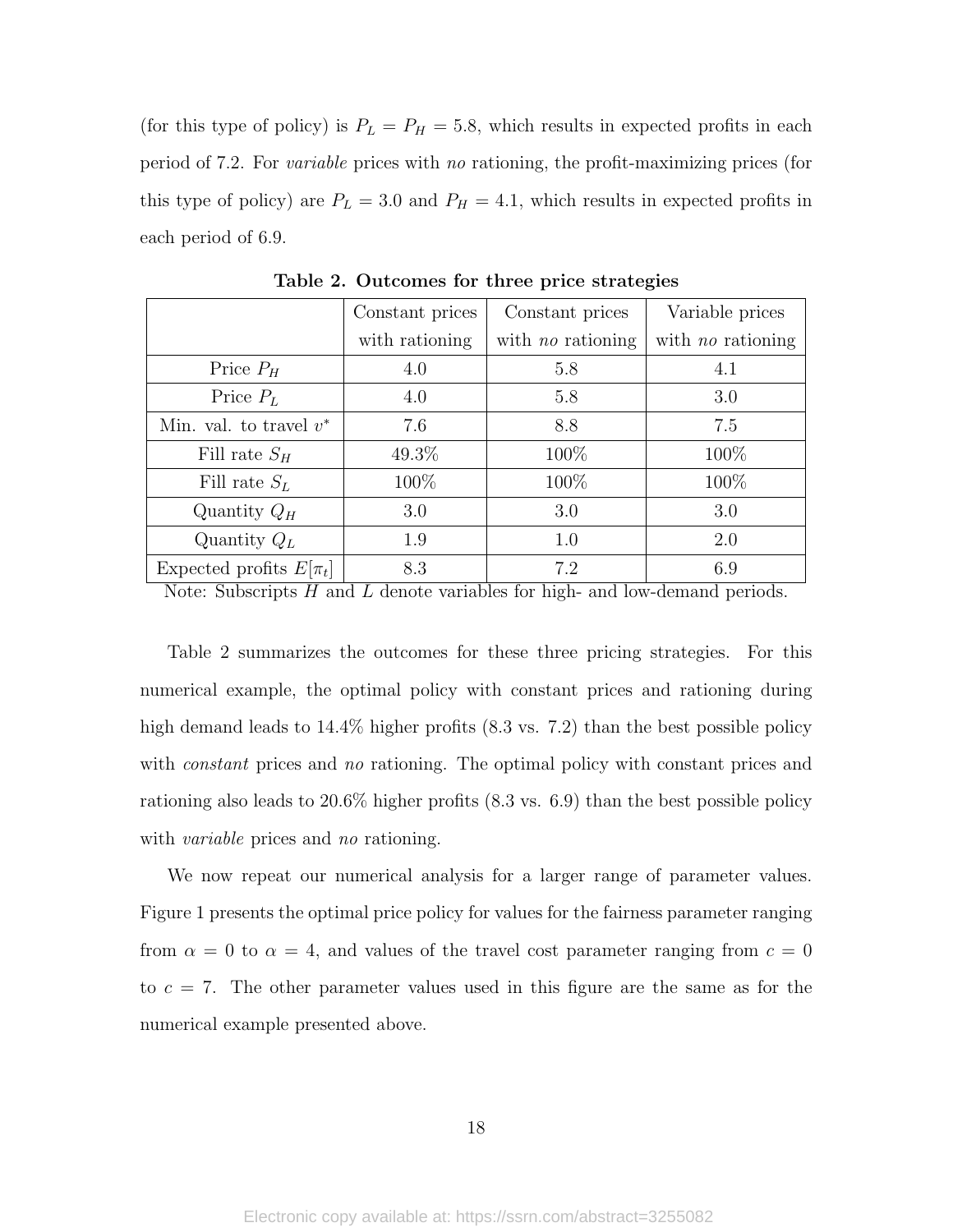

Figure 1. Optimal Price Strategy as a Function of Fairness Concerns and Travel Costs

As noted in the discussion after Proposition 3, the interaction of fairness concerns with travel costs causes the firm to prefer fixed prices rather than variable prices. Consistent with this intuition, Figure 1 shows that the firm tends to prefer variable pricing when either  $\alpha$  or c is sufficiently low, but it prefers fixed pricing when both parameters are large.

Figure 1 also shows that, when  $c > 4.7$ , the firm never rations the product. Intuitively, as the sunk cost required to purchase the product increases, the firm serves fewer customers in equilibrium. When this cost is sufficiently high, it is more profitable to set constant prices such that the capacity constraint exactly binds during high demand, so rationing is not required, rather than setting constant prices at a lower level that would require rationing. Thus, rationing can occur for intermediate values of travel costs, but not for extremely low or high values of this cost parameter.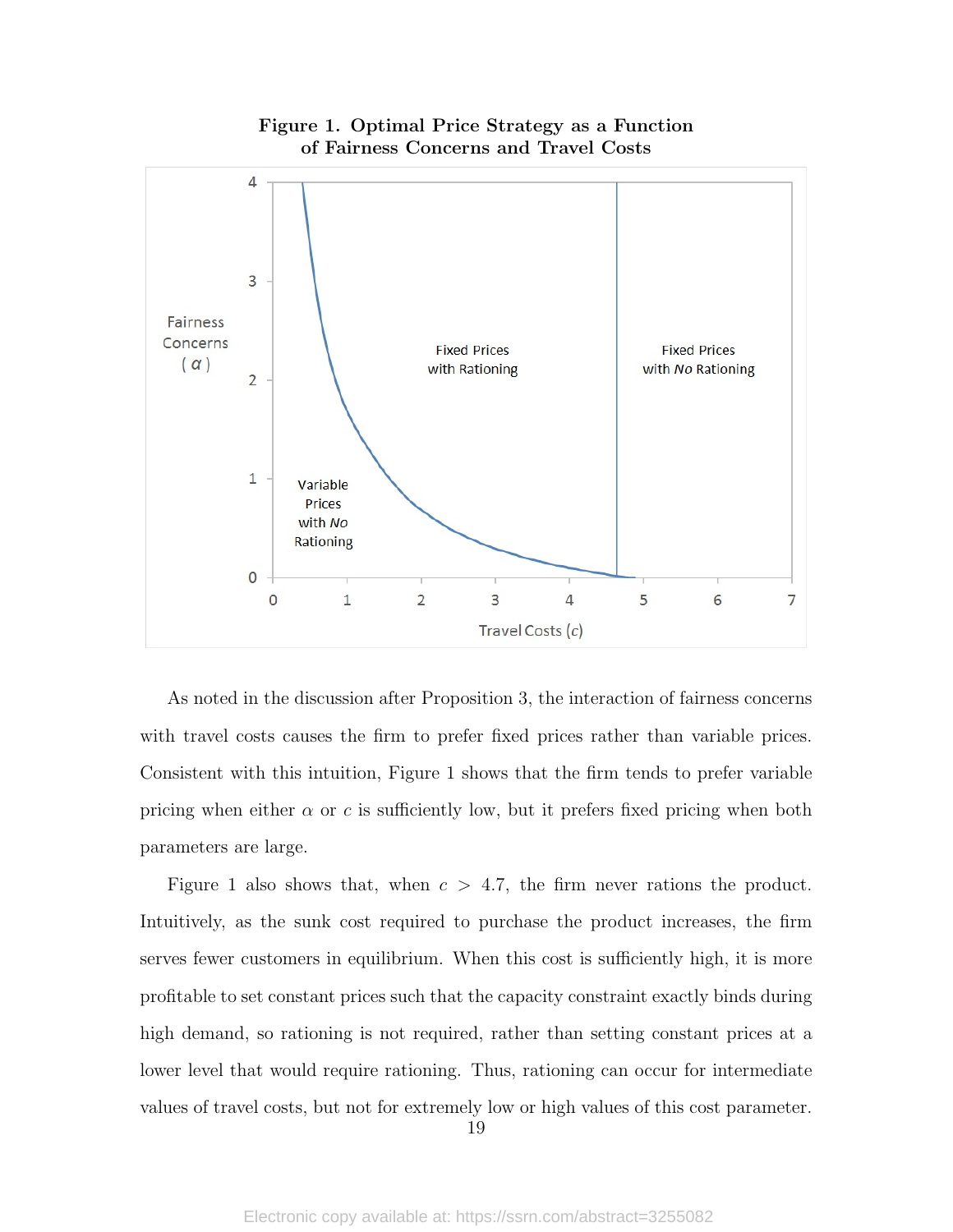#### 3.3 Model Extension: Reputation and Price Policy

This section relaxes the assumption that the firm's price policy announcement is binding, and we derive conditions in which reputation effects compel the firm not to deviate from its announced policy.

We use the following timing assumptions. The firm first announces a non-binding price policy that specifies  $P_L$  and  $P_H$ . As in the previous section, this price policy announcement affects customers' utility function, as they derive disutility from paying a price higher than  $\min(P_L, P_H)$ . Then in each period t:

- 1. Nature determines the demand state for the period, which the firm observes.
- 2. The firm decides its price for the period (which can differ from its announced price policy). Customers do not observe the current demand state or price.
- 3. Customers who are in the market decide whether to incur the cost to travel to the venue.
- 4. Customers who traveled learn the current price, and they have the option to make a purchase attempt. If there is excess demand, then the product is rationed. Payoffs for the period are realized.

A one-shot version of this game, without any price commitment, cannot have an equilibrium with positive profits. Let  $v^*$  denote the minimum valuation of customers who travel in such a potential equilibrium. To maximize profits, the firm would then set its price greater than or equal to the willingness-to-pay of a customer with valuation  $v^*$ ; however, such a price implies a customer with valuation equal to  $v^*$ did not have an incentive to incur the cost of travel. Therefore, the only possible equilibrium of a one-shot version of this game involves no customers traveling, and the firm setting its price at least as high as  $V - c$ , generating zero profits. We focus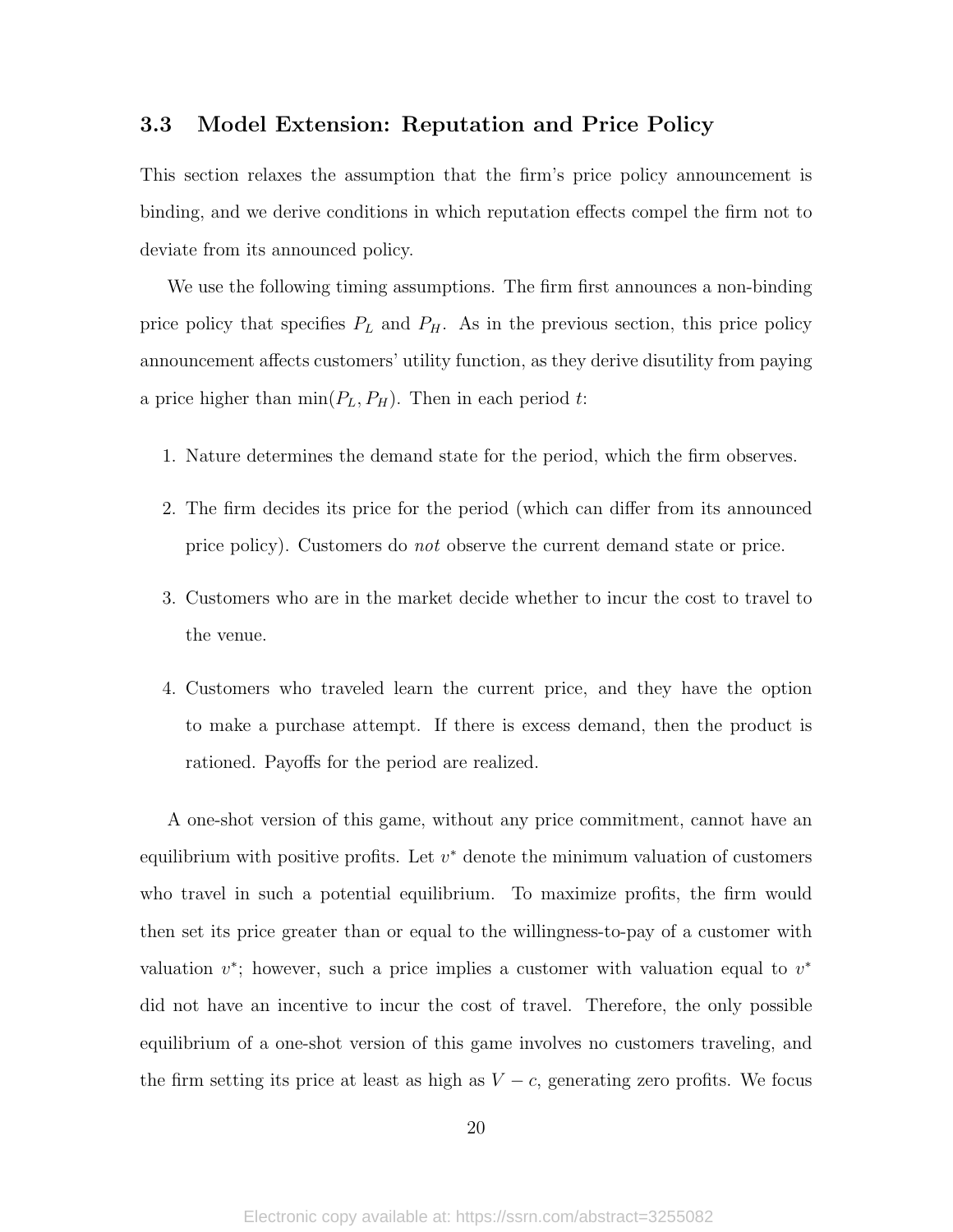on an equilibrium of our repeated game in which players revert to the bad equilibrium with zero profits if the firm ever deviates from its announced price policy, which provides the strongest possible incentive for the firm not to deviate.<sup>13</sup>

A policy of constant prices with rationing during high demand gives the firm a particularly strong incentive to deviate during high-demand periods. The firm can announce such a policy, with constant relatively low prices, to induce customers with fairness concerns to incur the cost of travel. However, once this policy announcement convinces customers to travel, which helps increase sales during low-demand periods, the firm could significantly increase its profits during a high-demand period by raising its price until demand equals capacity. Such a deviation from its announced policy would then cause the game to revert to the bad equilibrium with no profits in future periods. We show that this threat of reduced future profits can sustain a policy of constant prices with rationing during high demand if the following condition holds. The left side of the inequality in this condition is an upper bound on the additional profits a firm can generate by deviating from its price policy (from the equilibrium in Proposition 3) during a high-demand period, and the right side is a lower bound on the expected discounted value of its future profits if it maintains its optimal policy with constant prices.

Condition 4. 
$$
K\left(\frac{\overline{v}^* - \widehat{P}}{1 + \alpha}\right) < \frac{\delta}{1 - \delta} \widehat{P}\left(HK + (1 - H)D_L \frac{V - \underline{v}^*}{V}\right)
$$

where price  $\widehat{P}$  is defined as follows:

$$
\widehat{P} \equiv \underline{v}^* - \frac{c}{1 - \widehat{H} + \widehat{H} S_H(\underline{v}^*)}
$$
\n(11)

<sup>&</sup>lt;sup>13</sup>For simplicity, we assume, when the period ends, all potential customers learn about any deviation from the firm's price policy. For example, customers might learn about deviations through news stories or word of mouth. If only customers who traveled in the current period observed deviations, then our conditions for sustaining a fixed price policy would need to be modified, but results similar in spirit would still hold.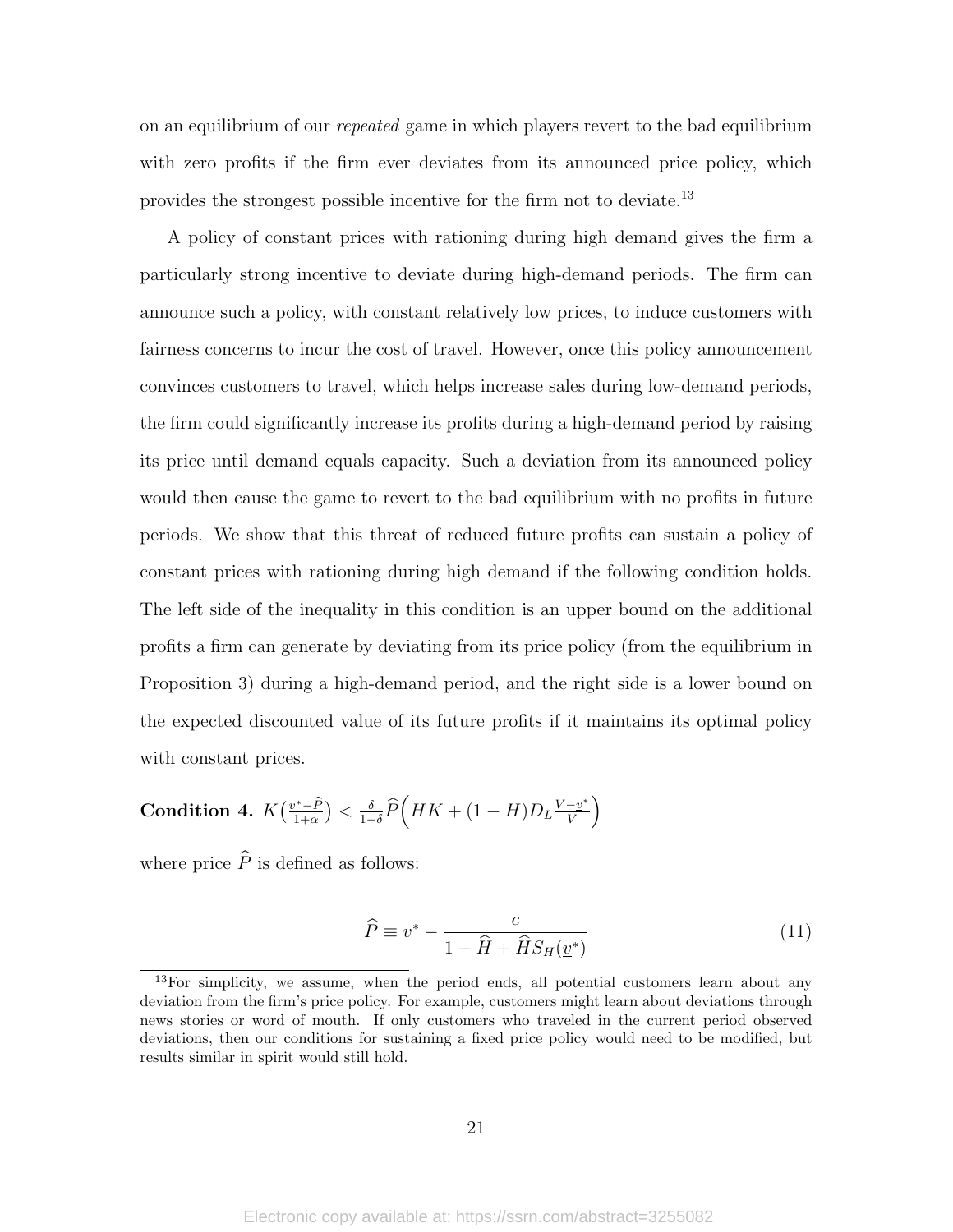As we would expect based on folk theorem results, this condition holds if the discount factor  $\delta$  is sufficiently close to one. However, for any  $\delta > 0$ , this condition also holds if customers have sufficiently strong fairness concerns, that is, if  $\alpha$  is sufficiently high. Fairness concerns reduce the firm's temptation to deviate from its announced price policy because customers with strong fairness concerns are not willing to pay a large premium over the firm's announced prices, even after they have incurred the cost of travel. As shown in the section 3.1, strong fairness concerns along with positive travel costs imply that the firm's profit maximizing policy is to set constant prices; furthermore, the results in the current section show that fairness concerns also help the firm sustain such a policy of constant prices by reducing its incentive to deviate from this policy in a repeated game.

**Proposition 4.** If the conditions for rationing in Proposition 3 hold, and the firm is patient enough or customers have strong enough fairness concerns that Condition 4 holds, then the firm can sustain its profit-maximizing policy of constant prices with rationing during high demand, even if its price policy announcement is not binding.

For the numerical example in section 3.2, Condition 4 holds for any  $\alpha \geq 1, c \leq 4$ , and  $\delta \geq 0.68$ . If this condition holds, the firm can sustain its optimal price policy, based on the threat of loss of reputation and lost future profits if it ever deviates from this policy.

#### 3.4 Model Extension: Separate Search and Travel Costs

This section shows that our key findings still hold if search and travel decisions occur sequentially, so customers can search before deciding whether to travel to the venue, or they can travel directly to the venue without searching. We denote search costs by  $c_1$  and travel costs by  $c_2$ , where  $0 \le c_1 \le \widehat{H}c_2$ . The latter condition ensures that a customer who, in equilibrium, makes purchase attempts only during low demand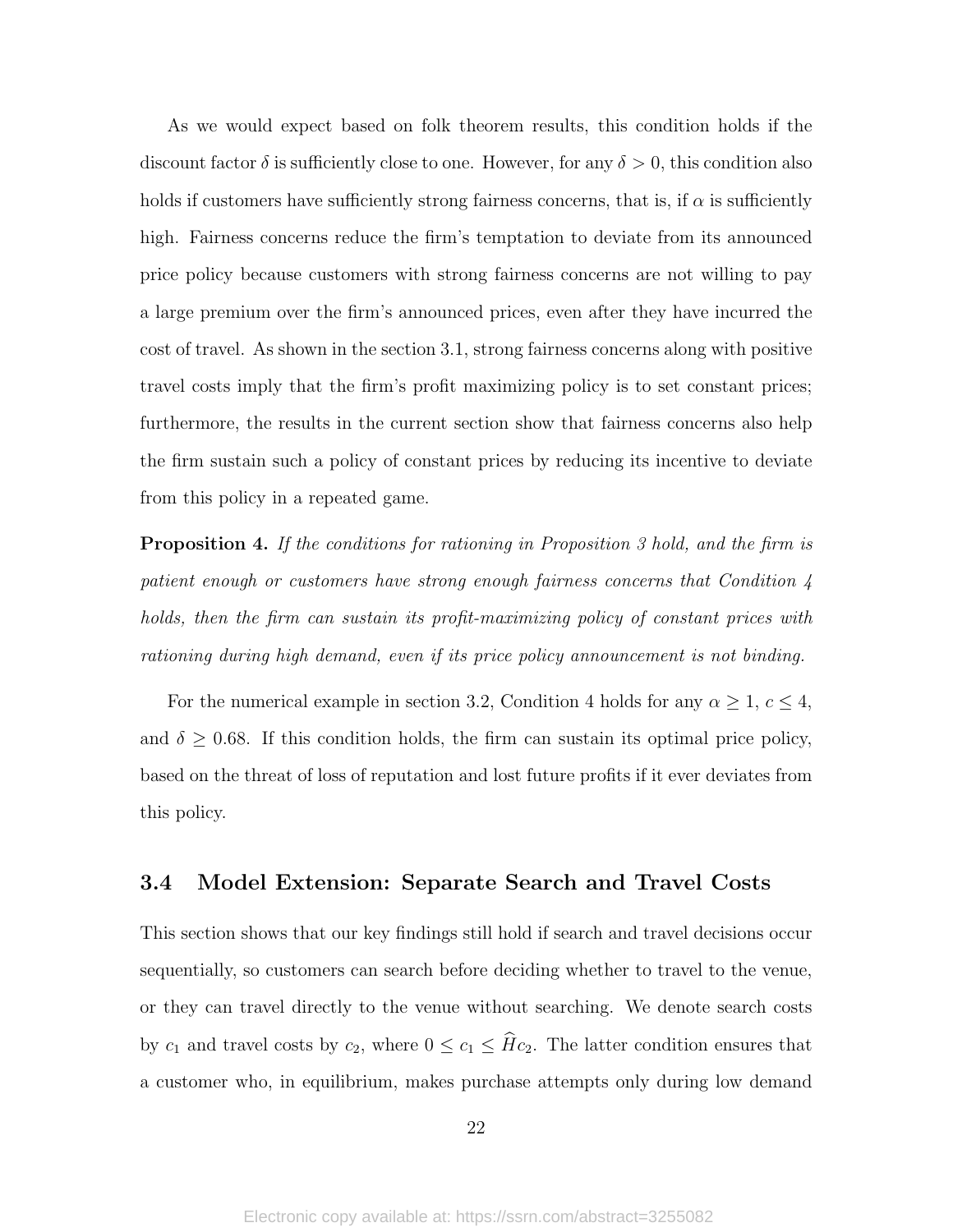prefers to search before traveling to avoid the expected cost of traveling during high demand.

The timing for this model extension is as follows. The firm first announces a price policy that specifies  $P_L$  and  $P_H$ , and in each period t:

- 1. Nature determines the demand state and the set of customers who are available in the market. The firm automatically sets its price according to its announced policy for the given demand state.<sup>14</sup> Customers do *not* observe the current demand state or price.
- 2. Customers who are in the market decide whether to incur the search cost  $c_1$  to learn the price for the current period.
- 3. Customers who are in the market decide whether to incur the cost  $c_2$  to travel to the location where the product is sold. Customers who incur this travel cost learn the price even if they did not previously search.
- 4. Customers who traveled to the product location have the option to make a purchase attempt. If there is excess demand, then the product is rationed. Payoffs for the period are realized.

Under these timing assumptions, during periods with excess demand, customers must travel to the venue to learn whether they are able to purchase and consume the product in the current period. For example, customers who purchase electronic tickets to Disneyland sometimes find they unable to enter the park on a given day, in which case they must wait and use their tickets on a different day.<sup>15</sup> In principle, we could derive similar results using alternative timing assumptions, in which customers who

 $14$ In this section, we assume the price policy announcement is binding, but in principle we could allow for endogenous price commitment as in the previous section.

<sup>15</sup>https://disneyland.disney.go.com/faq/tickets/eticket-terms-conditions/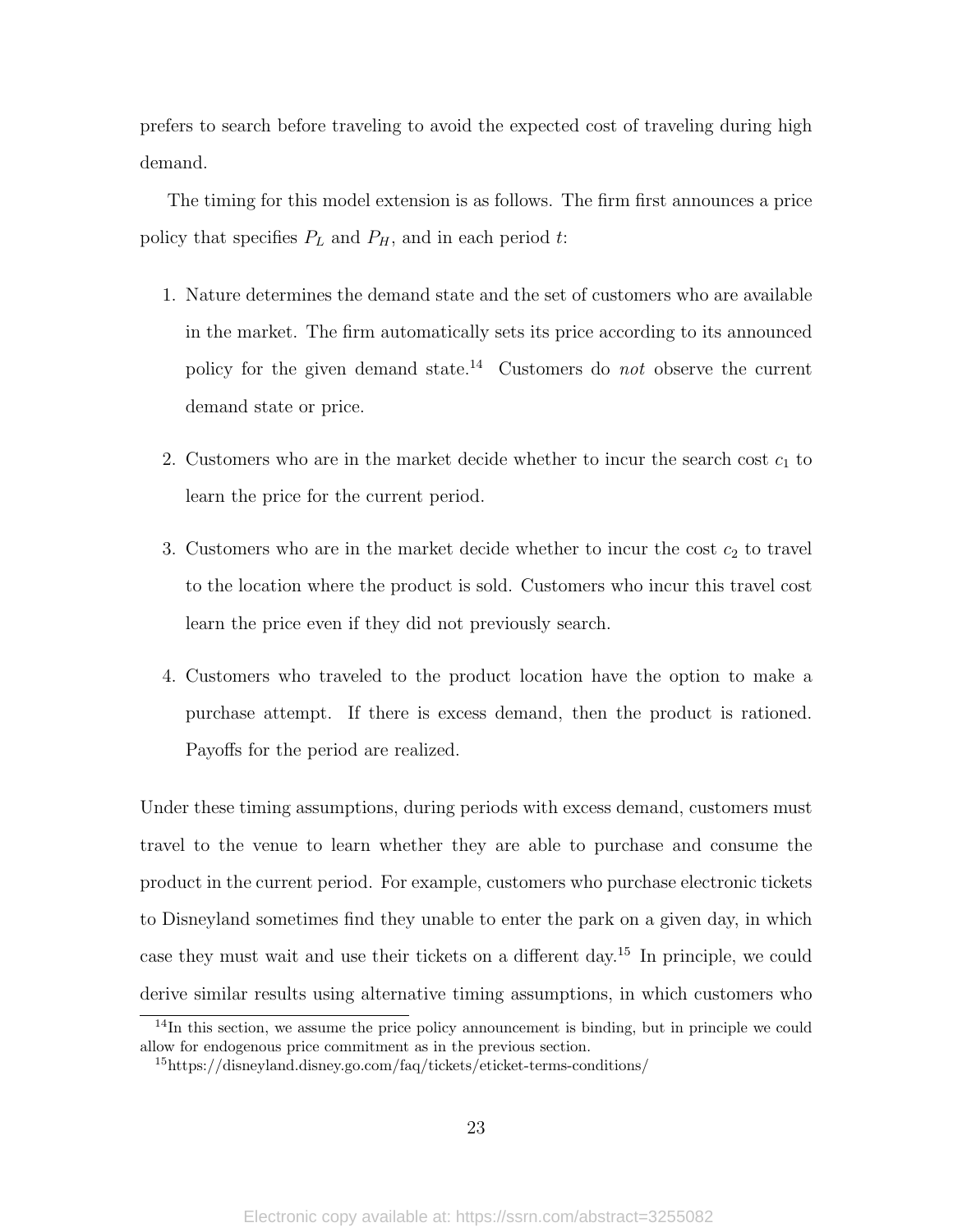search online learn immediately whether they are able to consume the product on their preferred day.<sup>16</sup>

If the firm sets fixed prices  $(P_H = P_L)$ , then searching for the current price provides no information. In this case, customers follow the same strategy as in section 3.1. There is no search, and each customer travels to the venue if the expected value of doing so exceeds the cost of travel.<sup>17</sup>

On the other hand, if the firm uses a variable price policy  $(P_H \neq P_L)$ , there are three possible strategies a customer with valuation  $v_i$  could follow. For a customer who does not make purchase attempts during any demand state, there is no reason to search or travel, and this strategy results in zero utility.

Given the condition  $c_1 \leq \widehat{H} c_2$ , for a customer who makes purchase attempts only during low demand, it is optimal to search first to avoid the expected cost of traveling during high demand, and this strategy results in the following expected utility:

$$
(1 - \widehat{H})\left(S_L(v_i - P_L) - c_2\right) - c_1\tag{12}
$$

The customer prefers this strategy over the strategy of never purchasing if his valuation  $v_i$  is high enough that the above expression is positive.

Finally, for a customer who makes purchase attempts during both demand states, it is optimal to travel directly to the venue without searching, as searching would impose additional costs without affecting his travel decision. A necessary condition for

<sup>&</sup>lt;sup>16</sup>Under this alternative assumption, rationing could occur at the search stage as customers who search learn whether they can purchase in the current period, or rationing could occur at the the venue itself as customers with high valuations would travel directly to the venue without searching if the success probability were sufficiently high.

<sup>&</sup>lt;sup>17</sup>If we assumed customers who search could observe both the price *and* the demand state, then in some cases, customers might want to search even with a policy of constant prices, in order to avoid travel during high-demand periods with rationing. However, this alternative assumption allowing customers who search to learn the demand state would not affect our results. All customers who travel in the fixed-price equilibrium derived in this section gain greater expected utility from traveling directly to the venue than they would from searching and traveling only when demand is low.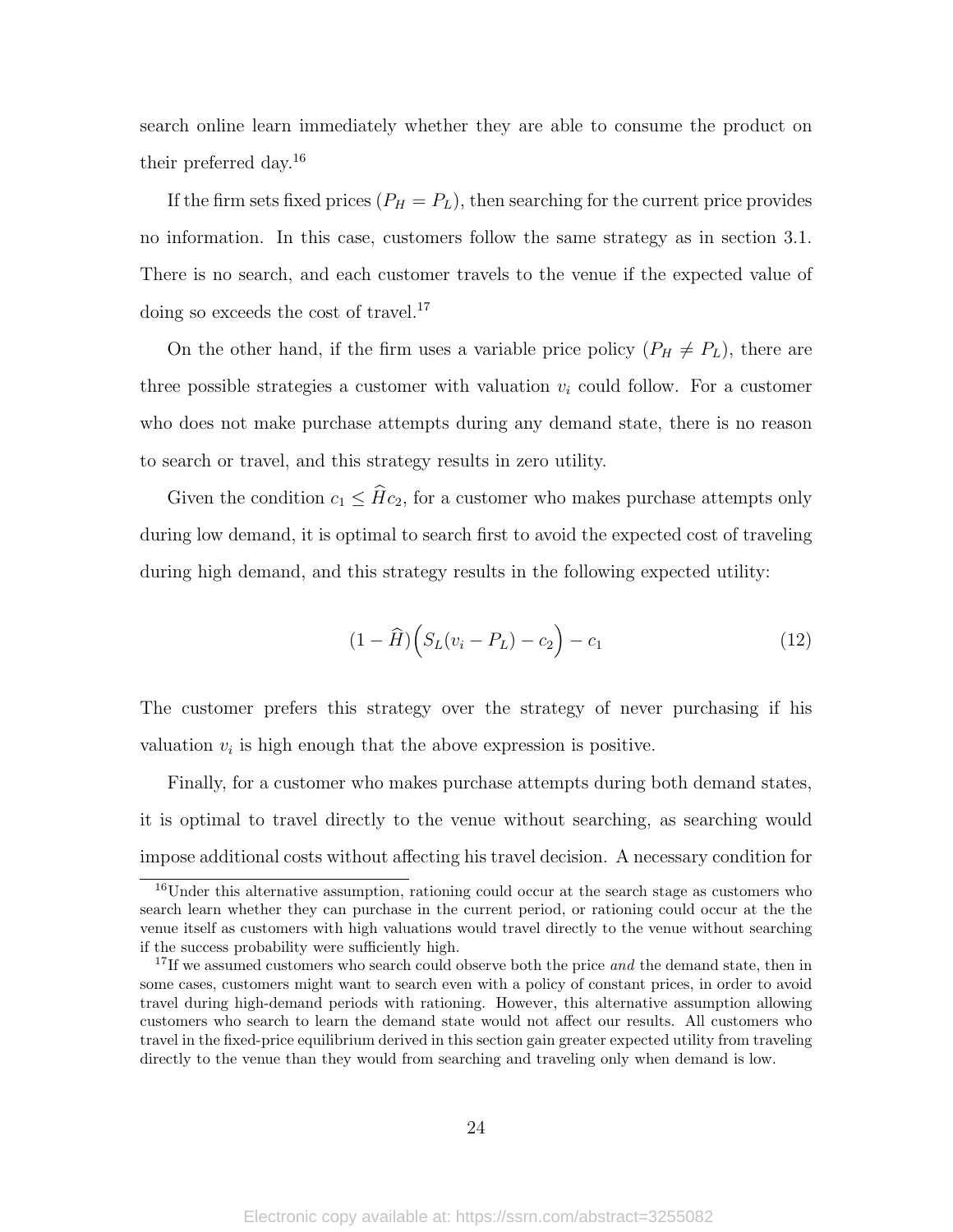this strategy to be optimal is the customer's valuation must exceed the price during both demand states, which implies this strategy results in the following expected utility:<sup>18</sup>

$$
\widehat{H}S_H(v_i - P_H - \alpha(P_H - P_L)) + (1 - \widehat{H})S_L(v_i - P_L) - c_2 \tag{13}
$$

By comparing (13) with (12), we find that a customer would prefer to travel directly to the venue and purchase during both demand states rather than searching and purchasing only during low demand if his valuation is high enough that the following expression is positive:

$$
\widehat{H}\left(S_H(v_i - P_H - \alpha(P_H - P_L)) - c_2\right) + c_1\tag{14}
$$

Based on the preceding analysis, for any given prices and success probabilities, we can compute cutoff values  $v_1^*$  and  $v_2^*$ , where  $c_2 \le v_1^* \le v_2^* \le V$ , such that customers with valuations less than  $v_1^*$  never purchase, those with valuations between  $v_1^*$  and  $v_2^*$ search and travel to the venue only during low demand, and those with valuations greater than  $v_2^*$  travel directly to the venue and always make purchase attempts. Because the low-demand success probability  $S_L$  is a weakly increasing continuous function of  $v_1^*$ , and the high-demand success probability  $S_H$  is a weakly increasing continuous function of  $v_2^*$ , for any given price policy, we can compute values of  $v_1^*$ and  $v_2^*$  such that customers' search and travel behavior are optimal given the prices and success probabilities. In some cases,  $v_1^* = v_2^*$ . For example, if prices and success probabilities for purchase attempts have sufficiently little variation across demand states, then a customer would either never purchase or always travel directly to the

<sup>&</sup>lt;sup>18</sup>As in the previous sections, these derivations focus on policies for which  $P_L \leq P_H$ , which is true in equilibrium.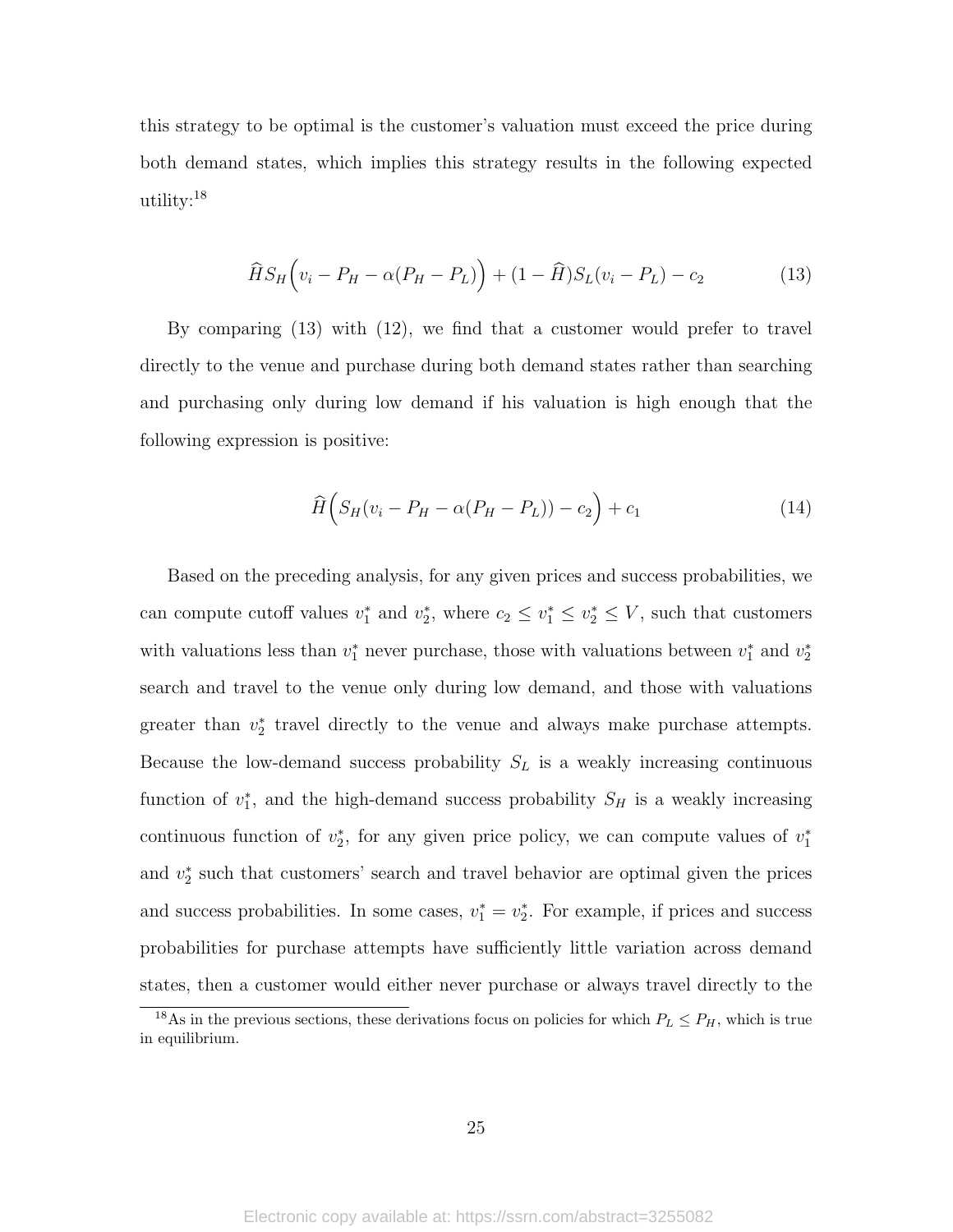venue, and no customers would search.<sup>19</sup>

Similar to the analysis of the main version of the model in section 3.1, for this model extension we now derive sufficient conditions for rationing to occur in equilibrium. The first condition is that capacity satisfies:

# Condition 5.  $\frac{D_L(V-c_2)}{2V} < K < \frac{D_H(V-c_2)}{2V}$

We show the above condition ensures, in equilibrium, the minimum valuation of customers who purchase during low demand,  $v_1^*$ , lies in the interval  $[\underline{v}_1^*, \overline{v}_1^*]$ , defined as follows:

$$
\underline{v}_1^* = \frac{V + c_2}{2} \tag{15}
$$

$$
\overline{v}_1^* = V \left( 1 - \frac{K}{D_H} \right) \tag{16}
$$

We next show that constant prices generate greater profits than variable profits for any value of  $v_1^*$  in the interval specified above, if  $c_1$  is sufficiently close to  $\hat{H}c_2$  and the following condition also holds.

#### Condition 6.  $\overline{v}_1^* - \underline{v}_1^* < \frac{\alpha c_2}{1-\tilde{k}}$  $1-H$

Finally, given constant prices, we show the firm serves customers with valuations strictly below  $\bar{v}_1^*$  during both demand states, which requires rationing during high demand, if the following condition holds.

#### Condition 7.  $V\left(1-\frac{2K}{D_H}\right)$  $D_H$  $\left.\frac{c_2}{1-\hat{H}}+\frac{HKV}{(1-H)H}\right\}$  $(1-H)D_L$

Therefore, if all of these conditions hold, the firm sets constant prices with rationing during high demand.

<sup>&</sup>lt;sup>19</sup>Formally, by deriving the minimum values of  $v_i$  that make (12) and (14) positive, we find there is a segment of customers who search only if  $P_L + [c_1/(1 - \hat{H}) + c_2)]/S_L < P_H + \alpha(P_H - P_L) +$  $[-c_1/H + c_2]/S_H$ , in which case there is a range of valuations for which (12) is positive but (14) is negative.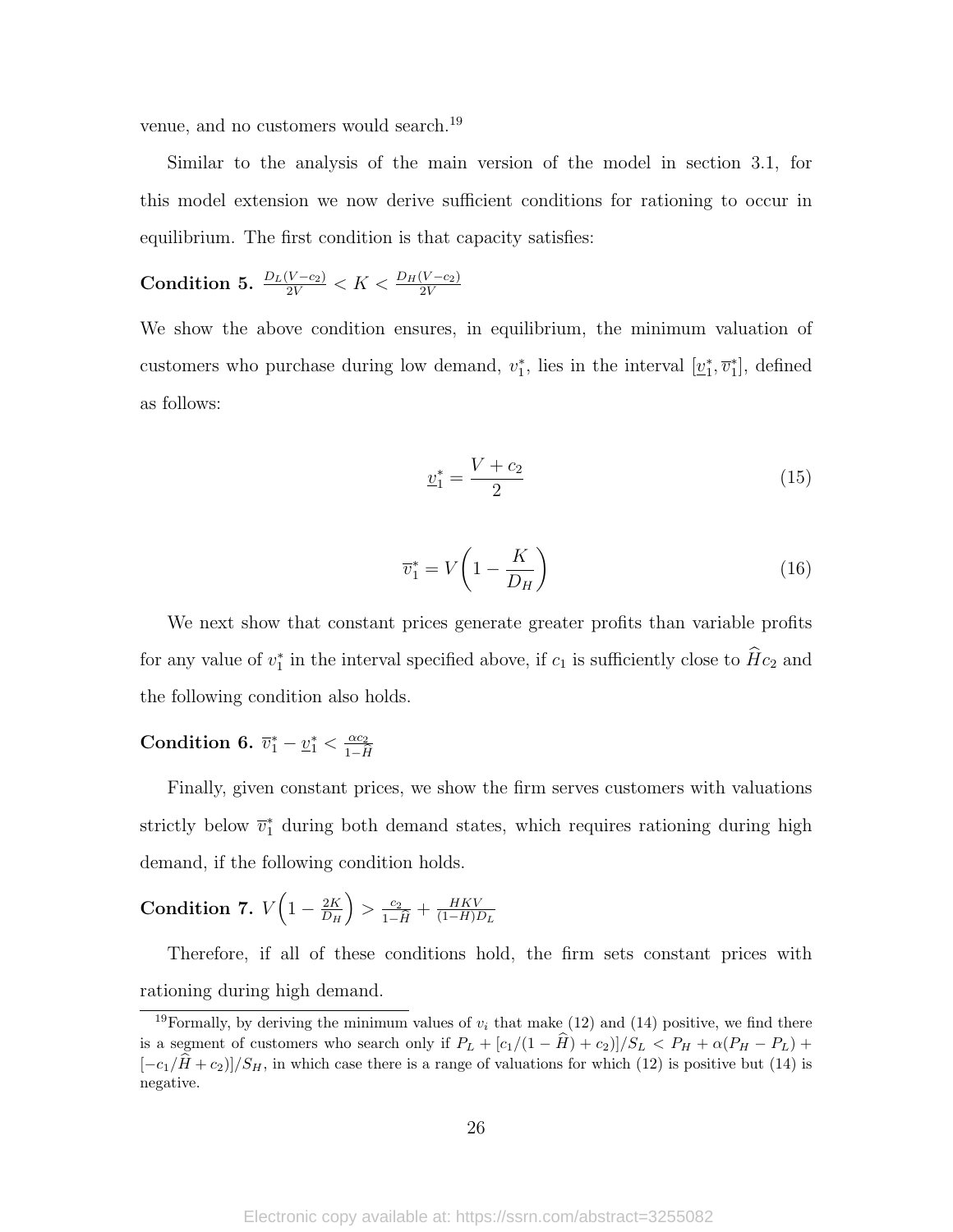**Proposition 5.** In the model extension with separate search and travel costs, if Conditions 5, 6, and 7 hold, and  $c_1$  is sufficiently close to  $\widehat{H}c_2$ , there is a unique equilibrium in which the firm sets the same price during high and low demand  $(P_H = P_L)$ , with rationing during high demand.

For notational simplicity, we have stated this proposition for the case in which  $c_1 \rightarrow \widehat{H}c_2$ . The proof of Proposition 5 in the appendix derives more general conditions for rationing. If  $c_1 < \widehat{H}c_2$  and we do not impose  $c_1 \rightarrow \widehat{H}c_2$ , then in place of Condition 6, we require that the profits from fixed prices in equation (41) are greater than the profits from variable prices in equation (39) in the appendix.<sup>20</sup> On the other hand, if  $c_1 > \widehat{H}c_2$ , then customers never search, and this model extension is equivalent to the main version of the model in section 3.1.

The intuition for Proposition 5 is similar to the intuition for Proposition 3. If fairness concerns are strong enough, and search costs and travel costs are both large enough, then the firm maintains low prices with rationing during *high* demand to encourage customers to travel to the venue during low demand. The main difference is Proposition 5 requires that search costs  $(c_1)$  cannot be too low relative to a customer in the market's perceived probability of high demand based on rational Bayesian updating  $(\widehat{H})$  times travel costs  $(c_2)$ . Intuitively, if search costs are much lower than travel costs, then setting constant prices to encourage people to travel directly to the venue is not an efficient way to increase purchases during low demand. In such cases, it would be more profitable to use variable pricing and allow customers to search to discover the demand state.

<sup>&</sup>lt;sup>20</sup>For a given value of  $v_1^*$ , a reduction in search costs  $(c_1)$  has three effects on the profits from a variable price policy. First, reduced search costs allow the firm to increase  $P_L$  while still attracting the same customers during low demand. Second, given fairness concerns, the resulting increase in  $P_L$  implies, all else equal, the firm can increase  $P_H$  while still providing the same amount of utility to customers during high demand. However, the third effect, which tends to offset the second, is that reduced search costs imply the firm must provide greater utility to customers during high demand to induce them to travel to the venue and purchase during both periods rather than searching and purchasing only during low demand. The conditions for rationing must account for all three effects when comparing the profits from variable versus fixed price policies.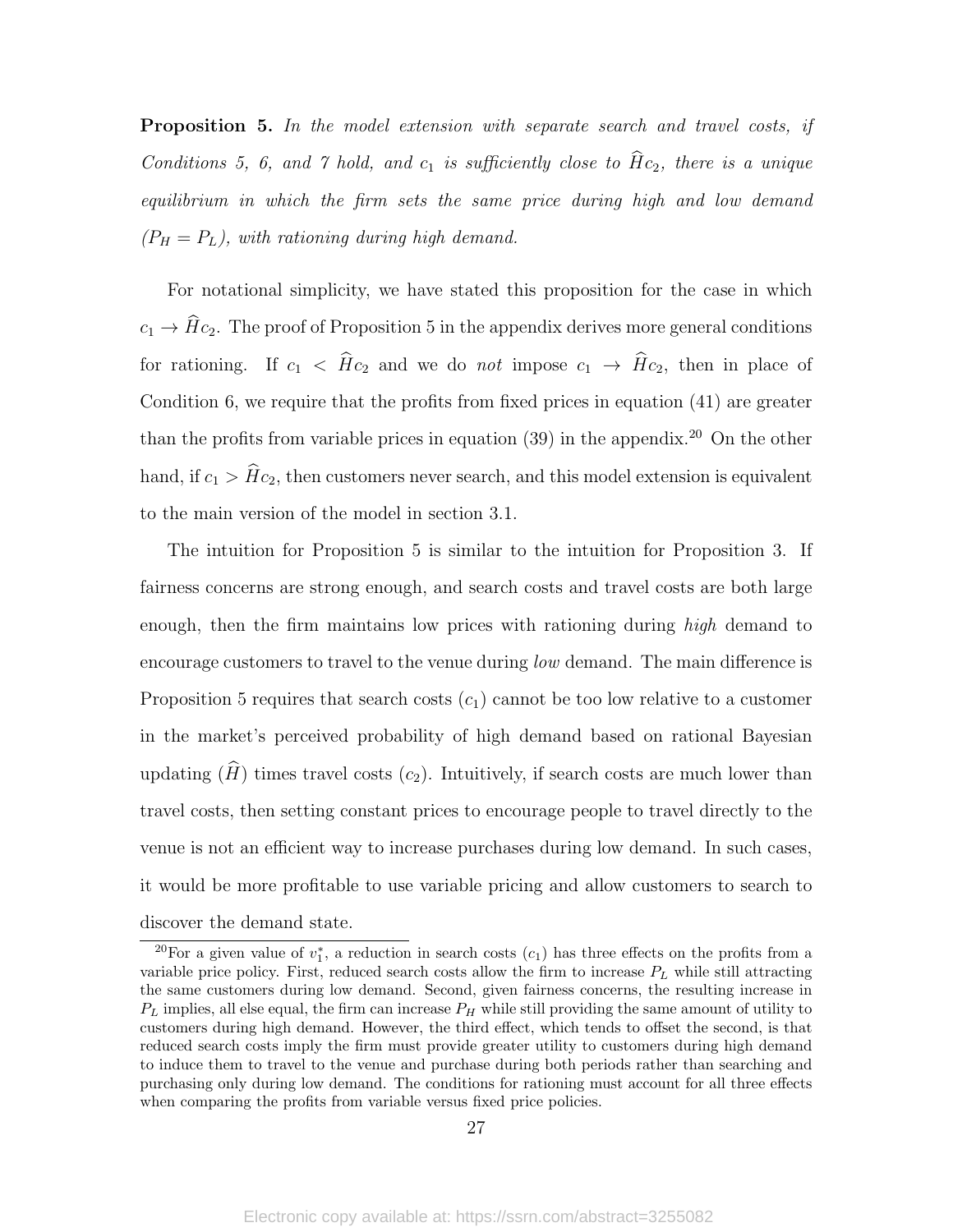As was the case for Proposition 3, the conditions of Proposition 5 are sufficient but not necessary for rationing to occur in equilibrium. In fact, we show that strictly positive fairness concerns, search costs, and travel costs are all necessary conditions for rationing.

**Proposition 6.** In the model extension with separate search and travel costs, if customers do not have fairness concerns  $(\alpha = 0)$ , there is no rationing in equilibrium.

**Proposition 7.** In the model extension with separate search and travel costs, if either search costs are zero  $(c_1 = 0)$  or travel costs are zero  $(c_2 = 0)$ , there is no rationing in equilibrium.

The intuition for these results is similar to the intuition for Propositions 1 and 2. If customers do not have fairness concerns, then setting  $P_H$  low enough to generate shortages is not an efficient way to induce customers to travel to the venue; and if search costs or travel costs are zero, then the firm can raise  $P_H$  until no rationing is necessary during high-demand periods without affecting its profits during low-demand periods.

Finally, we show that, if the firm can reduce search costs, making it easier for customers to find current price information, then doing so increases equilibrium profits.<sup>21</sup>

Proposition 8. In the model extension with separate search and travel costs, a reduction in search costs  $(c_1)$  weakly increases the firm's equilibrium profits.

Intuitively, low search costs make it easy for customers with low valuations to avoid travel when prices are high. Therefore, a reduction in search costs allows the firm to use variable pricing, with price increases during peak demand, without causing a significant reduction in sales during low-demand periods.

 $^{21}$ In the parameter range for which the firm sets *variable* prices, a marginal reduction in search costs leads to strictly higher profits. In the parameter range for which the firm sets fixed prices, a marginal reduction in search costs has no effect on profits.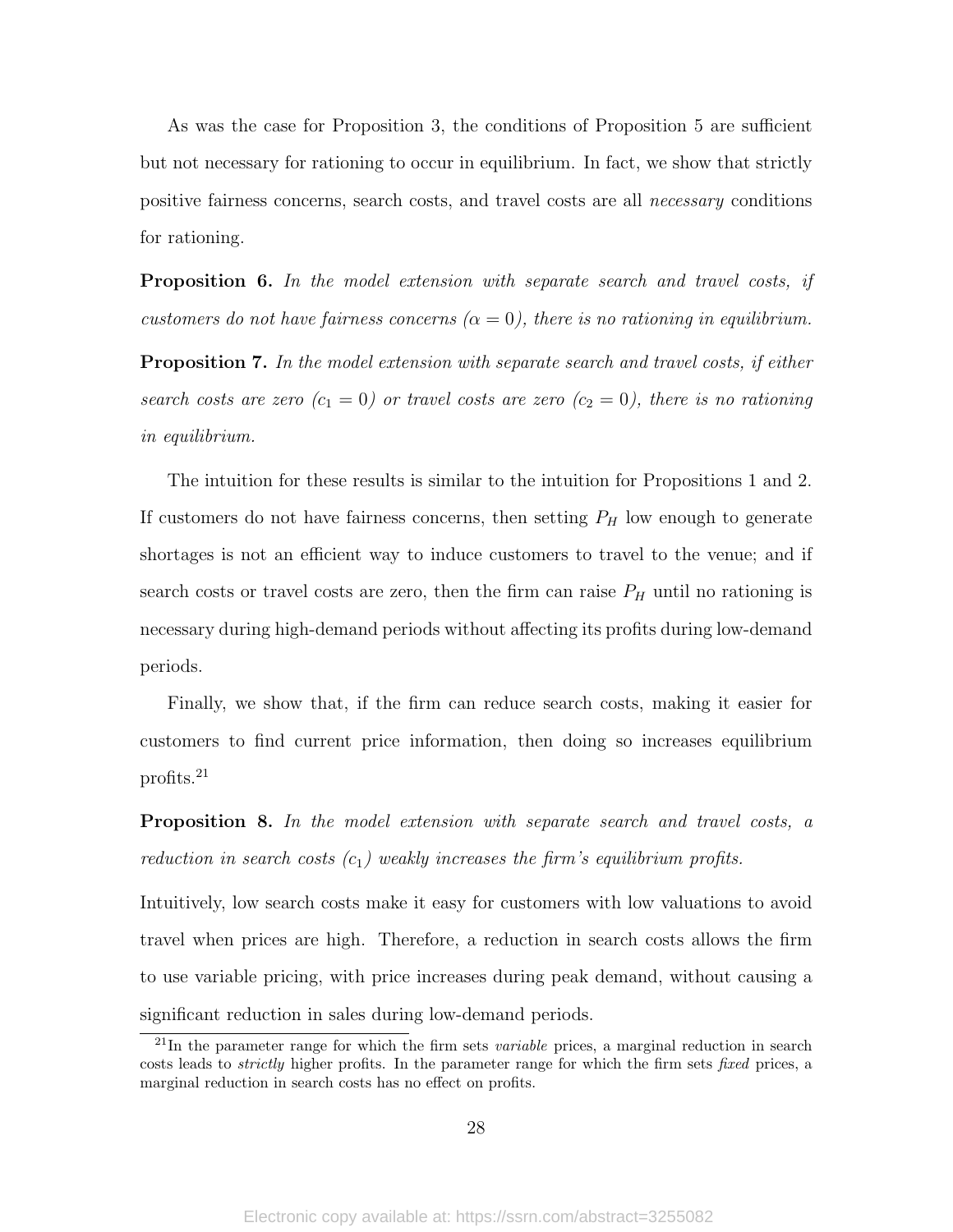### 4 Conclusion

This paper studies an important problem in markets where a firm has a capacity constraint and customers have fairness concerns. We show the firm may want to set constant prices to avoid imposing disutility from unfairness on customers, who would have to incur travel costs to learn the current price under a variable price policy. However, if the firm can communicate each period's price to customers before they incur travel costs, so that customers have the option not to travel during high demand, then the firm does use variable pricing.

Kahneman et al. (1986) claim that price variation based on demand fluctuations antagonizes customers, which can cause firms to set stable prices and experience shortages during peak demand. We predict that fairness concerns cause shortages only if customers face uncertainty about each period's demand level, which the firm cannot resolve, either because the firm itself faces fundamental uncertainty in forecasting demand, or because it does not have a low-cost way of communicating these forecasts to its customers.

Future research could extend our model to explore other ways firms can manage demand spikes. For example, an exogenous capacity constraint, as in our model, is a reasonably accurate assumption for many entertainment firms. Disneyland has limited room to expand because of its location in the city of Anaheim (Vaux 2010). Similarly, the Boston Red Sox baseball team cannot, from a structural engineering perspective, add many new seats to their current stadium; they would need to build an entirely new stadium to increase their seating capacity (Charlotin 2010). However, some firms can expand capacity quickly. When ridesharing services such as Uber and Lyft increase prices during peak demand, it encourages more drivers to become active during peak demand (Kosoff 2015). Future research could incorporate endogenous capacity into our model to allow for this additional benefit of increased prices.

29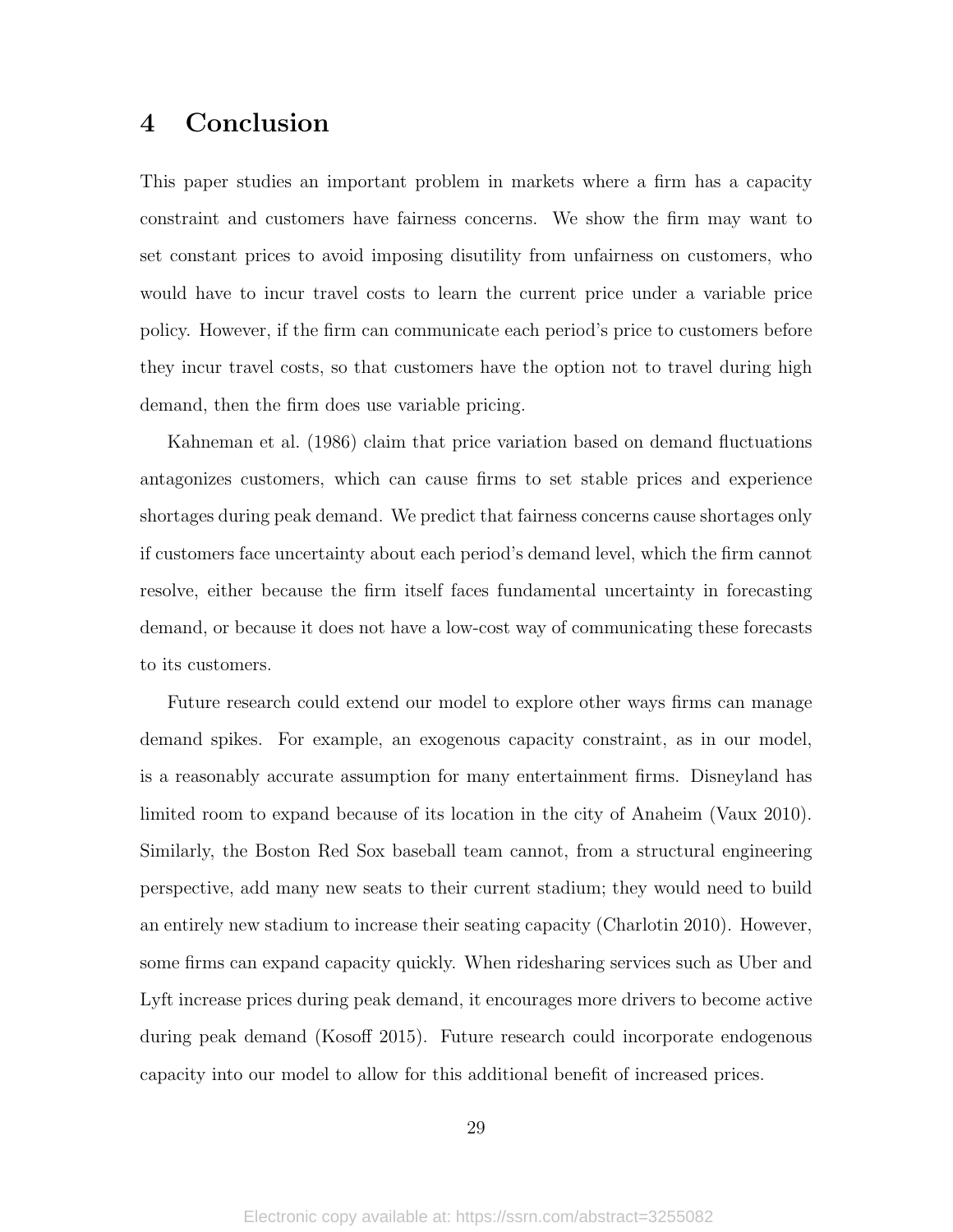Future research could also explore different rationing rules. For example, a firm could potentially use observable customer characteristics, such as location of residence, to decide which customers are able to purchase during high-demand periods. Such customers will have greater willingness to incur the cost of travel if they are confident their purchase attempts will be successful.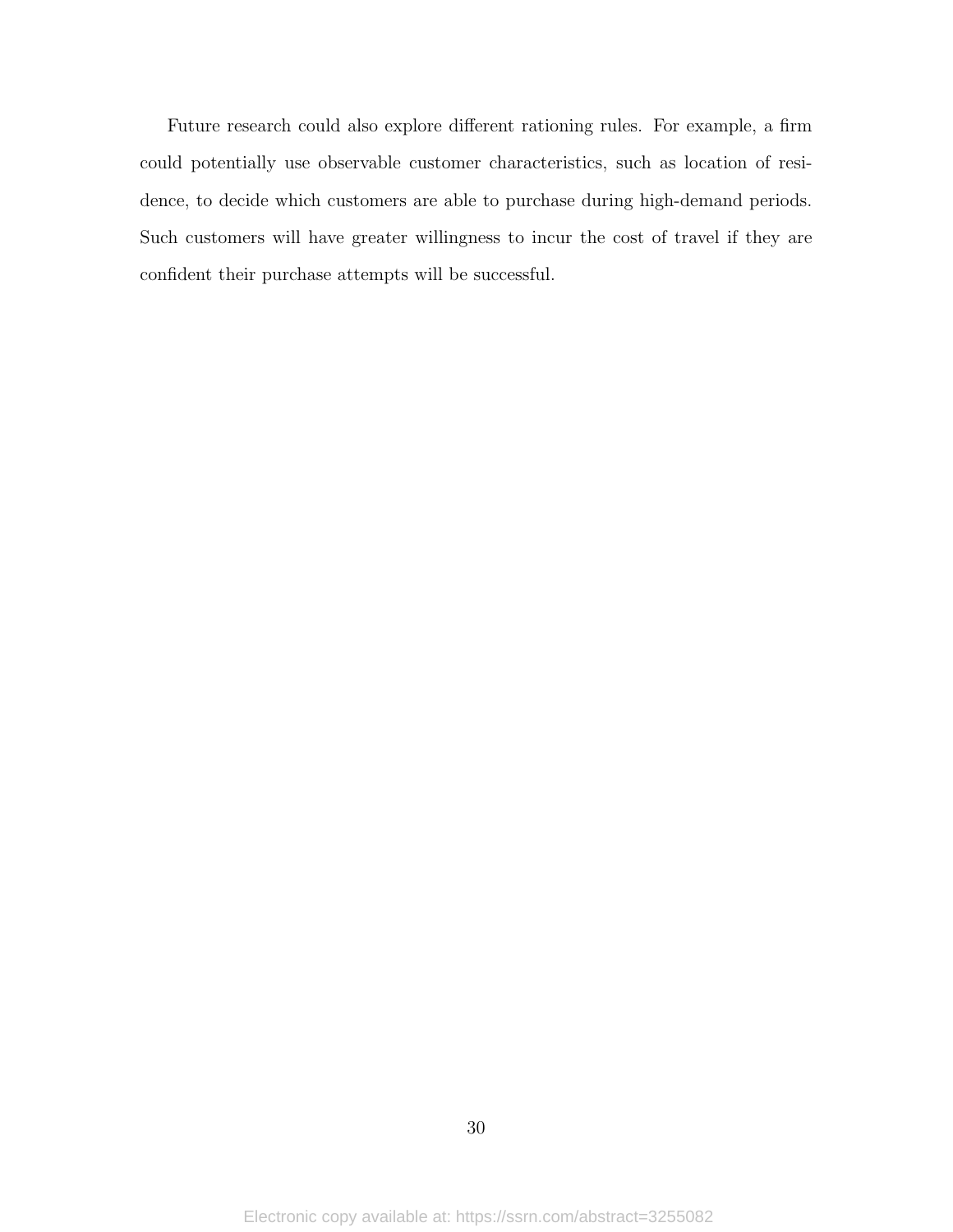### References

- Anderson, E. T. and D. I. Simester (2010). Price stickiness and customer antagonism. The Quarterly Journal of Economics 125 (2), 729–765.
- Becker, G. S. (1991). A note on restaurant pricing and other examples of social influences on price. Journal of Political Economy 99 (5), 1109–1116.
- Bolton, L. E., L. Warlop, and J. W. Alba (2003). Consumer perceptions of price (un)fairness. Journal of Consumer Research  $29(4)$ , 474–491.
- Camerer, C. F. and R. H. Thaler (1995). Anomalies: Ultimatums, dictators and manners. Journal of Economic Perspectives  $9(2)$ , 209–219.
- Charlotin, R. (2010). Boston Red Sox need a new Fenway Park. Bleacher Report.
- Chen, Y., O. Koenigsberg, and Z. J. Zhang (2017). Pay-as-you-wish pricing. Marketing Science 36 (5), 780–791.
- Cui, T. H., J. S. Raju, and Z. J. Zhang (2007). Fairness and channel coordination. Management Science 53 (8), 1303–1314.
- Drayer, J., S. L. Shapiro, and S. Lee (2012). Dynamic ticket pricing in sport: An agenda for research and practice. Sport Marketing Quarterly 21 (3), 184–194.
- Economist (2016). Disney discovers peak pricing. https://www.economist.com/ blogs/freeexchange/2016/02/price-discrimination-land.
- Englmaier, F., L. Gratz, and M. Reisinger (2012). Price discrimination and fairness concerns. Working paper .
- Feeney, M. (2014). The economics of Uber's surge pricing. Cato Institute. https: //www.cato.org/blog/economics-uber-surge-pricing.
- Fehr, E. and K. M. Schmidt (1999). A theory of fairness, competition, and cooperation. The Quarterly Journal of Economics  $114(3)$ , 817–868.
- Fritz, B. (2016). Disney rolls out seasonal pricing for one-day park tickets. Wall Street Journal.
- Gilbert, R. J. and P. Klemperer (2000). An equilibrium theory of rationing. The RAND Journal of Economics 31 (1), 1–21.
- Guo, L. (2015). Inequity aversion and fair selling. *Journal of Marketing Re*search  $52(1)$ , 77–89.
- Guo, X. and B. Jiang (2016). Signaling through price and quality to consumers with fairness concerns. Journal of Marketing Research 53 (6), 988–1000.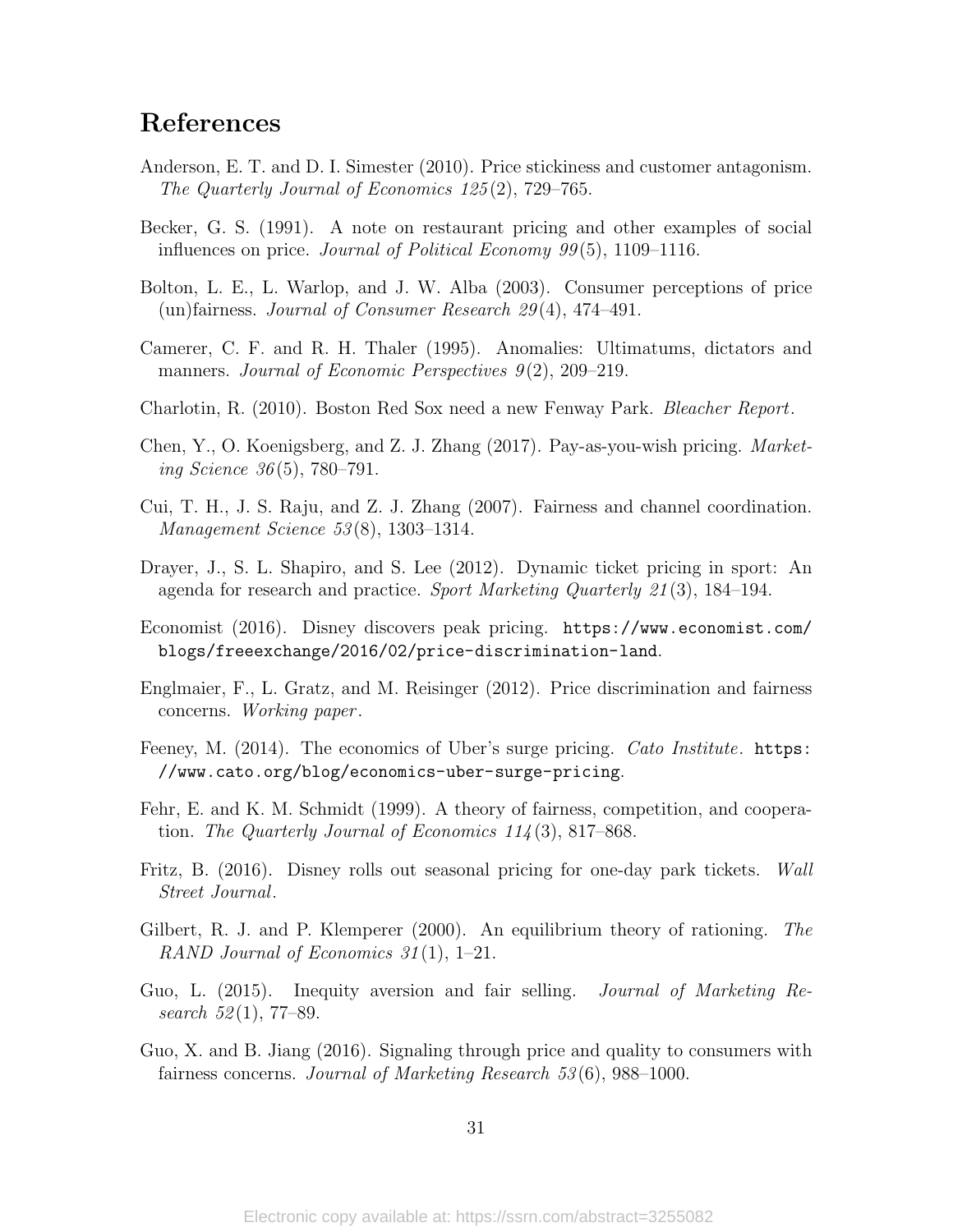Haydu, S. (2016). New Year's Eve ride guide. Uber Newsroom.

- Hoffman, E., K. McCabe, K. Shachat, and V. Smith (1994). Preferences, property rights, and anonymity in bargaining games. Games and Economic Behavior  $\gamma(3)$ , 346 – 380.
- Kahneman, D., J. L. Knetsch, and R. Thaler (1986). Fairness as a constraint on profit seeking: Entitlements in the market. The American Economic Review  $\mathcal{76}(4)$ , 728– 741.
- Kosoff, M. (2015). Don't complain about Uber's surge pricing tonight. Business Insider .
- Lefton, T. and J. Lombardo (2003). Stern's NBA shows its transition game. Street and Smith's Sports Business Journal.
- Leonhardt, D. (2005). Why variable pricing fails at the vending machine. New York Times.
- Levy, D., M. Bergen, S. Dutta, and R. Venable (1997). The magnitude of menu costs: Direct evidence from large U.S. supermarket chains. The Quarterly Journal of Economics 112 (3), 791–824.
- Li, K. J. and S. Jain (2016). Behavior-based pricing: An analysis of the impact of peer-induced fairness. Management Science 62 (9), 2705–2721.
- Liu, Q. and S. Shum (2013). Pricing and capacity rationing with customer disappointment aversion. Production and Operations Management 22 (5), 1269–1286.
- Martin, H. (2014). Disney parks on both coasts close temporarily on Christmas. Los Angeles Times.
- Mohammed, R. (2015). Of course disney should use surge pricing at its theme parks. Harvard Business Review.
- Nasiry, J. and I. Popescu (2012). Advance selling when consumers regret. Management Science  $58(6)$ , 1160–1177.
- Okada, T. (2014). Third-degree price discrimination with fairness-concerned consumers. *The Manchester School 82*(6), 701–715.
- Ozer, O. and Y. Zheng (2016). Markdown or everyday low price? The role of behavioral motives. Management Science 62 (2), 326–346.
- Rogers, J. (2016). LA tries to cope with rain in a place where rain is rare. Associated Press. https://www.businessinsider.com/ ap-la-tries-to-cope-with-rain-in-a-place-where-rain-is-rare-2016-1.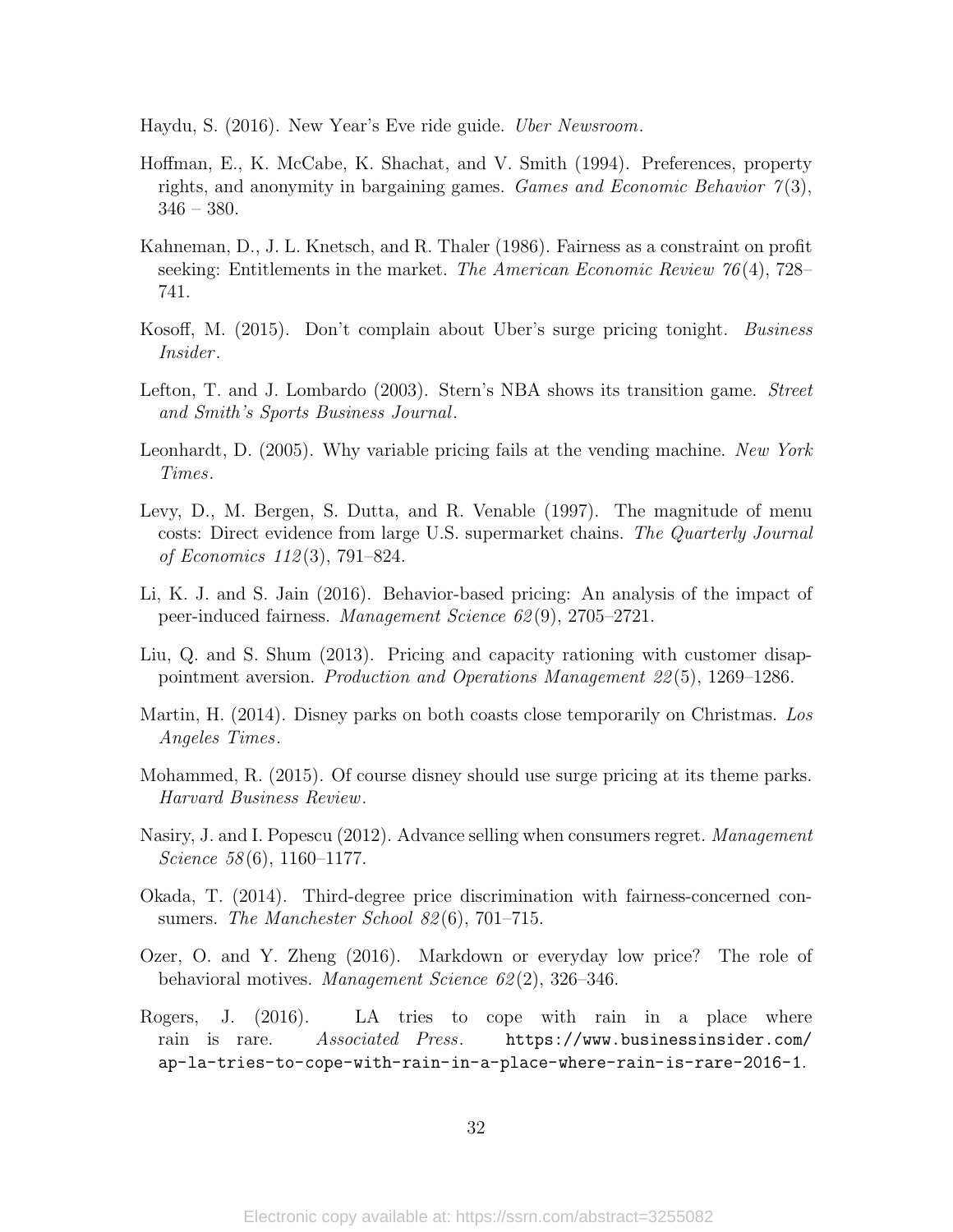- Rotemberg, J. J. (2005). Customer anger at price increases, changes in the frequency of price adjustment and monetary policy. Journal of Monetary Economics  $52(4)$ ,  $829 - 852.$  {SNB}.
- Rovell, D. (2001). Jordan is just the ticket to boost NBA attendance. *Espn.com*. http://assets.espn.go.com/nba/s/2001/0925/1255329.html.
- Shapiro, S. L., J. Drayer, and B. Dwyer (2016). Examining consumer perceptions of demand-based ticket pricing in sport. Sport Marketing Quarterly 25 (1), 34–46.
- Su, X. (2010). Optimal pricing with speculators and strategic consumers. Management Science  $56(1)$ , 25-40.
- Thaler, R. (1985). Mental accounting and consumer choice. *Marketing Science*  $\lambda(3)$ , 199–214.
- Vaux, R. (2010). Disney World compared to Disneyland. USA Today Travel Tips.
- Weiner, J. (2014). Is Uber's surge pricing fair? Washington Post. https://www.washingtonpost.com/blogs/she-the-people/wp/2014/12/ 22/is-ubers-surge-pricing-fair.
- Wernerfelt, B. (1994). Selling formats for search goods. *Marketing Science 13*(3), 298–309.

### Appendix: Proofs

**Proof of Proposition 1** For any price policy that leads to rationing, we will show that, if  $\alpha = 0$ , there is a profitable deviation, which implies that such a price policy cannot be optimal.

Suppose rationing occurs only during high demand. If  $P_H < v^* < P_L$ , then the marginal customer with valuation  $v^*$  buys only during *high* demand. In this case, a small increase in  $P_H$  increases high-demand profits  $(P_H K)$ , without causing any sales reduction during low demand, despite the resulting marginal increase in  $v^*$ . Similarly, if  $P_L < v^* \le P_H$ , then the marginal customer with valuation  $v^*$  buys only during low demand. In this case, a small increase in  $P_H$  increases high-demand profits, without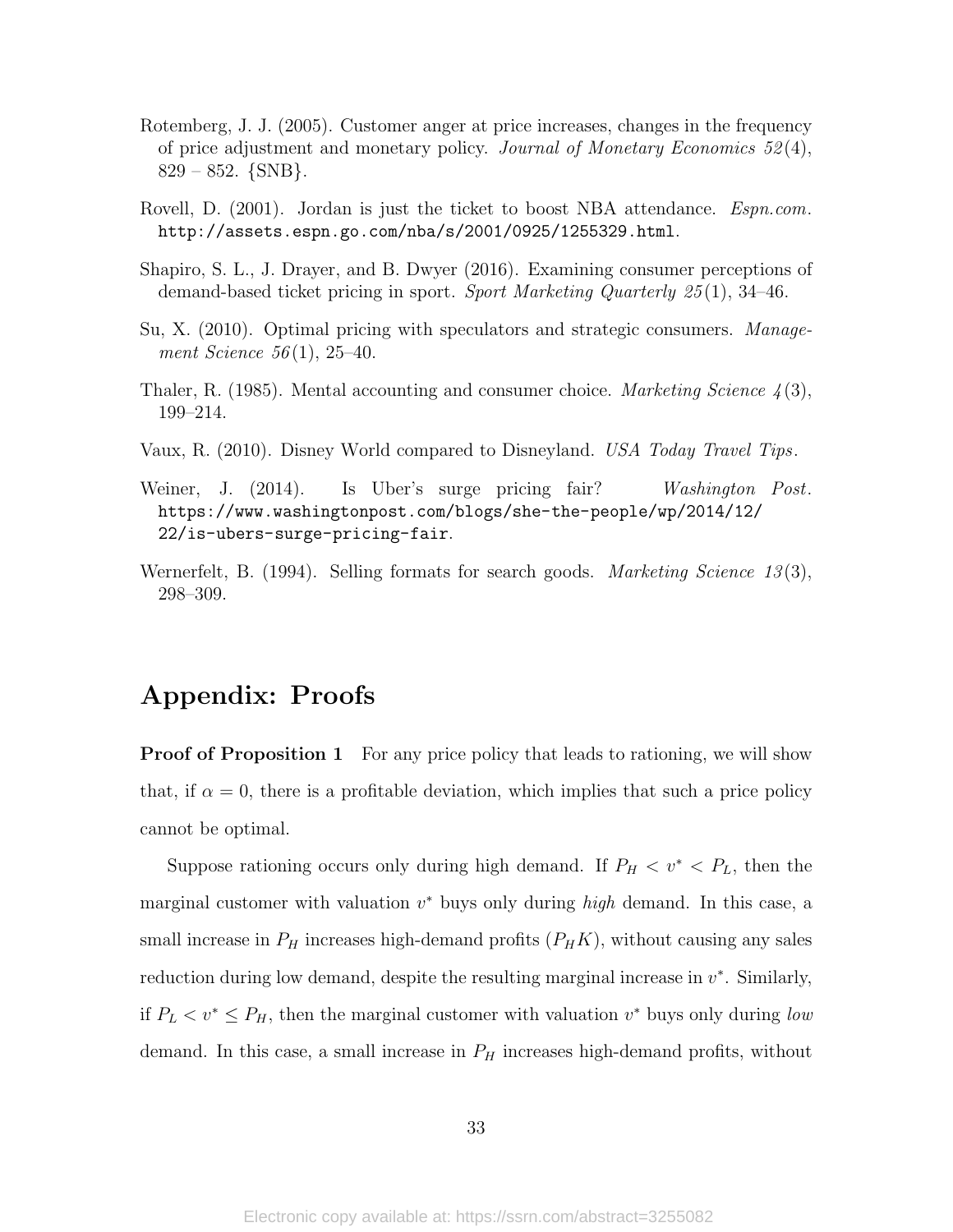causing any sales reduction during low demand, because this price change does not affect  $v^*$ . In both cases, a small increase in  $P_H$  leads to greater total profits.

The only way a marginal increase in  $P_H$  can reduce sales during low demand is if  $P_H < v^*$  and  $P_L \le v^*$ , in which case such a price increase leads to a higher value of  $v^*$  and reduces low-demand sales. When  $v^*$  is weakly greater than the price for both demand states, prices must satisfy equation (5) as follows:

$$
\widehat{H}S_H(v^*)(v^* - P_H) + (1 - \widehat{H})(v^* - P_L) = c \tag{17}
$$

Suppose the firm increases  $P_H$  by  $\epsilon = v^* - P_H$ . In order to induce customers with the same  $v^*$  to continue traveling, it must decrease  $P_L$  by  $\epsilon \frac{\hat{H} S_H(v^*)}{1-\hat{H}}$  $1-H$ so that (17) continues to hold. The net effect on expected profits of these price changes is:

$$
\epsilon HK + \left(\epsilon \frac{\hat{H}S_H(v^*)}{1 - \hat{H}}\right)(1 - H)D_L\left(\frac{V - v^*}{V}\right) \tag{18}
$$

Inserting  $\widehat{H} = \frac{HD_H}{HD_H + (1 - 1)}$  $\frac{HD_H}{HD_H+(1-H)D_L}$ ,  $(1-\hat{H}) = \frac{(1-H)D_L}{HD_H+(1-H)D_L}$ , and  $S_H(v^*) = \frac{KV}{D_H(V-v^*)}$  into this expression, we find that the net effect on expected profits is zero. Because we increased  $P_H$  by  $\epsilon$ , where  $\epsilon = v^* - P_H$ , we now have  $P_L < v^* = P_H$ . As shown above, further increases in  $P_H$  increase profits during high demand without affecting sales during low demand. Therefore, the initial price policy with rationing only during high demand could not be optimal.

Similar analysis shows that a price policy with rationing only during low demand cannot be optimal. Finally, if rationing occurs during both demand states, then the firm always sells  $K$  units, and a small price increase leads to greater profits. Thus, if  $\alpha = 0$ , the firm's profit-maximizing price policy cannot involve rationing. QED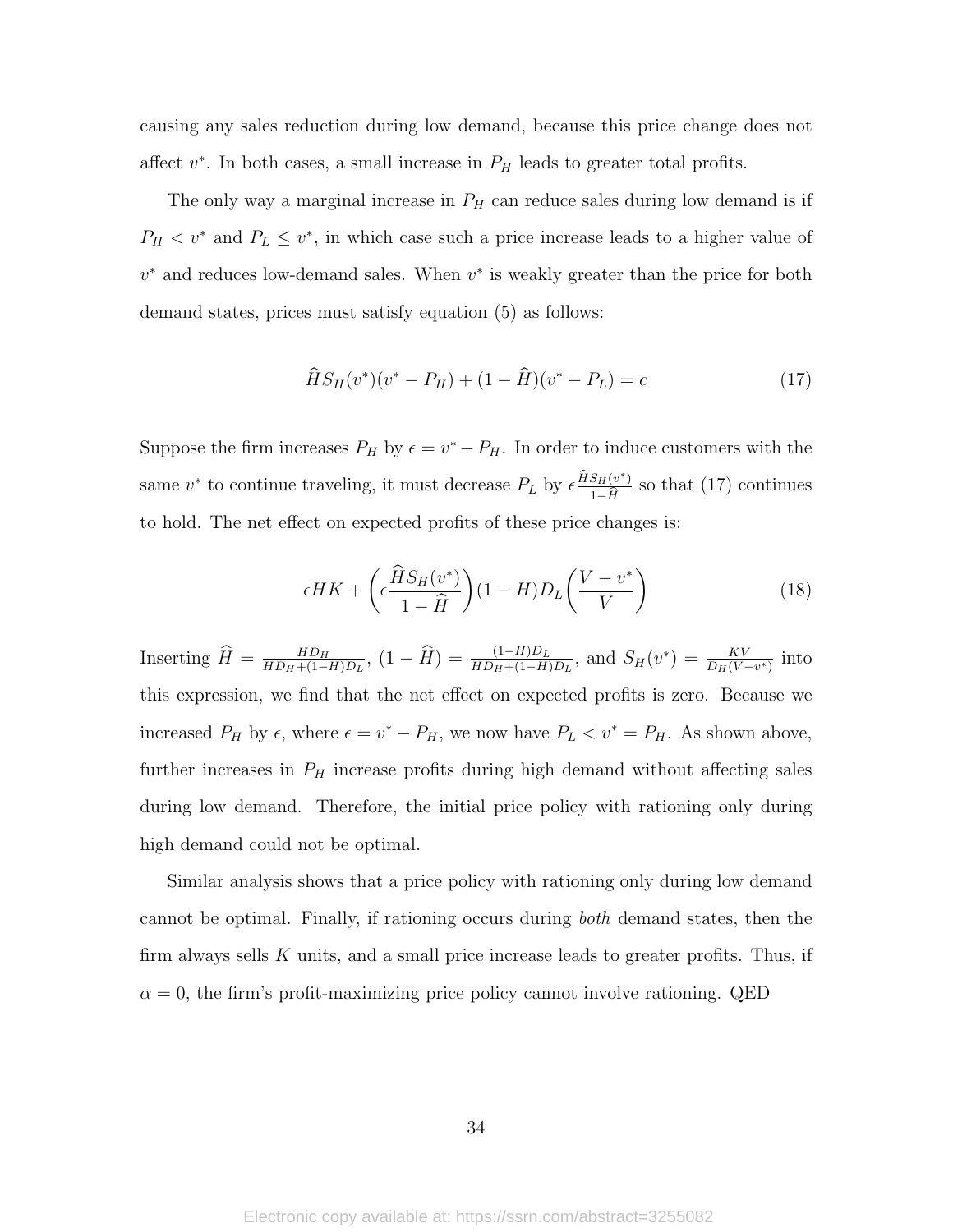**Proof of Proposition 2** If  $c = 0$ , then all customers always travel. Suppose a price policy leads to rationing during high demand. Increasing  $P_H$  leads to greater profits during high demand without affecting travel behavior. If  $P_H \ge P_L$ , this increase in  $P_H$  does not affect sales during low demand. On the other hand, if  $P_H < P_L$ this increase in  $P_H$  leads to weakly greater sales during low demand by reducing the effect of fairness concerns on low-demand sales. In either case, total expected profits increase. Therefore, rationing during high demand cannot be optimal. A similar argument shows that rationing during low demand cannot be optimal. QED

**Proof of Lemma 1** We first show that any price strategy that leads to a minimum travel valuation of  $v^* > \bar{v}^*$  cannot be the firm's profit-maximizing strategy. The upper bound  $\overline{v}^*$  was defined such that the firm always has excess capacity if  $v^* > \overline{v}^*$ , so all purchase attempts succeed, and the equation (5) becomes:

$$
\widehat{H} \max[v^* - P_H - \alpha(P_H - P_L), 0] + (1 - \widehat{H}) \max[v^* - P_L, 0] = c \tag{19}
$$

We will show that, for any  $v^* > \overline{v}^*$ , the most profitable way to induce customers with valuation  $v^*$  to travel is by setting constant prices,  $P_L = P_H = v^* - c$ . Suppose the firm starts with these constant prices. Now suppose the firm increases  $P_H$  by a small amount  $\epsilon$ . If customers have no fairness concerns, so  $\alpha = 0$ , then in order for customers with the same valuation  $v^*$  to continue traveling, the firm must reduce  $P_L$  by  $\epsilon \frac{H}{U_1}$  $(1–H)$ so that equation (19) continues to hold. Therefore, the net effect on expected profits of these price changes is  $\epsilon H D_H \frac{V - v^*}{V} - \epsilon \frac{\hat{H}}{(1 - \hat{H})^2}$  $\frac{\widehat{H}}{(1-\widehat{H})}(1-H)D_{L}\frac{V-v^{*}}{V}$  $\frac{-v^*}{V}$ . Note that  $\frac{H}{U}$  $(1–H)$  $=\frac{HD_H}{(1-H)H}$  $\frac{HD_H}{(1-H)D_L}$ . Therefore, for  $\alpha = 0$  and a given value of  $v^*$ , the net effect on expected profits of this deviation from constant prices is  $HD_H \frac{V - v^*}{V}$  $\frac{-v^*}{V}[\epsilon - \epsilon] = 0$ , so the firm is indifferent between constant prices and small deviations from constant prices. On the other hand, if  $\alpha > 0$ , increasing  $P_H$  by  $\epsilon$  requires the firm to make an even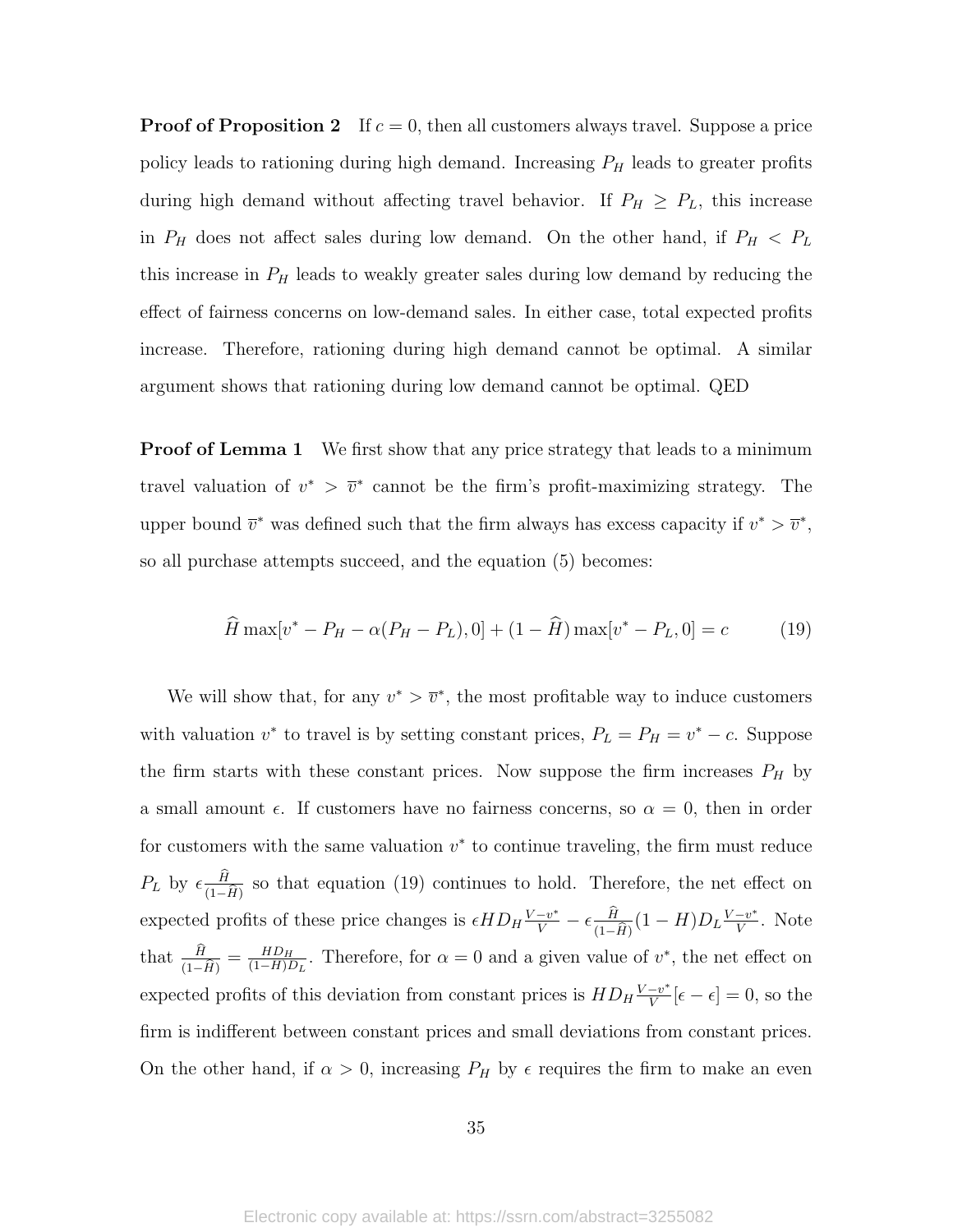larger reduction in  $P_L$  in order for (19) to continue to hold for the same  $v^*$ , so that the net effect on expected profits is strictly negative. Similar derivation show that, starting with constant prices and a given value of  $v^*$ , the firm would not want to increase  $P_L$  and reduce  $P_H$  to induce the same value of  $v^*$ .

We also need to check non-local deviations. If the firm sets  $P_H$  high enough that  $P_H + \alpha (P_H - P_L) > v^*$ , then customers with valuation  $v^*$  no longer purchase during high demand, even if  $P_L$  decreases enough that these customers continue to travel and purchase during low demand. The firm's profits during each high demand period become  $\frac{D_H P_H [V - P_H - \alpha (P_H - P_L)]}{V}$ . Taking the first derivative of these profits with respect to  $P_H$ , we have  $\frac{D_H[V-2P_H-\alpha(2P_H-P_L)]}{V}$ . Under Condition 1, this derivative is negative for  $P_H > v^*$ , so the firm could increase its profits by reducing its price. Therefore, this non-local deviation from constant prices is not optimal. Similar analysis shows that a large (non-local) increase  $P<sub>L</sub>$  cannot be optimal, and therefore constant prices are the profit-maximizing way to induce customer travel for any  $v^* > \overline{v}^*$ .

With constant prices, the firm's expected profits as a function of  $v^*$  are:

$$
E[\pi_t] = [HD_H + (1 - H)D_L](v^* - c)\left(\frac{V - v^*}{V}\right)
$$
\n(20)

Taking the first derivative, we have:

$$
\frac{dE[\pi_t]}{dv^*} = [HD_H + (1 - H)D_L] \left( \frac{V + c - 2v^*}{V} \right)
$$
\n(21)

Condition 1 guarantees  $\overline{v}^* > \frac{V+c}{2}$  $\frac{+c}{2}$ . Therefore, this derivative is negative for any  $v^* > \overline{v}^*$ , and prices that lead to any such  $v^*$  cannot be optimal because the firm could increase its profits by reducing its prices.

We next show that any price strategy that leads to a minimum travel valuation of  $v^* < \underline{v}^*$  cannot be the firm's profit-maximizing strategy. For any such  $v^*$ , we will show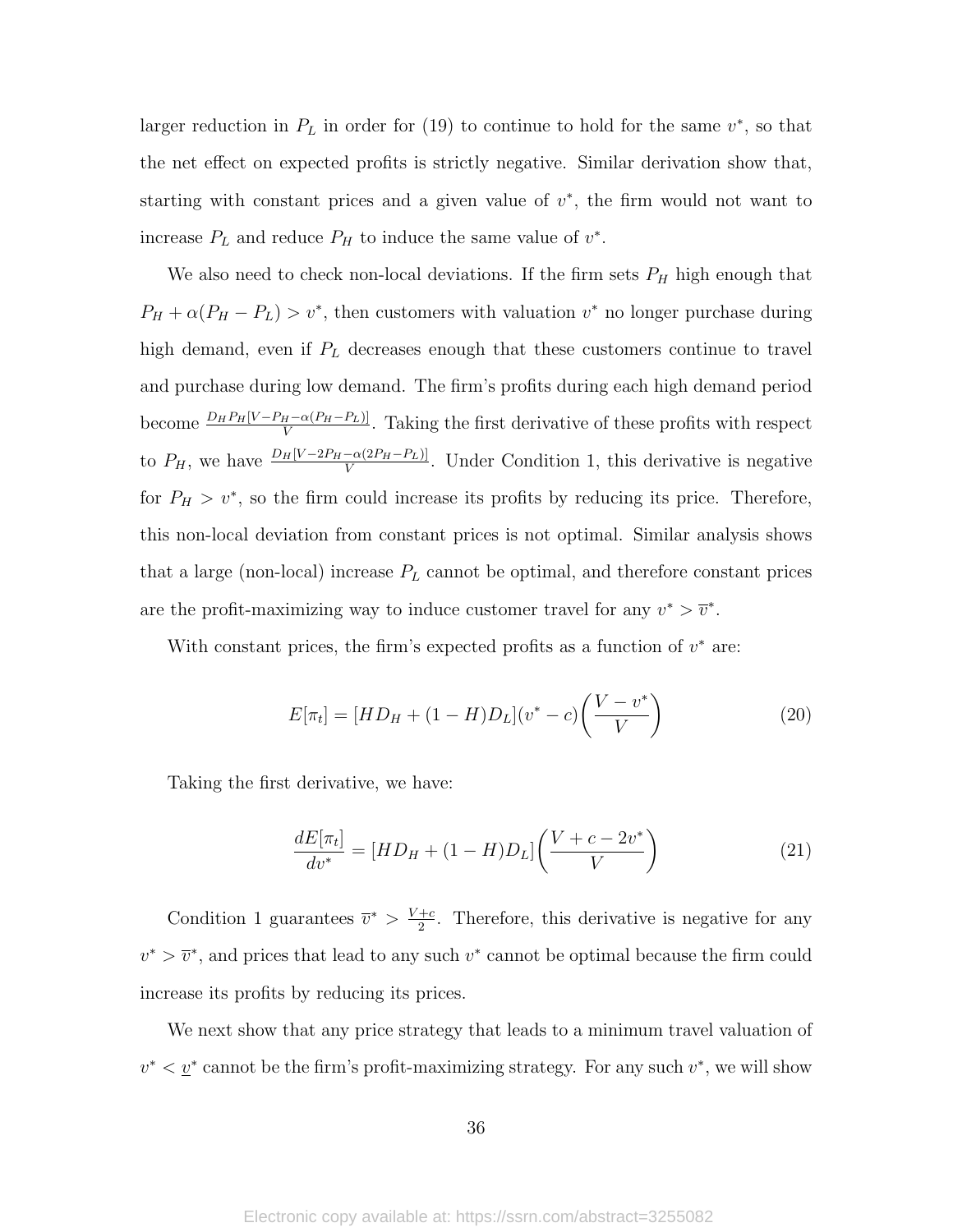that the firm could increase its profits by raising prices during one or both demand states. We need to consider three cases.

First, suppose the firm sets a price policy with  $P_L < P_H$ , and  $v^*$  is such that  $P_L < v^* < P_H + \alpha (P_H - P_L)$ . In this case, customers with valuation  $v^*$  makes purchase attempts only during low demand periods. If the firm has excess demand even during low-demand periods, then profits during low demand are  $P_L K$ . In this case, a small increase in  $P<sub>L</sub>$  leads to greater profits during low demand. On the other hand, if the firm can satisfy all customers during low demand, then its profits during low demand are  $P_L D_L \frac{V - v^*}{V}$  $\frac{-v^*}{V}$ , where price  $P_L$  must satisfy equation (5):

$$
(1 - \hat{H})(v^* - P_L) = c \tag{22}
$$

Solving for price, we have  $P_L = v^* - \frac{c}{1}$  $1-H$ , which implies profits during low demand periods are:

$$
\pi_L = \left(v^* - \frac{c}{1 - \widehat{H}}\right) D_L \frac{V - v^*}{V} \tag{23}
$$

Taking the first derivative, we have:

$$
\frac{d\pi_L}{dv^*} = D_L \left( \frac{V + \frac{c}{1 - \hat{H}} - 2v^*}{V} \right) \tag{24}
$$

This derivative is positive for all  $v^* < v^*$ . Therefore, increasing  $P_L$  would increase profits during low demand, and would also weakly increase profits during high demand by reducing the effect of fairness concerns on high-demand profits.

Next, suppose the firm sets a price policy with  $P_H < P_L$ , and  $v^*$  is such that  $P_H < v^* < P_L + \alpha (P_L - P_H)$ . Given  $v^* < v^*$ , the firm has excess demand during high demand periods, during which it generates profits  $P_HK$ . A similar argument to the one above shows that increasing  $P_H$  leads to greater profits.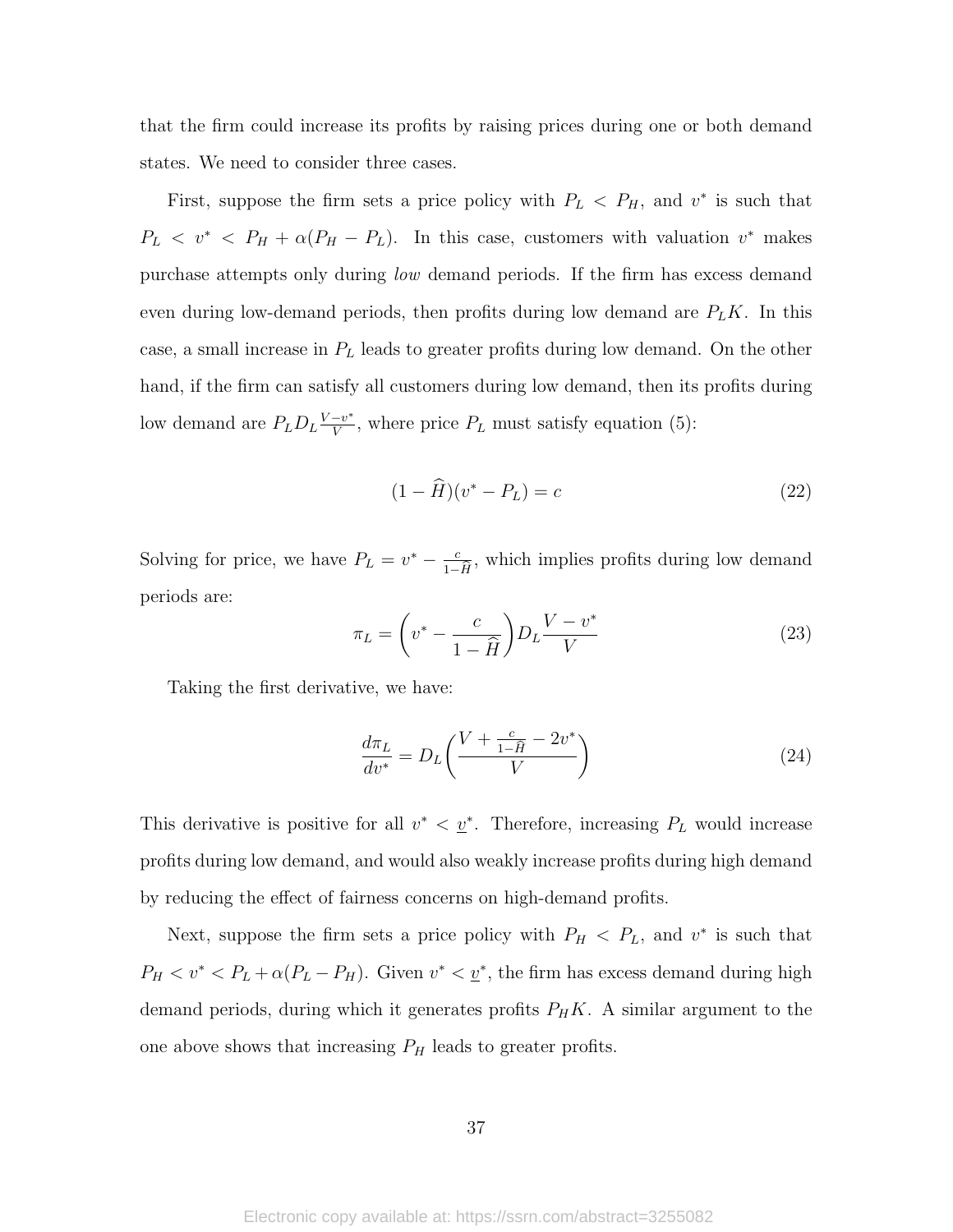Finally, suppose the firm sets a price policy such that  $P_L < v^*$  and  $P_H < v^*$ , so that customers with valuation  $v^*$  purchase during both demand states. A similar argument to the one described above (for  $v^* > \overline{v}^*$ ) shows that constant prices  $(P_H = P_L)$ are the optimal way to induce such an outcome. In particular, for  $\alpha = 0$  and a given value of  $v^*$ , if the firm starts with constant prices and increases  $P_H$  by  $\epsilon$ , it must decrease  $P_L$  by  $\epsilon \frac{\hat{H} S_H(v^*)}{1-\hat{H}}$  $1-H$ to induce customers with the same  $v^*$  to continue traveling. This deviation leads to zero effect on expected profits (see the proof of Proposition 1 for additional detail). However, if  $\alpha > 0$ , the firm must make an even larger reduction in  $P_L$  to maintain the same  $v^*$ , which leads to strictly lower expected profits. Therefore, constant prices are optimal for any policy in which customers with valuation  $v^*$  purchase during both demand states.

Given  $P_H = P_L = P$  and  $v^* < v^*$ , if the firm has excess demand during both demand states, then a small price increase leads to greater profits. On the other hand, if the firm has excess demand during high demand periods but not during low demand, then prices must satisfy (5) as follows:

$$
\widehat{H}S_H(v^*)(v^*-P) + (1-\widehat{H})(v^*-P) = c \tag{25}
$$

Solving for price, we have  $P = v^* - \frac{c}{1 - \hat{B} + \hat{B}}$  $\frac{c}{1-\widehat{H}+\widehat{H}S_H(v^*)}$ , which implies expected profits are:

$$
E[\pi_t] = \left(v^* - \frac{c}{1 - \widehat{H} + \widehat{H}S_H(v^*)}\right) \left[HK + (1 - H)D_L\left(\frac{V - v^*}{V}\right)\right] \tag{26}
$$

Inserting  $(1 - \hat{H}) = \frac{(1-H)D_L}{(1-H)D_L + HD_H}, \hat{H} = \frac{HD_H}{(1-H)D_L + H_H}$  $\frac{HD_H}{(1-H)D_L+HD_H}$ , and  $S_H(v^*) = \frac{KV}{D_H(V-v^*)}$  into the above equation, we have:

$$
E[\pi_t] = v^* \left[ HK + (1 - H) D_L \left( \frac{V - v^*}{V} \right) \right] - c \left( \frac{V - v^*}{V} \right) [(1 - H) D_L + HD_H] \tag{27}
$$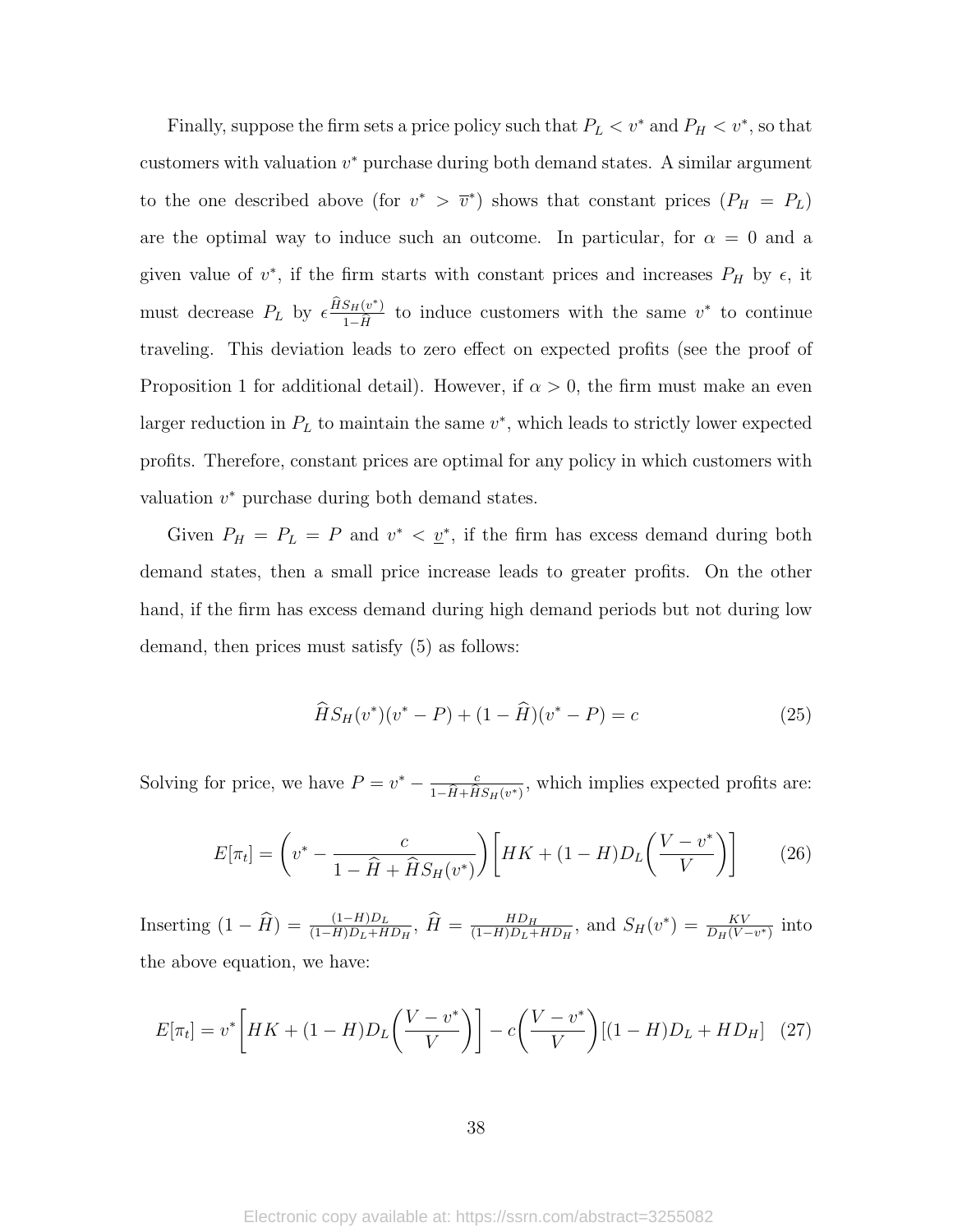Rearranging terms, we have:

$$
E[\pi_t] = HKv^* + (1 - H)D_L\left(\frac{V - v^*}{V}\right)\left(v^* - \frac{c}{1 - \widehat{H}}\right)
$$
 (28)

Taking the first derivative, we have:

$$
\frac{dE[\pi_t]}{dv^*} = HK + (1 - H)D_L\left(\frac{V + \frac{c}{1 - \hat{H}} - 2v^*}{V}\right) \tag{29}
$$

This derivative is positive for all  $v^* < \underline{v}^*$ . Therefore, increasing prices would increase profits. We have shown that, for any  $v^* < u^*$ , the firm can always increase profits by raising its price during one or both demand states, so any such  $v^*$  cannot be optimal for the firm. QED

**Proof of Lemma 2** Lemma 1 shows that, under Condition 1, the minimum valuation of customers who travel is given by  $v^* \in [\underline{v}^*, \overline{v}^*]$ . For all  $v^*$  in this range, Condition 1 ensures the firm has sufficient capacity to serve all customers who travel during low demand, but not during high demand. We will show that Condition 2 ensures setting constant prices is the profit-maximizing way to induce customers to travel for any  $v^*$  in this range. We consider three cases. For all three cases, some of the derivations from the proof of Lemma 1 still apply.

First, suppose the firm sets a price policy with  $P_H < P_L$ , and  $v^*$  is such that  $P_H < v^* < P_L + \alpha (P_L - P_H)$ . During high demand, the firm generates profits  $P_H K$ . The same argument as in the proof of Lemma 1 shows that increasing  $P_H$  leads to greater profits. Therefore, any such price policy cannot be profit-maximizing, and the profit-maximizing policy must involve one of the following two cases.

Next, suppose the firm sets a price policy with  $P_L < P_H$ , and  $v^*$  is such that  $P_L < v^* < P_H + \alpha (P_H - P_L)$ . The same derivations as in the proof of Lemma 1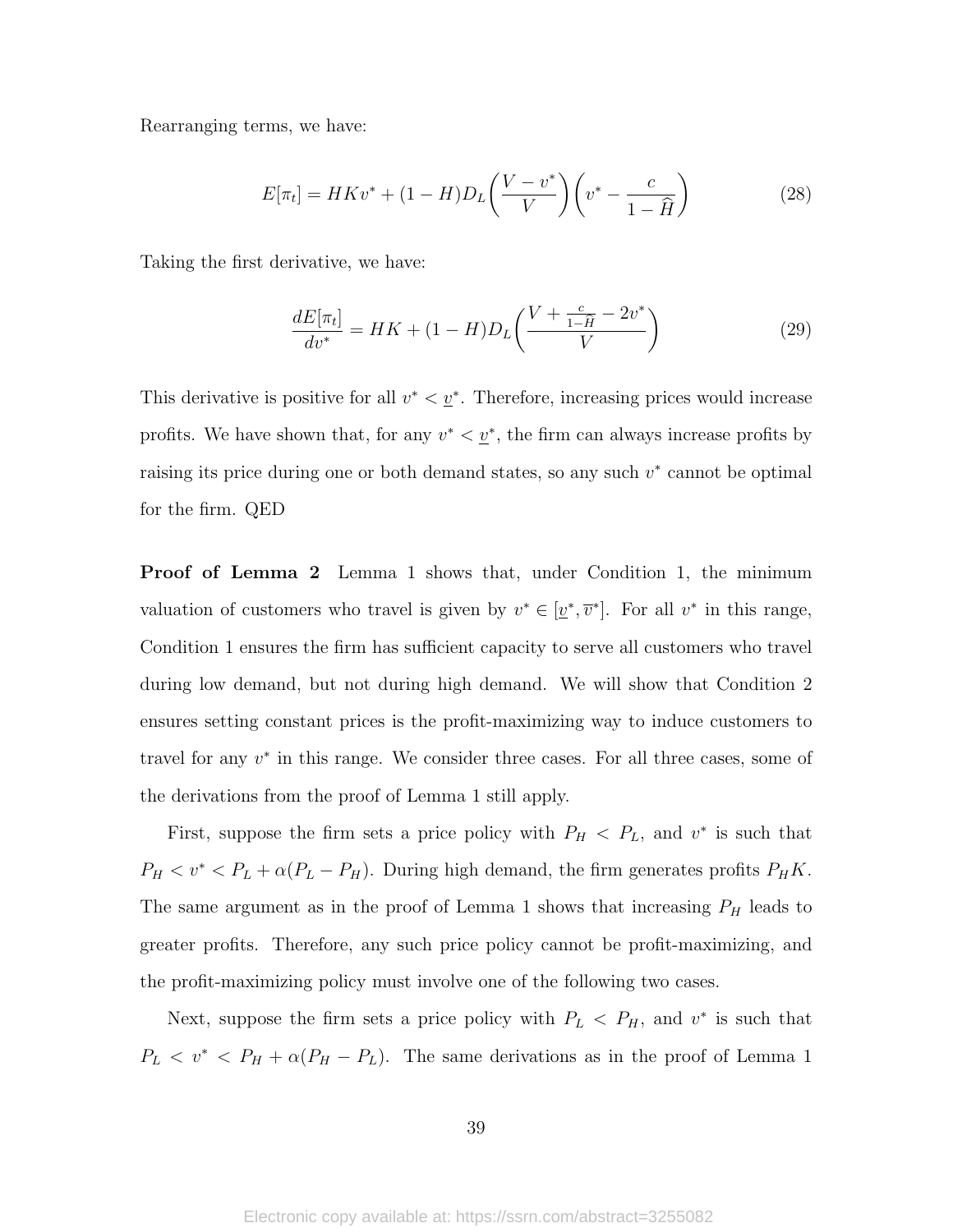show that, for this type of price policy, the price during low demand must satisfy  $P_L = v^* - \frac{c}{1}$  $1-H$ . We still need to compute the optimal price during high demand. If  $P_H + \alpha (P_H - P_L) \leq \overline{v}^*$ , the firm is at capacity and generates profits  $P_H K$  during high demand, so profits increase as the price increases in this range. However, the same derivations as in the proof of Lemma 1 show the firm would not want to set prices high enough to have excess capacity during high demand. Therefore, the profit-maximizing price is such that capacity constraint holds with equality, with  $P_H = \frac{\bar{v}^* + \alpha P_L}{1 + \alpha}$  $\frac{+\alpha P_L}{1+\alpha}$ . These prices imply that the firm's expected profits are:

$$
E[\pi_t] = HK\left(\frac{\overline{v}^* + \alpha v^* - \frac{\alpha c}{1 - \tilde{H}}}{1 + \alpha}\right) + (1 - H)D_L\left(\frac{V - v^*}{V}\right)\left(v^* - \frac{c}{1 - \tilde{H}}\right) \tag{30}
$$

Finally, suppose the firm sets a price policy such that  $P_L < v^*$  and  $P_H < v^*$ , so that customers with valuation  $v^*$  purchase during both demand states. The same derivations as in the proof of Lemma 1 shows that, for any such policy, it is optimal to set constant prices, with  $P_H = P_L = v^* - \frac{c}{1 - \hat{H} + \hat{H}}$  $\frac{c}{1-\widehat{H}+\widehat{H}S_H(v^*)}$ , and the expected profits from this outcome are:

$$
E[\pi_t] = HKv^* + (1 - H)D_L\left(\frac{V - v^*}{V}\right)\left(v^* - \frac{c}{1 - \widehat{H}}\right)
$$
(31)

Therefore, the policy with constant prices generates greater profits than the policy with variable prices if the following condition holds:

$$
v^* > \frac{\overline{v}^* + \alpha v^* - \frac{\alpha c}{1 - \widehat{H}}}{1 + \alpha} \tag{32}
$$

Rearranging terms, this condition is equivalent to  $\overline{v}^* - v^* < \frac{\alpha c}{1-\beta}$  $1-H$ . Condition 2 ensures this inequality holds for all  $v^* \in [\underline{v}^*, \overline{v}^*]$ . QED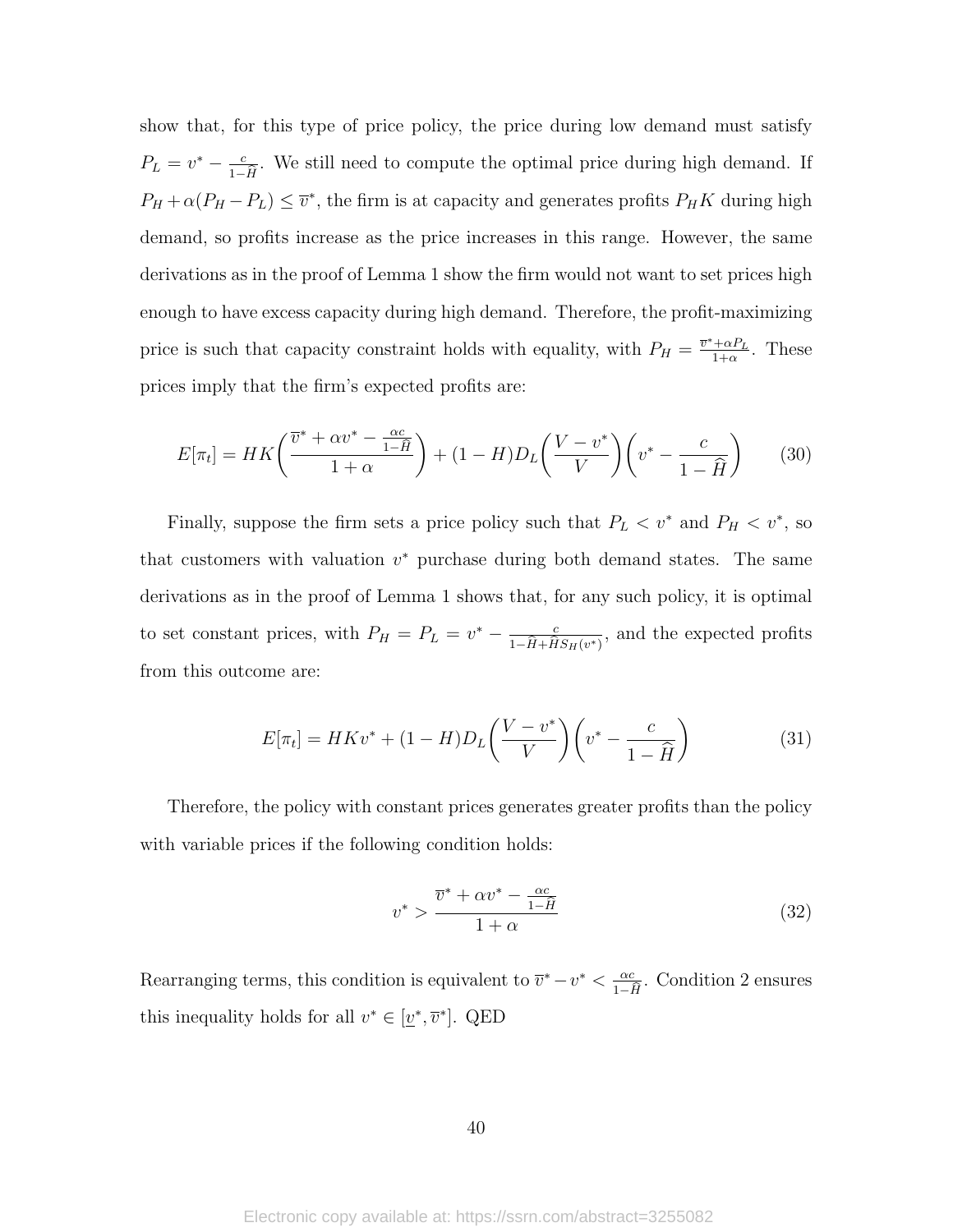**Proof of Proposition 3** Lemmas 1 and 2 show that, if Conditions 1 and 2 hold, then the minimum valuation of customers who travel is given by  $v^* \in [\underline{v}^*, \overline{v}^*]$ , and the firm sets constant prices. We will show that Condition 3 ensures the firm sets prices low enough that customers with valuations strictly below  $\bar{v}^*$  travel, and rationing occurs in equilibrium. In particular, we need to show that the derivative of profits with respect to  $v^*$  is negative for  $v^* = \overline{v}^*$ .

When the firm sets constant prices to induce travel for any  $v^* \in [\underline{v}^*, \overline{v}^*]$ , the derivative of profits with respect to  $v^*$  are given by (29). Taking this derivative at  $\overline{v}^* = V \left( 1 - \frac{K}{D_t} \right)$  $D_H$ , we have:

$$
\frac{dE[\pi_t]}{dv^*} = HK + (1 - H)D_L\left(\frac{V + \frac{c}{1 - \hat{H}} - 2V\left(1 - \frac{K}{D_H}\right)}{V}\right) \tag{33}
$$

This derivative is negative if the following inequality holds:

$$
V + \frac{c}{1 - \widehat{H}} - 2V\left(1 - \frac{K}{D_H}\right) < \frac{-HKV}{(1 - H)D_L} \tag{34}
$$

Rearringing term, this inequality is equivalent to the following:

$$
\frac{c}{1-\hat{H}} + \frac{HKV}{(1-H)D_L} < V\left(1 - \frac{2K}{D_H}\right) \tag{35}
$$

This inequality is the same as Condition 3. Thus, the conditions of this proposition ensure the firm sets constant prices that lead to customer travel for a value of  $v^*$ strictly less than  $\bar{v}^*$ , which leads to rationing during high demand.

Because the derivative of  $(29)$  with respect to  $v^*$  is strictly negative, the second derivative of the profit function is strictly negative, and the equilibrium is unique. QED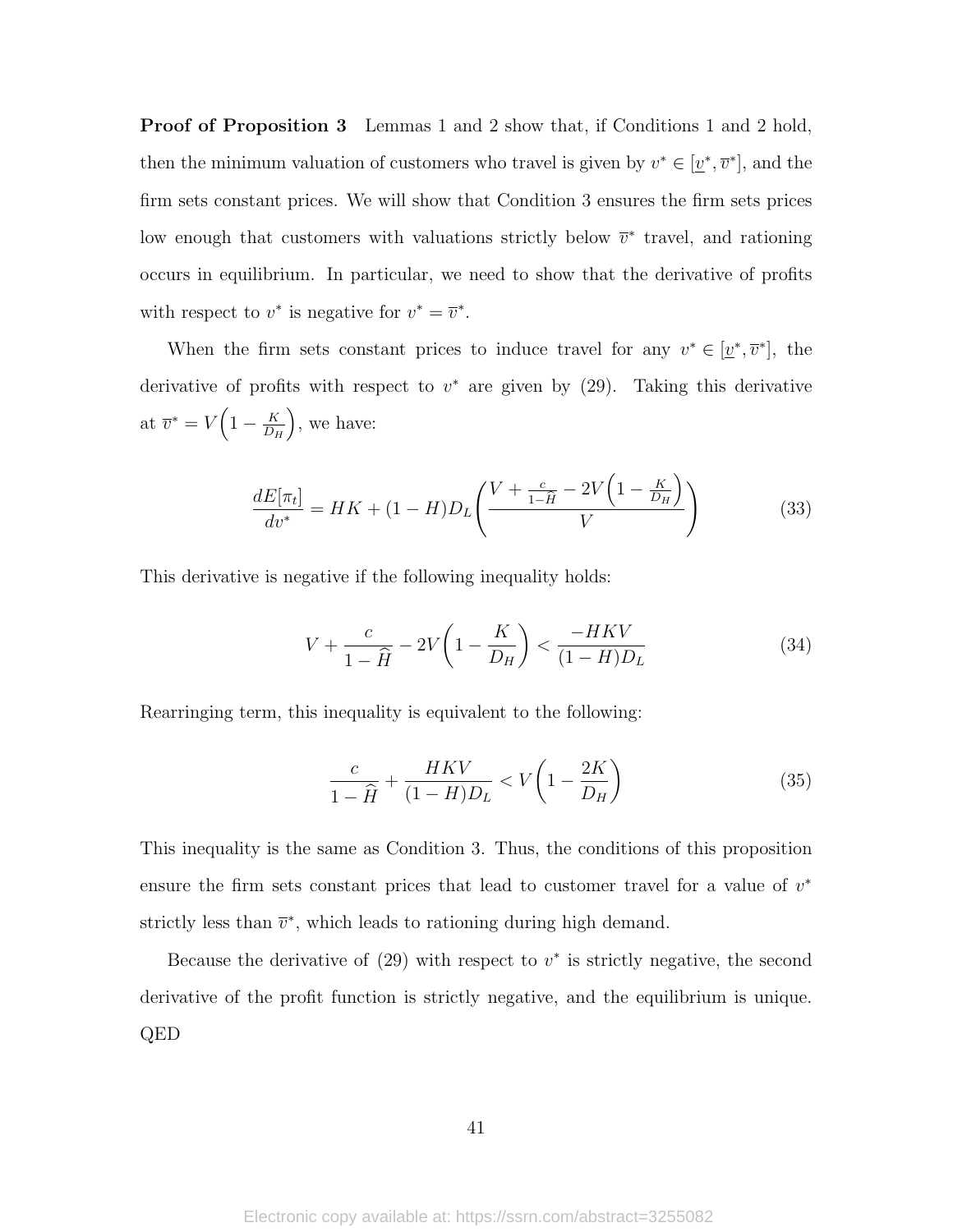**Proof of Proposition 4** The proofs of Lemma 1 and Proposition 3 shows that, under the conditions of the proposition, the minimum valuation of customers who travel is  $v^* \in [\underline{v}^*, \overline{v}^*]$ , prices are  $P_L = P_H = P \equiv v^* - \frac{c}{1 - \hat{H} + \hat{H}}$  $\frac{c}{1-\widehat{H}+\widehat{H}S_H(v^*)}$ , and expected profits are given by (26).

This outcome leads to rationing during high demand. During a high-demand period, the firm could deviate to a higher price  $\widetilde{P} = \frac{\overline{v}^* + \alpha P}{1 + \alpha}$  $\frac{\pi + \alpha P}{1 + \alpha}$ , so that the capacity constraint binds with equality and there is no rationing. This price deviation would increase profits for the period by  $(\widetilde{P} - P)K = \left(\frac{\overline{v}^* - P}{1 + \alpha}\right)$  $\frac{\bar{p}^*-P}{1+\alpha}$ )K.

By setting  $v^* = \underline{v}^*$ , the left side of Condition 4 is an upper bound on the profits from deviating, and the right side of Condition 4 is a lower bound on the expected discounted value of future profits if the firm maintains its optimal policy with constant prices. Therefore, if this condition holds, the optimal strategy with constant prices and rationing is sustainable. QED

**Proof of Proposition 5** The same derivations as in the proof of Lemma 1, with slight modifications to account for separate search and travel costs, show that Condition 5 guarantees it cannot be optimal to set prices such that  $v_1^* > \overline{v}_1^*$ . For any such prices, the firm would have excess capacity during both periods, and reducing one or both prices would lead to greater profits. Derivations similar to those for Lemma 1 also show it cannot be optimal to set prices such that  $v_1^* < \underline{v}_1^*$ , as the firm could increase profits by increasing one or both prices.

We now show that, for any  $v_1^* \in [\underline{v}_1^*, \overline{v}_1^*]$ , Condition 6 guarantees the optimal way to induce customers with valuation greater than  $v_1^*$  to purchase is by setting constant prices rather than variable prices. Under variable pricing, to induce customers with valuation  $v_1^*$  to search and then travel during low demand, the firm must set  $P_L$  =  $v_1^* - c_2 - \frac{c_1}{1-c_2}$  $1-H$ . We then compute the maximum high-demand price that induces customers with valuation  $\bar{v}_1^*$  to travel directly to the venue, so the firm is exactly at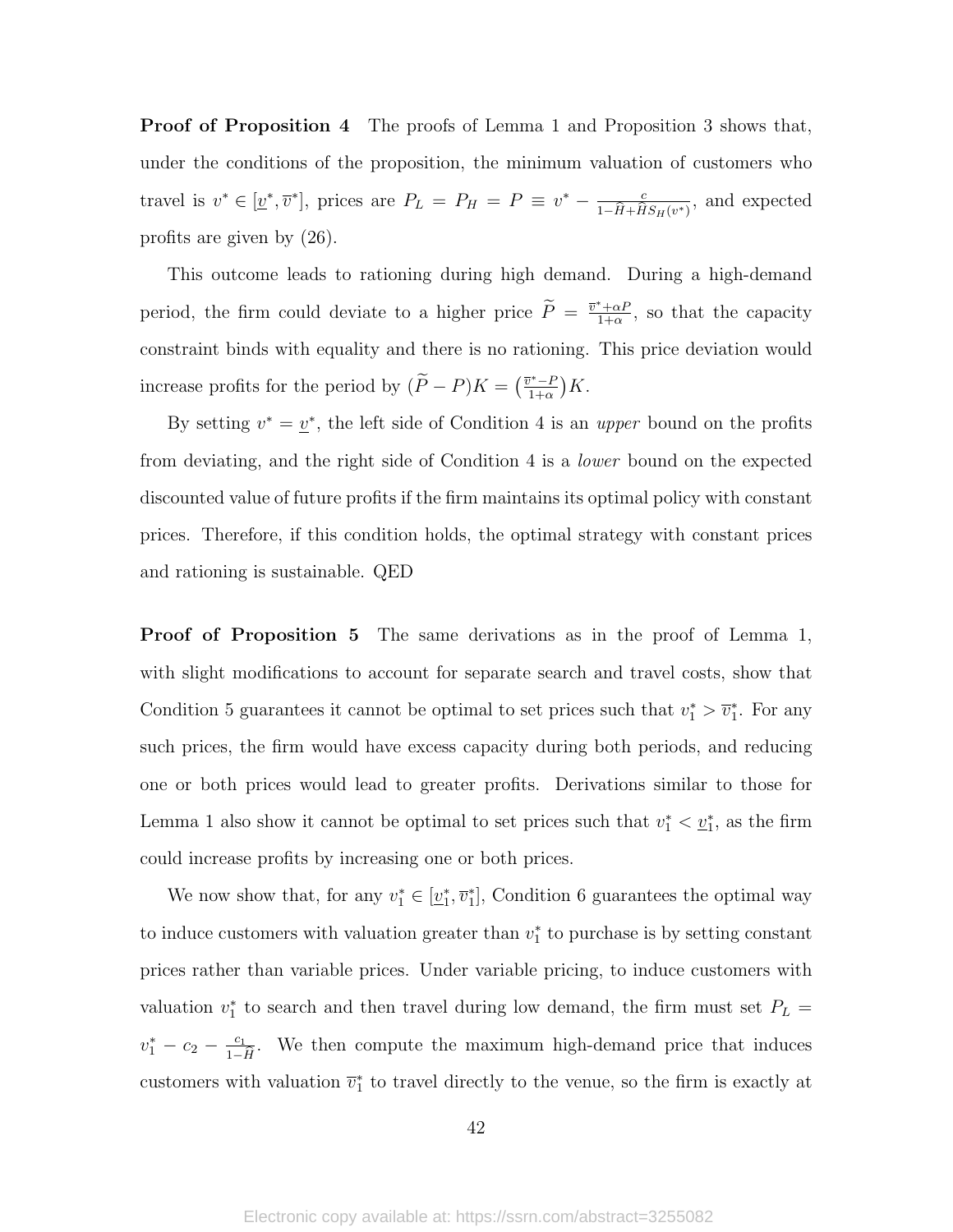capacity during high demand. We find this value of  $P_H$  by setting expression (14) equal to zero and inserting  $v_i = \overline{v}_1^*$  and  $S_H = 1$ :

$$
\widehat{H}\left(\overline{v}_1^* - P_H - \alpha(P_H - P_L) - c_2\right) + c_1 = 0\tag{36}
$$

Rearranging terms, we derive the following price during high demand:

$$
P_H = \frac{\overline{v}_1^* - c_2 + \frac{c_1}{\widehat{H}} + \alpha P_L}{1 + \alpha} \tag{37}
$$

Therefore, given these prices, the firm's expected profits under variable pricing are:

$$
E[\pi_t] = HK \left( \frac{\overline{v}_1^* - c_2 + \frac{c_1}{H} + \alpha v_1^* - \alpha c_2 - \frac{\alpha c_1}{1 - \tilde{H}}}{1 + \alpha} \right) + (1 - H) D_L \left( \frac{V - v_1^*}{V} \right) \left( v_1^* - c_2 - \frac{c_1}{1 - \tilde{H}} \right)
$$
\n(38)

Rearranging terms, the profits from variable pricing are equal to:

$$
E[\pi_t] = HK \left( \frac{\overline{v}^* + \alpha v_1^* - \frac{\alpha c_2}{1 - \tilde{H}} - \frac{\hat{H}c_2 - c_1}{\tilde{H}} + \frac{\alpha(\hat{H}c_2 - c_1)}{1 - \tilde{H}}}{1 + \alpha} \right)
$$
(39)  
+ (1 - H)D<sub>L</sub> $\left( \frac{V - v_1^*}{V} \right) \left( v_1^* - \frac{c_2}{1 - \tilde{H}} + \frac{\hat{H}c_2 - c_1}{1 - \tilde{H}} \right)$ 

As  $c_1 \rightarrow \hat{H}c_2$ , the profits from variable pricing converge to the following value, which is analogous to the expression for profits from variable pricing in Lemma 2.

$$
E[\pi_t] = HK\left(\frac{\overline{v}_1^* + \alpha v_1^* - \frac{\alpha c_2}{1 - \widehat{H}}}{1 + \alpha}\right) + (1 - H)D_L\left(\frac{V - v_1^*}{V}\right)\left(v_1^* - \frac{c_2}{1 - \widehat{H}}\right) \tag{40}
$$

For a given value of  $v_1^*$ , we now compute the profits from fixed prices. The same derivations as in the proof of Lemma 2 show that, if the firm sets constant prices, with  $P_H = P_L = v_1^* - \frac{c_2}{1 - \hat{H} + \hat{H}}$  $\frac{c_2}{1-\hat{H}+\hat{H}S_H(v_1^*)}$ , then expression (13) is positive for  $v_i > v_1^*$ , so customers with valuations greater than  $v_1^*$  derive positive utility from traveling to the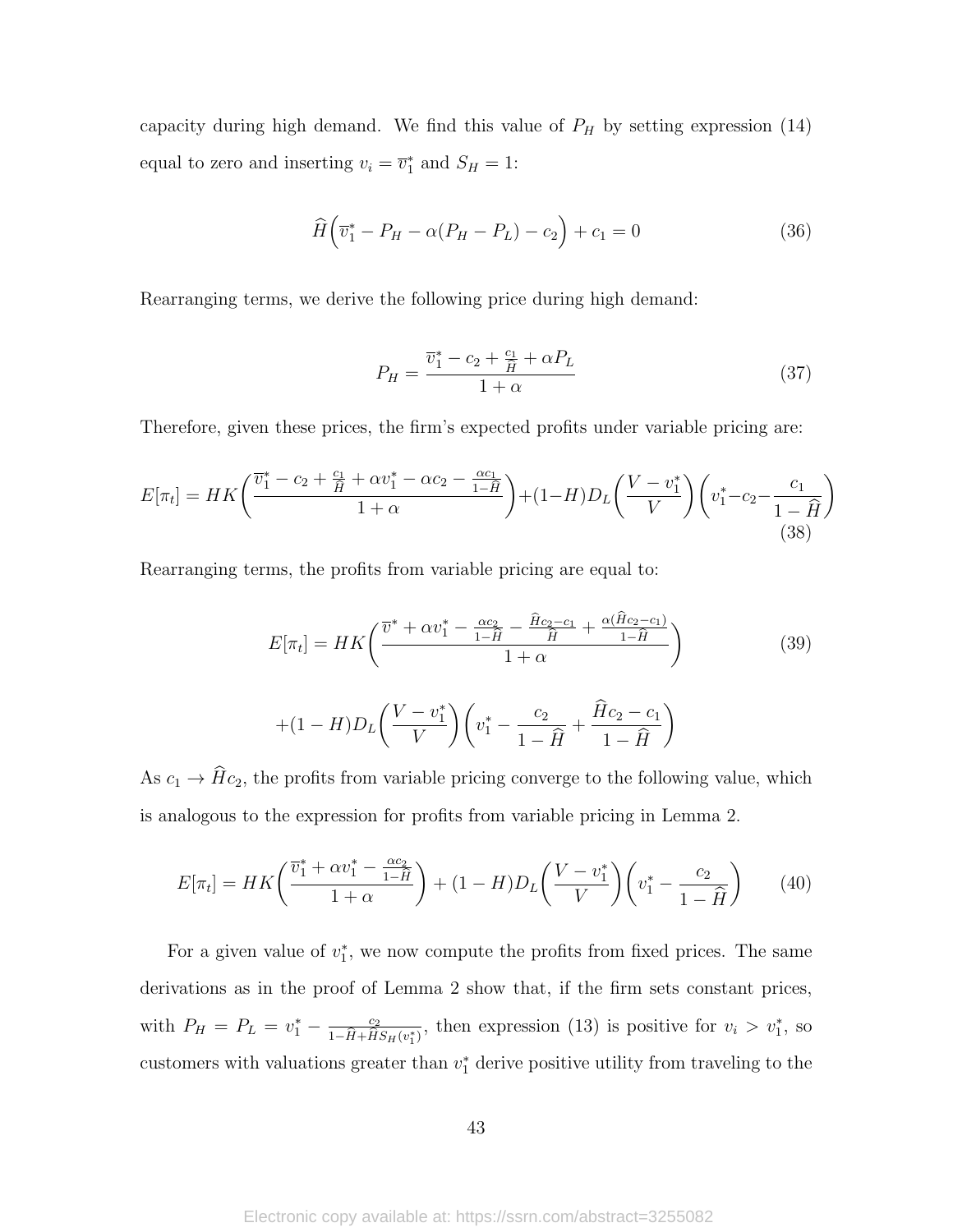venue. The firm then generates the following expected profits:

$$
E[\pi_t] = HKv_1^* + (1 - H)D_L\left(\frac{V - v_1^*}{V}\right)\left(v_1^* - \frac{c_2}{1 - \widehat{H}}\right)
$$
(41)

The general condition in which fixed prices generate greater profits than variable prices for all  $v_1^* \in [\underline{v}_1^*, \overline{v}_1^*]$  is that the profits in (41) are greater than in (39) for  $v_1^* = \underline{v}_1^*$ . As  $c_1 \rightarrow \hat{H}c_2$ , we need that the profits in (41) are greater than in (40), and the same analysis as in Lemma 2 shows that this inequality holds under Condition 6.

Finally, the same derivations as in the proof of Proposition 3 show that, under Condition 7, if the firm sets constant prices and customers travel directly to the venue, then it is optimal to set prices such that  $v_1^* = v_2^* < \overline{v}_1^*$ , which implies there is rationing during high demand. As in the proof of Proposition 3, the second derivative of profits with respect to  $v_1^*$  is strictly negative, which ensures the equilibrium is unique. QED

**Proof of Proposition 6** Suppose a price policy leads to rationing during high demand and  $v_1^* < v_2^*$ , so the marginal customer during low demand periods does not purchase during high demand. In this case, a small increase in  $P_H$  increases profits during high demand and does not affect profits during low demand.

On the other hand, suppose there is rationing during high demand and  $v_1^* = v_2^*$ , so the marginal customer during low demand also purchases during high demand. Given  $\alpha = 0$ , the same argument as in the proof of Proposition 1 shows the firm can increase profits by increasing  $P_H$  while reducing  $P_L$  in a way that holds profits constant while keeping the same marginal customer, and then by increasing  $P_H$  further after prices reach the point at which this marginal customer purchases only during low demand. In both cases, there is a profitable deviation.

Similar analysis shows that a price policy with rationing only during low demand or both demand states cannot be optimal. QED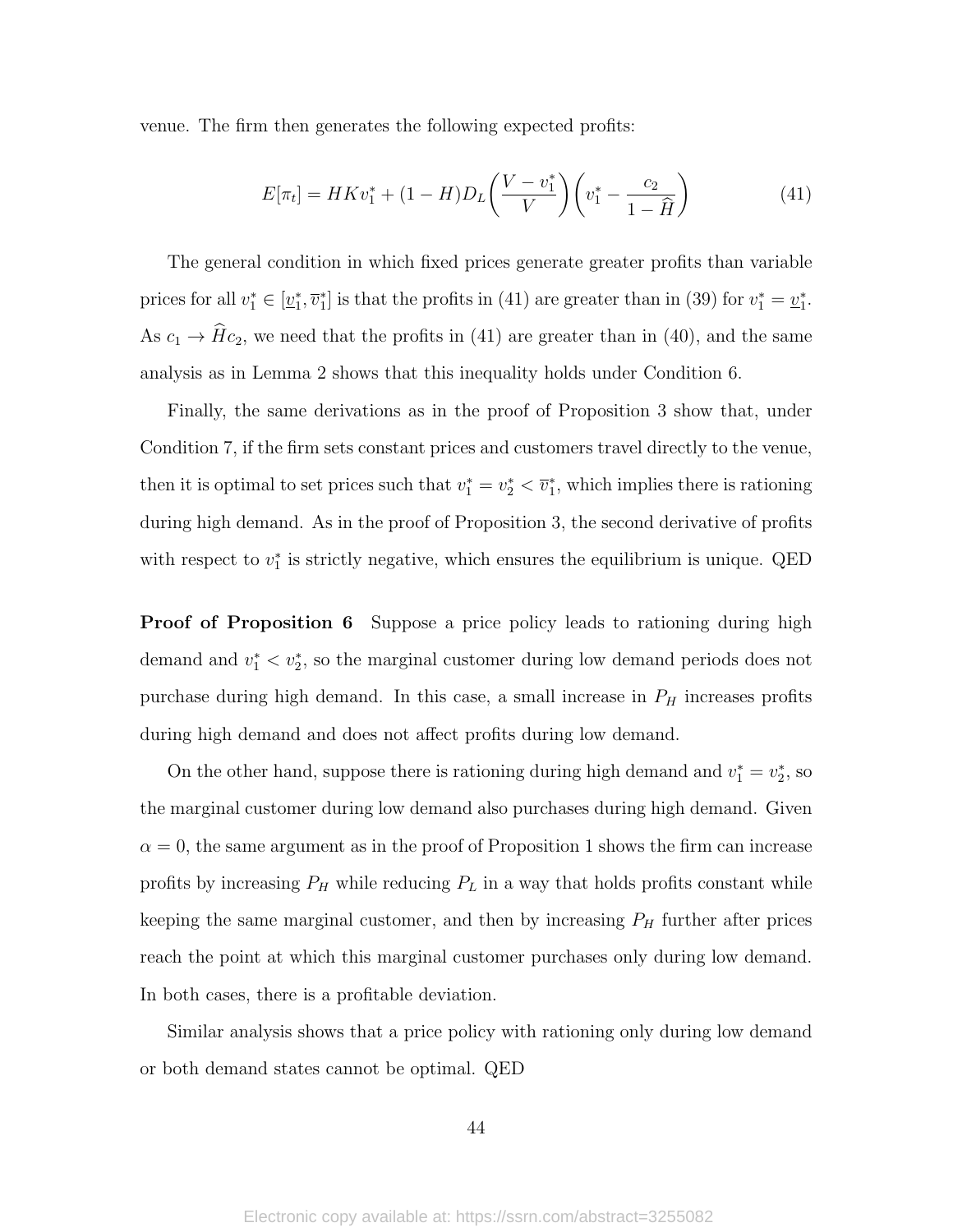**Proof of Proposition 7** If travel costs are zero  $(c_2 = 0)$ , this model extension is equivalent to the original version of the model with no search costs, and Proposition 2 ensures there is no rationing.

If search costs are zero  $(c_1 = 0)$ , then customers can learn the current price at no cost. Therefore, the optimal strategy for a customer with valuation  $v_i$  is to travel to the venue during low-demand periods if and only if the following condition holds:

$$
S_L(v_i - P_L - \max[\alpha(P_L - P_H), 0]) > c_2
$$
\n(42)

Similarly, the customer will travel to the venue during high demand if an only if:

$$
S_H(v_i - P_H - \max[\alpha(P_H - P_L), 0]) > c_2
$$
\n(43)

Suppose a price policy leads to rationing during high demand. A small increase in  $P_H$  leads to greater profits during high demand, and it either has no effect on profits during low demand (if  $P_H \ge P_L$ ) or it weakly increases profits during low demand (if  $P_H < P_L$ ). In either case, total expected profits increase. Therefore, rationing during high demand cannot be optimal. A similar argument shows that rationing during low demand cannot be optimal. QED

**Proof of Proposition 8** We first present the proof for the case in which Condition 5 holds. In this case, if the firm sets *fixed* prices, profits for a given  $v_1^*$  are stated by  $(41)$ , which does not depend on  $c_1$ .

If the firm sets *variable* prices, profits for a given  $v_1^*$  are stated by (39). Taking the derivative with respect to  $c_1$ , we have:

$$
\frac{\partial E[\pi_t]}{\partial c_1} = HK\left(\frac{\frac{1}{\tilde{H}} - \frac{\alpha}{1 - \tilde{H}}}{1 + \alpha}\right) - (1 - H)D_L\left(\frac{V - v_1^*}{V}\right)\left(\frac{1}{1 - \tilde{H}}\right) \tag{44}
$$

For any  $\alpha \geq 0$ , the first expression in parentheses is weakly less than  $\frac{1}{6}$  $\boldsymbol{H}$ , which implies: 45